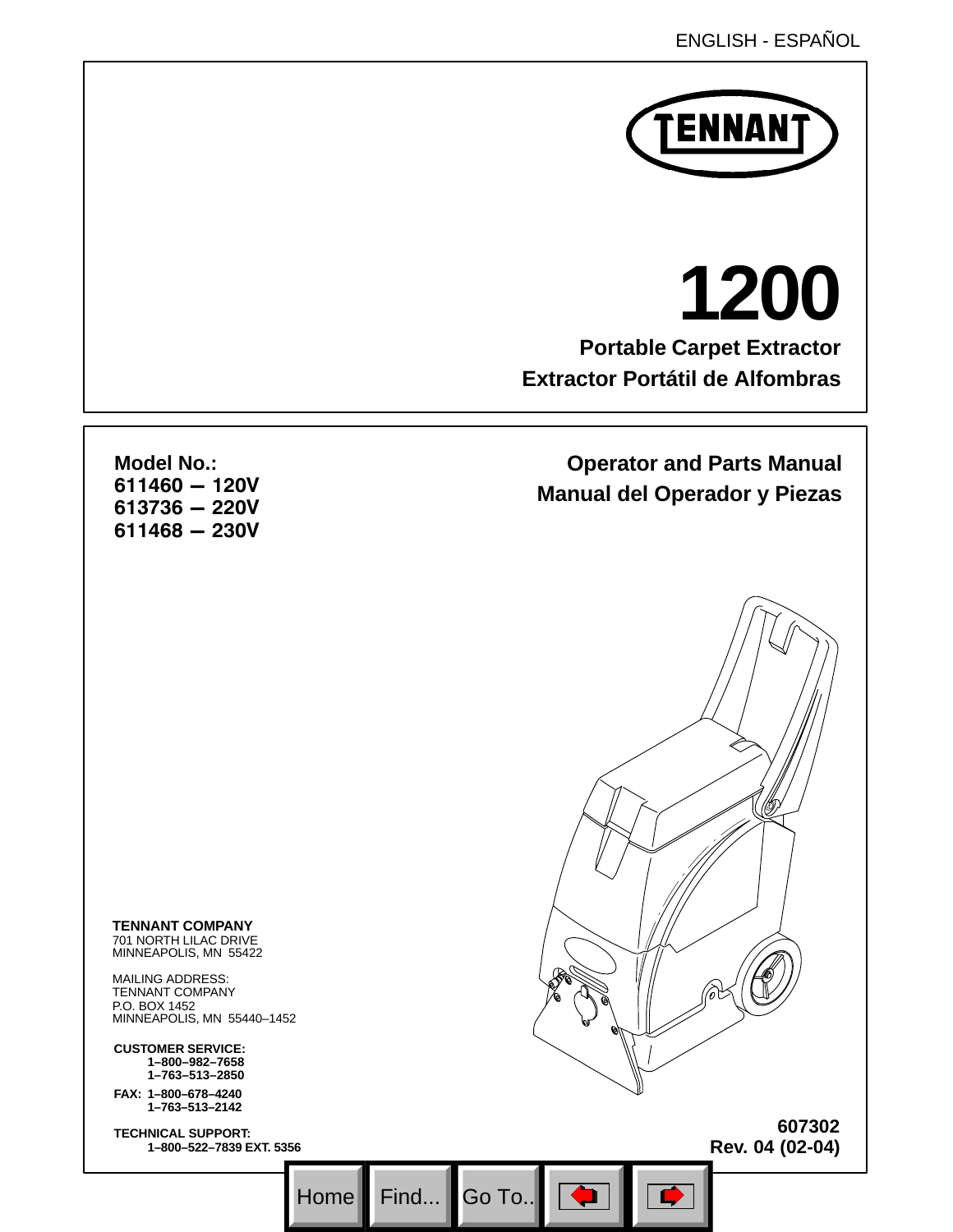This manual is furnished with each new model. It provides necessary operation and maintenance instructions and an illustrated parts list.

#### **Read this manual completely and understand the machine before operating or servicing it.**

Use the illustrated Parts Lists to order parts. Before ordering parts or supplies, be sure to have your machine model number and serial number handy. Parts and supplies may be ordered by phone or mail from any authorized parts and service center, distributor or from any of the manufacturer's subsidiaries.

This machine will provide excellent service. However, the best results will be obtained at minimum costs if:

- The machine is operated with reasonable care.
- The machine is maintained regularly per the maintenance instructions provided.
- The machine is maintained with manufacturer supplied or equivalent parts.

### **MACHINE DATA**

Please fill out at time of installation for future reference. Model No.- \_

Install. Date -

Serial No.- \_

© 2000, 2001, 2004 Tennant Company Printed in U.S.A.

### **TABLE OF CONTENTS (ESPAÑOL ÍNDICE....15)**

| SAFETY PRECAUTIONS            | 3              |
|-------------------------------|----------------|
| GROUNDING INSTRUCTIONS        | 4              |
| <b>SAFETY LABELS</b>          | 5              |
| <b>MACHINE COMPONENTS </b>    | 6              |
| MACHINE SETUP                 | 6              |
| <b>MACHINE OPERATION </b>     | 7              |
| PRE-OPERATION                 | $\overline{7}$ |
| CLEANING CARPETS              | $\overline{7}$ |
| WHILE OPERATING MACHINE       | $\overline{7}$ |
| CLEANING WITH ACCESSORY TOOLS | 8              |
| DRAINING TANKS                | 8              |
| DRAINING RECOVERY TANK        | 8              |
| DRAINING SOLUTION TANK        | 9              |
| MACHINE MAINTENANCE           | 9              |
| DAILY MAINTENANCE             | 9              |
| WEEKLY MAINTENANCE            | 10             |
| MONTHLY MAINTENANCE           | 10             |
| QUARTERLY MAINTENANCE         | 11             |
| STORING MACHINE               | 11             |

| RECOMMENDED STOCK ITEMS                                    | 11 |
|------------------------------------------------------------|----|
| TROUBLE SHOOTING                                           | 12 |
| SPECIFICATIONS                                             | 13 |
| MACHINE DIMENSIONS                                         | 14 |
| ELECTRICAL DIAGRAMS                                        | 28 |
| 120V WIRING DIAGRAM                                        | 28 |
| 120V LADDER DIAGRAM                                        | 29 |
| 230V WIRING DIAGRAM                                        | 30 |
| 230V LADDER DIAGRAM                                        | 31 |
| PARTS LIST                                                 | 32 |
| $SOLUTION$ TANK GROUP $\ldots \ldots \ldots \ldots \ldots$ | 32 |
| RECOVERY TANK GROUP                                        | 34 |
| HANDLE GROUP                                               | 36 |
| REAR PANEL GROUP $\ldots \ldots \ldots \ldots \ldots$      | 38 |
| BRUSH GROUP                                                | 40 |
| $SOLUTION GROUP$                                           | 42 |
| <b>OPTIONS</b>                                             | 44 |
|                                                            | 44 |

Home Find...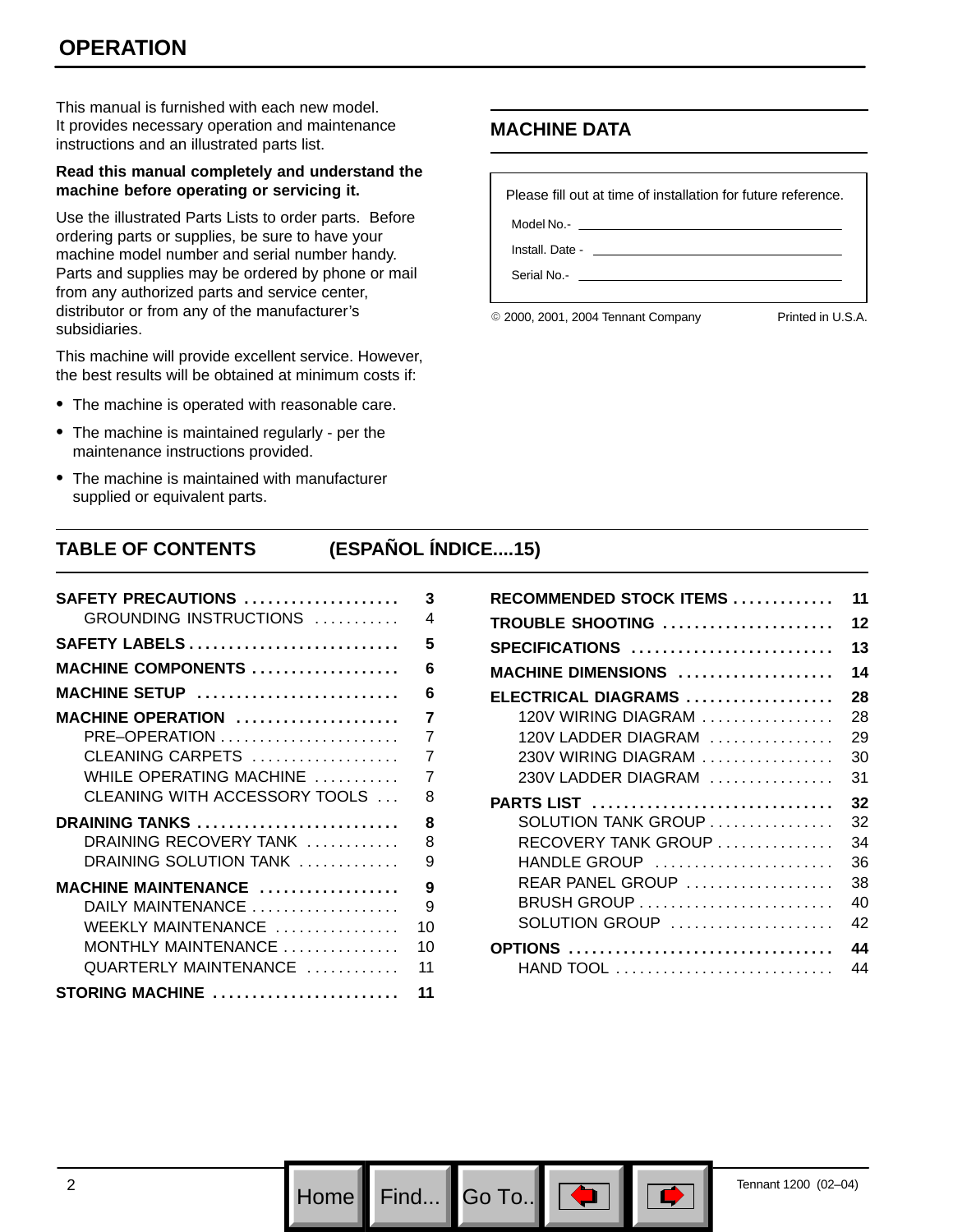### **SAFETY PRECAUTIONS**

**This machine is intended for commercial use. It is designed exclusively to clean carpet and upholstery in an indoor environment and is not constructed for any other use. Use only recommended accessory tools and commercially available carpet cleaners intended for machine application.**

**All operators must read, understand and practice the following safety precautions.**

The following warning alert symbol and the "FOR SAFETY" heading are used throughout this manual as indicated in their description:

**WARNING: To warn of hazards or unsafe practices which could result in severe personal injury or death.**

**FOR SAFETY: To identify actions which must be followed for safe operation of equipment.**

**Failure to follow these warnings may result in: personal injury, electrocution, electrical shock, fire or explosion.**

**WARNING: Do Not Use Flammable Liquids Or Operate Machine In Or Near Flammable Liquids, Vapors Or Combustible Dusts.**

**This machine is not equipped with explosion proof motors. The electric motors will spark upon start up and during operation which could cause a flash fire or explosion if machine is used in an area where flammable vapors/liquids or combustible dusts are present.**

**AND WARNING: Do Not Pick Up Flammable Materials Or Reactive Metals.**

**WARNING: Do Not Operate With Damaged Power Cord. Do Not Modify Plug. Unplug power Cord Before Servicing Machine.**

**If the supply cord is damaged or broken, it must be replaced by the manufacturer or it's service agent or a similarly qualified person in order to avoid a hazard.**

**WARNING: Do Not Use Outdoors. Do Not Expose To Rain. Store Indoors.**

**The following information signals potentially dangerous conditions to the operator or equipment:**

#### **FOR SAFETY:**

- **1. Do not operate machine:**
	- **With flammable liquids or near flammable vapors as an explosion or flash fire may occur.**
	- **Unless trained and authorized.**
	- **Unless operator manual is read and understood.**
	- **Unless cord is properly grounded.**
	- **With damaged cord or plug.**
	- **If not in proper operating condition.**
	- **In outdoor areas.**
	- **In standing water.**
	- **With the use of an extension cord.**
- **2. Before operating machine:**
	- **Make sure all safety devices are in place and operate properly.**
	- **Place wet floor signs as needed.**
- **3. When using machine:**
	- **Do not run machine over cord.**
	- **Do not pull machine by plug or cord.**
	- **Do not pull cord around sharp edges or corners.**
	- **Do not unplug by pulling on cord.**
	- **Do not stretch cord.**
	- **Do not handle plug with wet hands.**
	- **Keep cord away from heated surfaces.**
	- **Report machine damage or faulty operation immediately.**
	- **Follow mixing and handling instructions on chemical containers**
	- **Never allow children to play on or around.**
- **4. Before leaving or servicing machine:**
	- **Turn off machine.**
	- **Unplug cord from wall outlet.**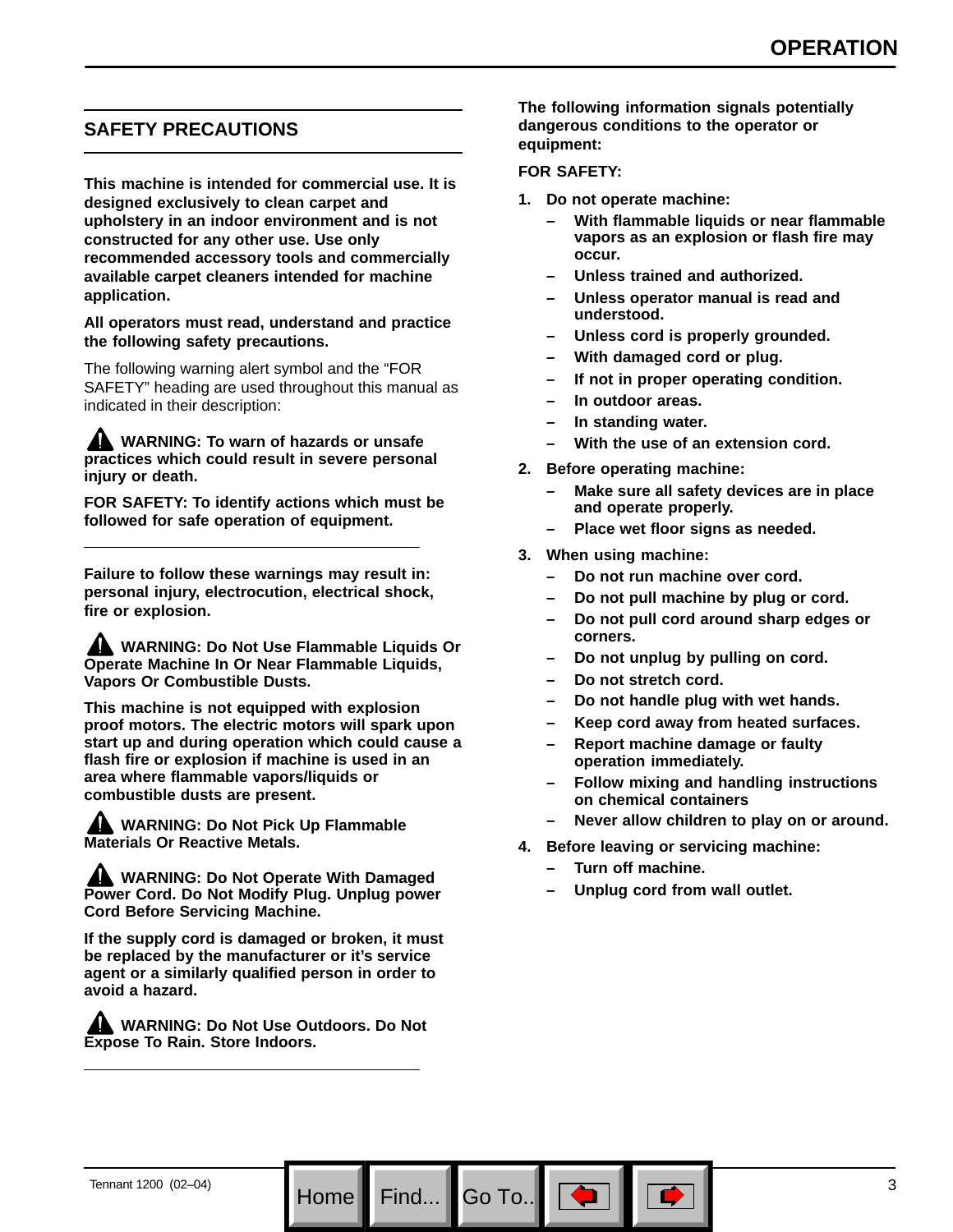- **5. When servicing machine:**
	- **Unplug cord from wall outlet.**
	- **Avoid moving parts. Do not wear loose jackets, shirts, or sleeves.**
	- **Use manufacturer supplied or approved replacement parts.**
	- **All repairs must be performed by a qualified service person.**
	- **Do not modify the machine from its original design.**
- **6. When transporting machine:**
	- **Get assistance when lifting machine.**
	- **Unplug cord from wall outlet.**
	- **Use tie–down straps to secure machine to truck or trailer.**

#### **GROUNDING INSTRUCTIONS**

**Machine must be grounded. If it should malfunction or breakdown, grounding provides a path of least resistance for electrical current to reduce the risk of electrical shock. This machine is equipped with a cord having an equipment–grounding conductor and grounding plug. The plug must be plugged into an appropriate outlet that is properly installed in accordance with all local codes and ordinances. Do not remove ground pin; if missing, replace plug before use.**



Go To.. $\vert$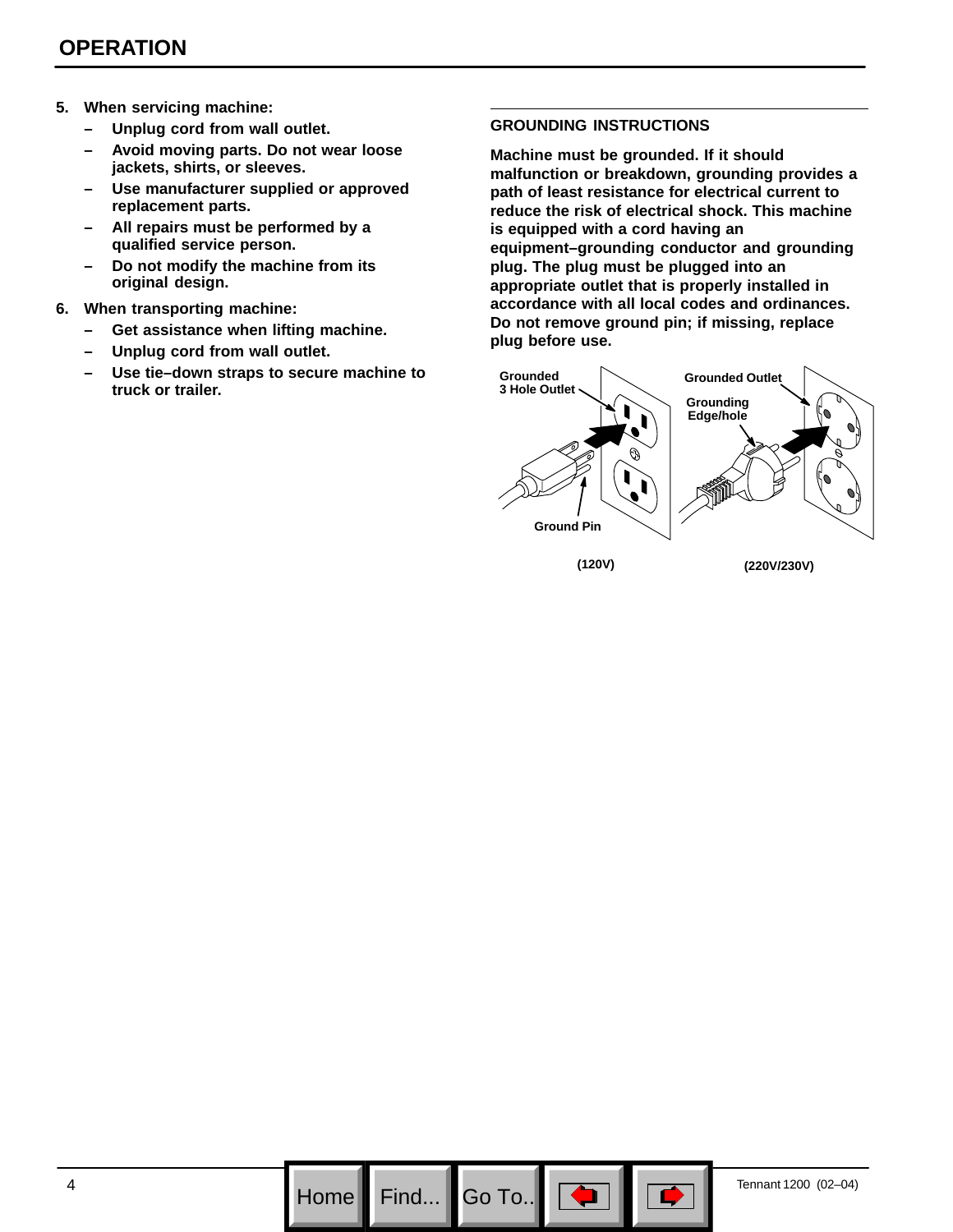### **SAFETY LABELS**

The safety labels appear on the machine in the locations indicated. Replace labels if they become damaged or illegible.

#### **WARNING LABEL – Located on top of machine.**



**Liquids Or Operate Machine In Or Near Flammable Liquids, Vapors Or Combustible Dusts. Do Not Pick Up Flammable Materials Or Reactive Metals.**

Go To.. $\parallel$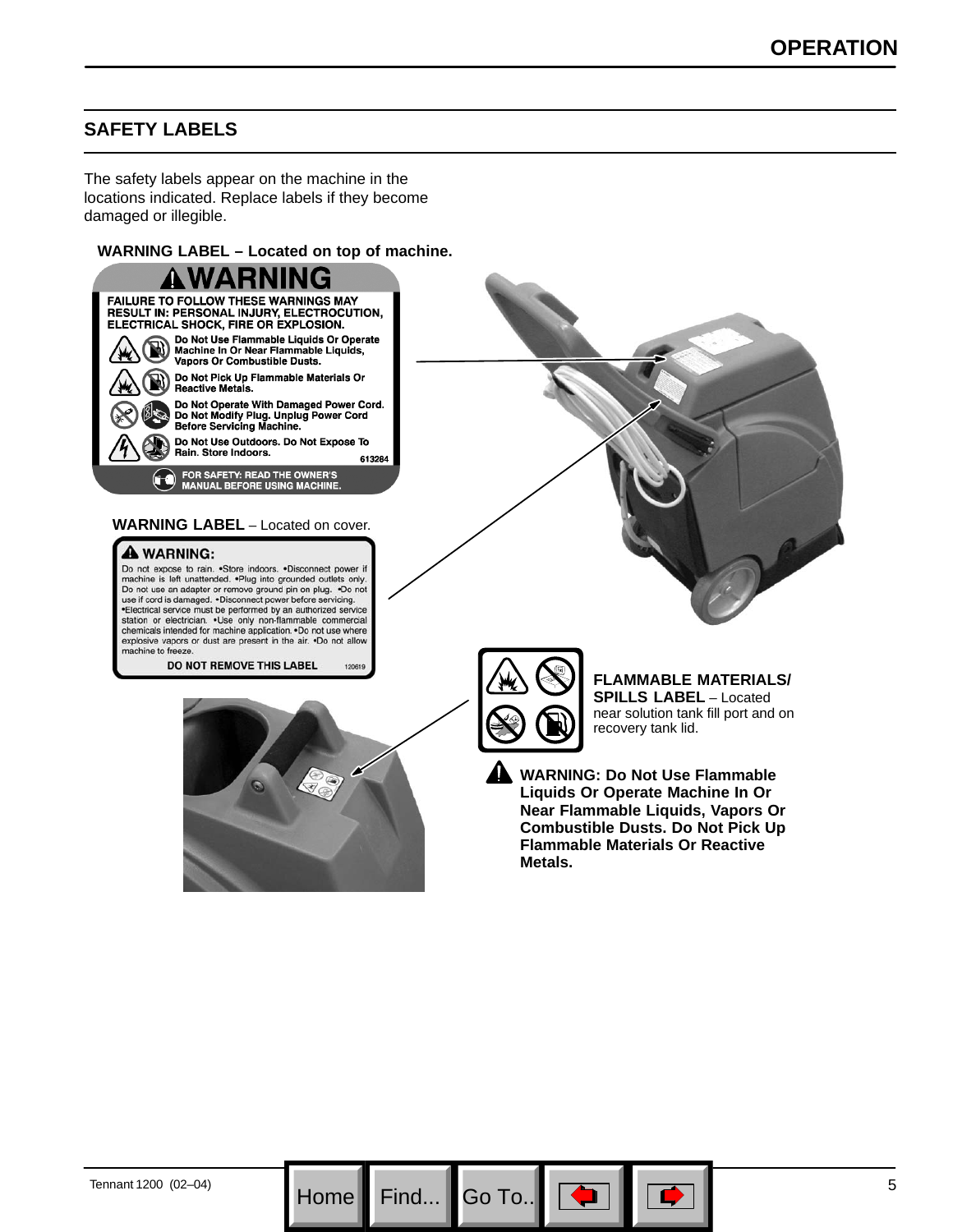### **MACHINE COMPONENTS**



- 1. Main Power ON/OFF Switch
- 2. Brush/Solution Triggers
- 3. Pump Reset Button
- 4. Brush Reset Button
- 5. Folding Handle
- 6. Folding Handle Lock Lever
- 7. Power Cord Hooks
- 8. Solution Tank Drain Hose with Solution Level Markers
- 9. Recovery Tank Cover
- 10. Recovery Sight Window
- 11. Recovery Tank
- 12. Solution tank
- 13. Floating Brush Base
- 14. Pick-Up Head
- 15. Accessory Tool Solution Hose Coupler
- 16. Accessory Tool Vacuum Hose Port

### **MACHINE SETUP**

- 1. Carefully check carton for signs of damage. Report damages at once to carrier. The machine is shipped fully assembled and is ready for use.
- 2. Adjust handle from transport position. To adjust, pull handle lock lever outward and lift handle to desired operating height, re-lock lever (Figure 1).



3. Hinge open cover and remove recovery tank from machine. Make sure the float shut–off screen and solution tank strainer are in place before use (Figure 2)



4. Using a clean bucket or hose, fill solution tank with 15 L (4 gal) of hot water,  $60^{\circ}$ C (140 $^{\circ}$ F) maximum (Figure 3). Observe solution tank hose at rear of machine when filling. The hose indicates the amount of water in solution tank (Figure 3).

**ATTENTION: Do not use recovery tank to fill solution tank. Residual dirt or debris could cause damage to solution pump.**

**WARNING: Do Not Use Flammable Liquids Or Operate Machine In Or Near Flammable Liquids, Vapors Or Combustible Dusts.**



- **FIG. 3**
- 5. Add a recommended cleaning chemical.

**FOR SAFETY: When using machine, follow mixing and handling instructions on chemical containers.**

**ATTENTION: If using powered cleaning chemicals, mix prior to adding.**

*NOTE: If desired, water alone achieves excellent cleaning results.*

Go To

6. Replace recovery tank and close cover after filling.

**FIG. 1**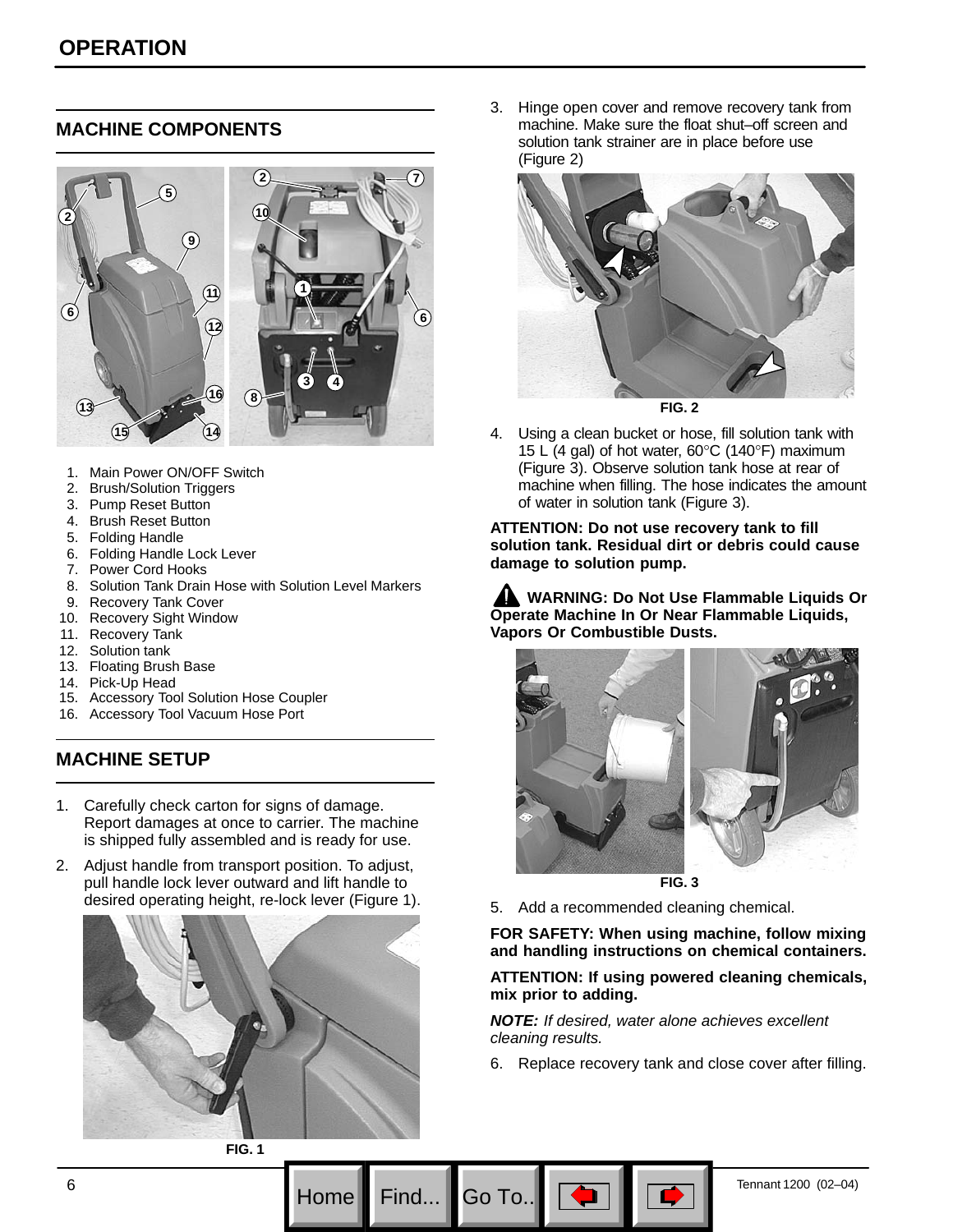7. Plug machine's power cord into a grounded wall outlet (Figure 4).



**FIG. 4**

**FOR SAFETY: Do not operate machine unless cord is properly grounded.**

**FOR SAFETY: Do not operate machine with the use of an extension cord.**

### **MACHINE OPERATION**

**FOR SAFETY**: **Do not operate machine unless operator manual is read and understood.**

### **PRE–OPERATION**

- 1. Vacuum carpet and remove other debris.
- 2. Perform MACHINE SETUP procedures.
- 3. Inspect power cord for damage.

**WARNING: Do Not Operate With Damaged Power Cord. Do Not Modify Plug. Unplug power Cord Before Servicing Machine.**

**If the supply cord is damaged or broken, it must be replaced by the manufacturer or it's service agent or a similarly qualified person in order to avoid a hazard.**

### **CLEANING CARPETS**

**WARNING: Do Not Use Flammable Liquids Or Operate Machine In Or Near Flammable Liquids, Vapors Or Combustible Dusts.**

1. Turn main power switch on (Figure 5).



2. To begin cleaning carpets, pull triggers and slowly pull machine backwards (Figure 6).



**FIG. 6**

- 3. Release triggers at end of path and continue to pull machine to pick up excess solution.
- 4. Tip machine back on wheels and push machine forward to begin next path.

**FOR SAFETY: When using machine, do not run machine over cord, do not pull machine by plug or cord, do not pull cord around sharp edges or corners, do not unplug by pulling on cord and do not handle plug with wet hands.**

#### **WHILE OPERATING MACHINE**

Go To

1. Overlap each path by 50 mm (2 in).

### **WARNING: Do Not Pick Up Flammable Materials Or Reactive Metals.**

- 2. Work away from wall outlet and power cord to prevent cord damage.
- 3. Periodically check for excessive foam buildup in recovery tank. Use a recommended foam control solution to prevent vacuum motor damage.

**ATTENTION: Do not allow foam to enter float shut–off screen. Foam will damage vacuum motor. Damage caused by foam is not covered by warranty.**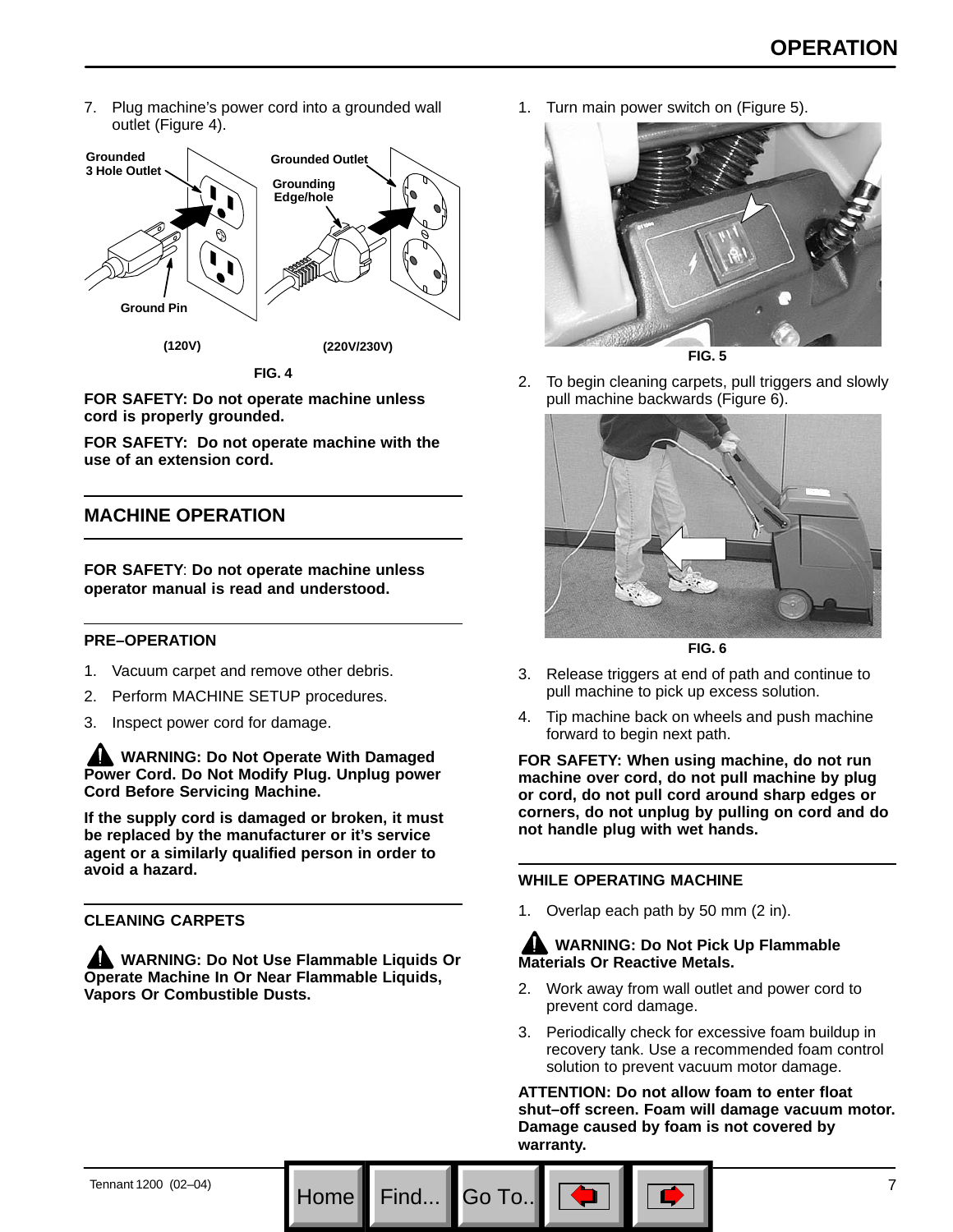4. If brush stops, the circuit breaker may have been tripped. Unplug power cord, check brush for obstruction. Push brush reset button to resume (Figure 7).



**FIG. 7**

- 5. To clean heavily soiled areas, repeat cleaning path from different direction.
- 6. Observe recovery site window, when recovery appears to stop, drain recovery tank (See DRAINING TANKS).

### **CLEANING WITH ACCESSORY TOOLS**

1. Connect accessory tool hoses to solution hose coupler and vacuum hose port located at front of machine (Figure 8).



**FIG. 8**

2. Turn main power switch on (Figure 9).



**FIG. 9**

3. Operate accessory tools as normal (Figure 10).

*NOTE: When cleaning upholstery, always check cleaning instructions sewn in furniture by manufacturer.*



**FIG. 10**

### **AND WARNING: Do Not Pick Up Flammable Materials Or Reactive Metals.**

4. After cleaning, relieve water pressure from tool before disconnecting hose. Squeeze trigger for five seconds after turning main power switch off.

### **DRAINING TANKS**

**FOR SAFETY: Before leaving or servicing machine, turn off machine and unplug cord from wall outlet.**

#### **DRAINING RECOVERY TANK**

Go To.

- 1. Turn machine off and unplug power cord.
- 2. Hinge open cover, lift recovery tank out and empty (Figure 11).



*NOTE: Make sure to rinse out recovery tank before refilling solution tank.*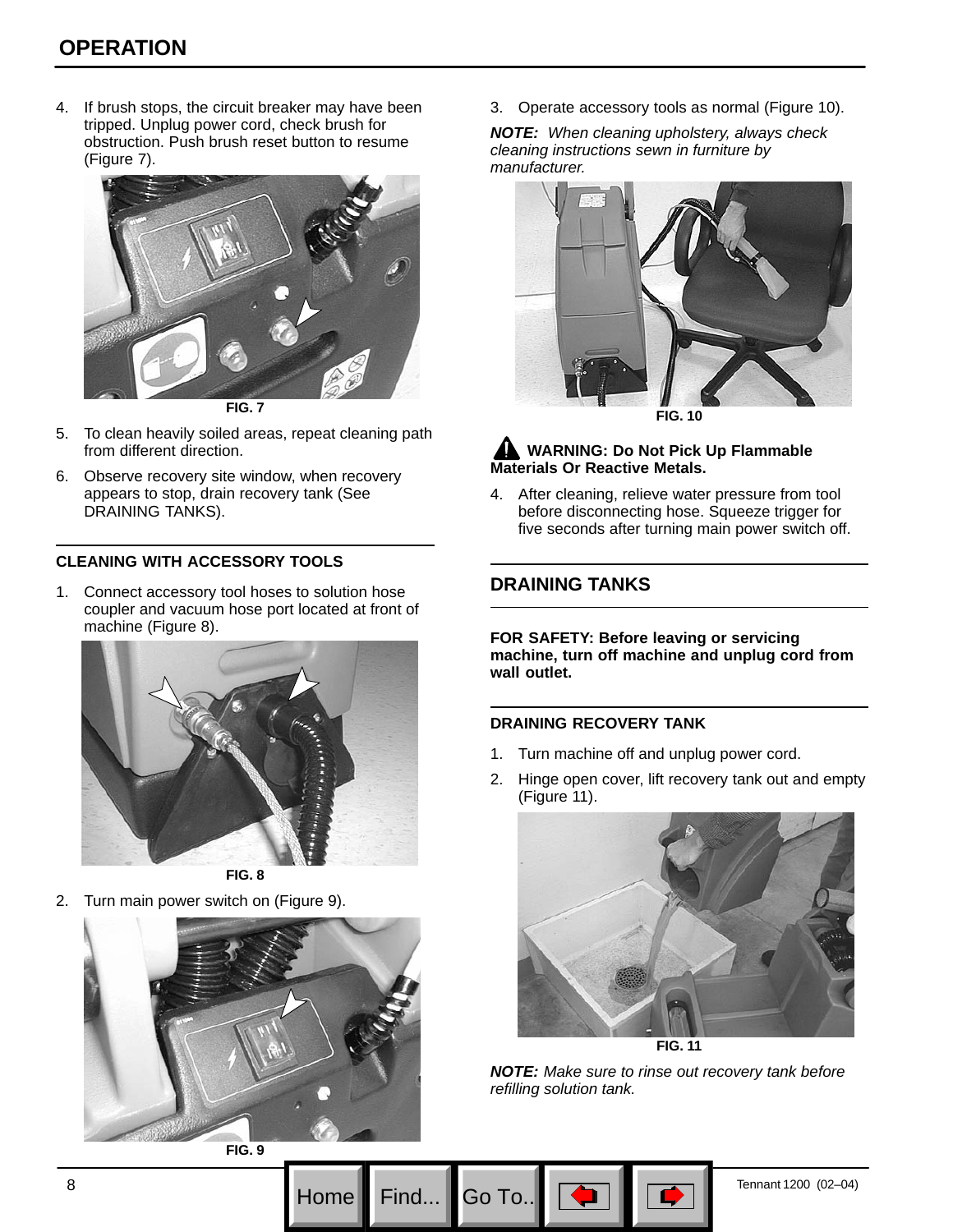### **DRAINING SOLUTION TANK**

1. Pull solution tank drain hose off of hose barb at rear of machine and empty remaining solution (Figure 12).



2. Replace drain hose.

### **MACHINE MAINTENANCE**

To keep machine in good working condition, simply follow machine's daily, weekly and monthly maintenance procedures.

**FOR SAFETY: Before leaving or servicing machine, turn off machine and unplug cord from wall outlet.**

**ATTENTION: Contact an Authorized Service Center for machine repairs. Machine repairs performed by other than an authorized person will void the warranty.**

#### **DAILY MAINTENANCE (Every 4 Hours of Use)**

1. Empty and rinse out recovery tank thoroughly (Figure 13).



**FIG. 13**

2. Remove float shut–off screen from recovery tank cover and clean (Figure 14).



**FIG. 14**

3. Drain remaining water from solution tank (Figure 15).



**FIG. 15**

- 4. Clean solution tank fill port strainer.
- 5. Remove any entangled carpet fibers and debris from brush (Figure 16).



**FIG. 16**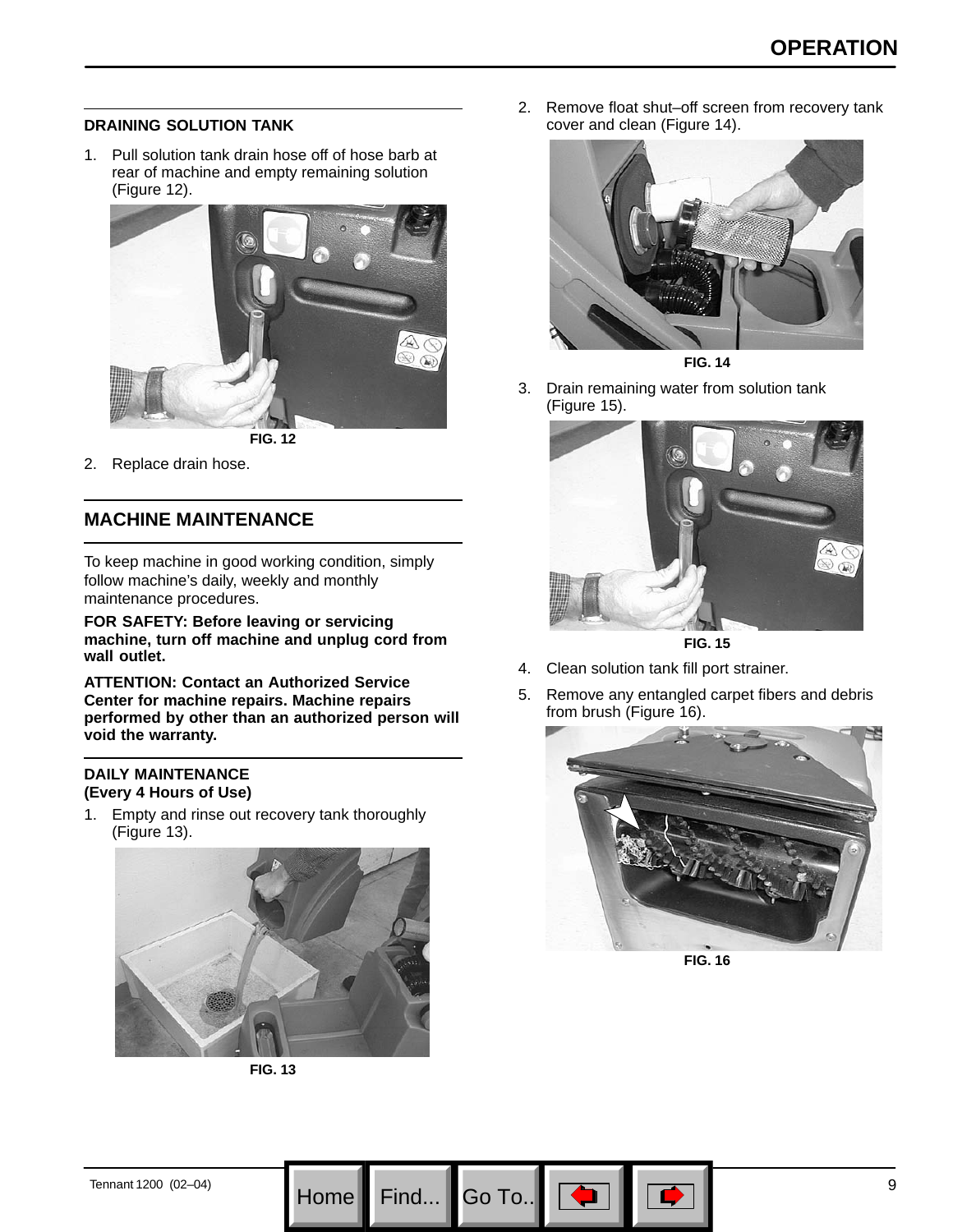6. Remove any debris lodged in pick up head (Figure 17).



**FIG. 17**

- 7. Wipe off power cord and check for damage, replace if necessary. Coil cord neatly after use.
- 8. Clean machine with an all purpose cleaner and damp cloth (Figure 18).



**FIG. 18**

#### **WEEKLY MAINTENANCE (Every 20 Hours of Use)**

- 1. Inspect vacuum hoses for holes and loose cuffs.
- 2. Inspect spray pattern for plugging. If plugged, remove spray tips and soak them in a recommended liquid neutralizer for up to six hours. To remove spray tip, twist spray tip body counter-clockwise. Do not use pointed objects to unplug tips, damage will occur (Figure 19).



**FIG. 19**

**FOR SAFETY: When using machine, follow mixing and handling instructions on chemical containers.**

3. Inspect cord and cord grip for damage. Replace immediately if damaged.

**WARNING: Do Not Operate With Damaged Power Cord. Do Not Modify Plug. Unplug power Cord Before Servicing Machine.**

**If the supply cord is damaged or broken, it must be replaced by the manufacturer or it's service agent or a similarly qualified person in order to avoid a hazard.**

#### **MONTHLY MAINTENANCE (Every 80 Hours of Use)**

- 1. Flush solution system with a recommended liquid neutralizer to dissolve normal chemical buildup.
	- a. Pour 7.5L (2 gal) of hot water  $60^{\circ}$ C (140 $^{\circ}$ F) into solution tank. Add a liquid neutralizer according to mixing instructions on bottle.

*NOTE: Contact your chemical supplier for a recommended neutralizer liquid.*

#### **FOR SAFETY: When using machine, follow mixing and handling instructions on chemical containers.**

- b. Position brush over floor drain and operate machine for one minute.
- c. Then connect hand tool solution hose to machine and also over a floor drain operate tool for one minute.
- d. Shut off machine and allow remaining solution to break down chemical buildup overnight.
- e. Next day, spray out remaining solution and flush system with 11L (3 gal) of clean water.
- 2. Lubricate wheels with a water resistant oil.
- 3. Inspect machine for water leaks and loose hardware.

Go To.

10 **Home Find...**  $\begin{bmatrix} 60 \\ 0 \\ 0 \end{bmatrix}$   $\begin{bmatrix} 60 \\ 0 \\ 0 \end{bmatrix}$   $\begin{bmatrix} 60 \\ 0 \\ 0 \end{bmatrix}$   $\begin{bmatrix} 60 \\ 0 \\ 0 \end{bmatrix}$   $\begin{bmatrix} 100 \\ 0 \\ 0 \end{bmatrix}$   $\begin{bmatrix} 100 \\ 0 \\ 0 \end{bmatrix}$   $\begin{bmatrix} 100 \\ 0 \\ 0 \end{bmatrix}$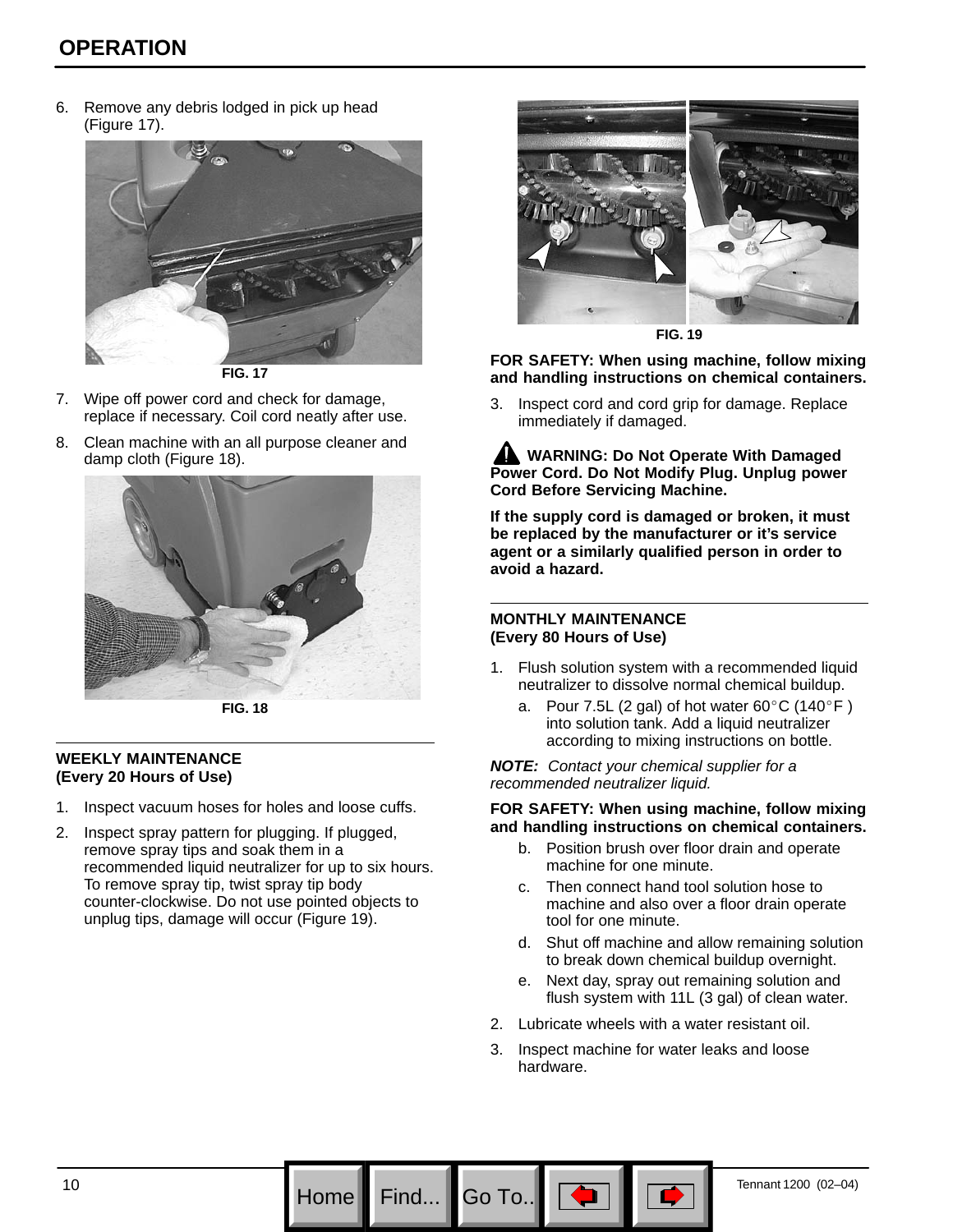#### **QUARTERLY MAINTENANCE (Every 250 Hours of Use)**

Check motor(s) for carbon brush wear, replace brushes if worn to a length of 10mm (0.38 in) or less.

Contact your Authorized Service Center for carbon brush inspection.

**FOR SAFETY: When servicing machine all repairs must be performed by a qualified service person.**

### **STORING MACHINE**

- 1. Before storing machine, be certain to drain and rinse tanks of all water.
- 2. Store machine in a dry area in the upright position.
- 3. Open recovery tank cover to promote air circulation.

**WARNING: Do Not Use Outdoors. Do Not Expose To Rain. Store Indoors.**

**ATTENTION: If storing machine in freezing temperatures, be sure that machine and solution system are completely drained and dry.**

### **RECOMMENDED STOCK ITEMS**

Refer to Parts List section for recommended stock items. Stock Items are clearly identified with a bullet preceding the parts description. See example below:

| Ref. | Part No. | Description            | Qty. |
|------|----------|------------------------|------|
|      | 701103   | ASM., STANDPIPE        |      |
|      | 180613   | <b>OFLOAT, SHUTOFF</b> |      |
|      | 230187   | NIPPLE                 |      |
|      | 101714   | $\bullet$ GASKET       |      |
|      | 210240   | NUT, FLANGED           |      |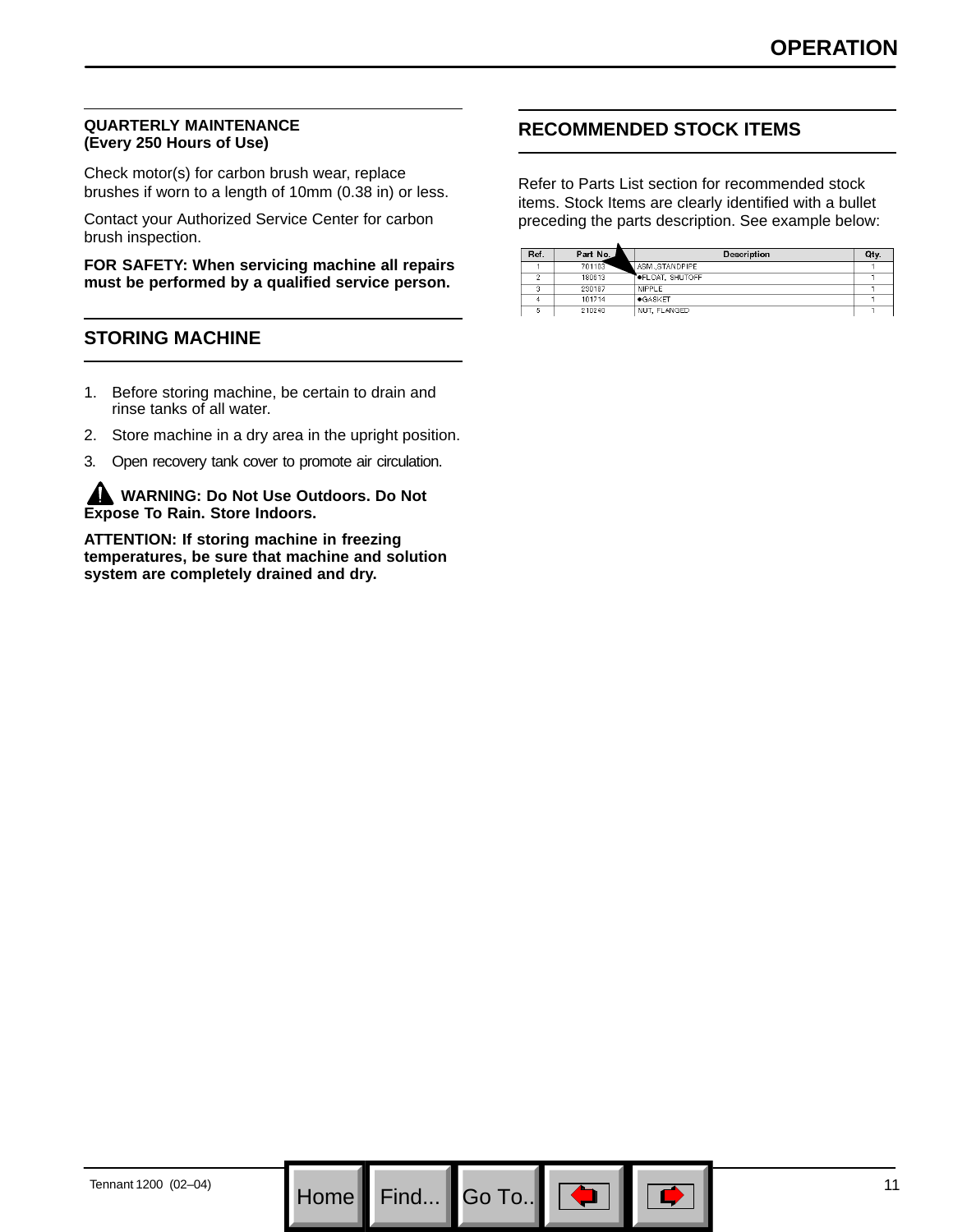### **TROUBLE SHOOTING**

| <b>PROBLEM</b>                  | <b>CAUSE</b>                                                  | <b>SOLUTION</b>                                                                  |
|---------------------------------|---------------------------------------------------------------|----------------------------------------------------------------------------------|
| Machine does not operate.       | Faulty switches or wiring.                                    | <b>Contact Service Center.</b>                                                   |
|                                 | Faulty power cord.                                            | <b>Contact Service Center.</b>                                                   |
|                                 | Building circuit breaker tripped.                             | Reset breaker.                                                                   |
| Brush motor does not operate.   | Brush motor circuit breaker tripped.                          | Let motor cool and reset brush motor<br>breaker button at rear of machine.       |
|                                 | Triggers not pulled.                                          | Pull brush/solution triggers.                                                    |
|                                 | Loose or broken brush belt.                                   | <b>Contact Service Center.</b>                                                   |
|                                 | Faulty trigger switch or wiring.                              | <b>Contact Service Center.</b>                                                   |
|                                 | Faulty brush motor.                                           | <b>Contact Service Center.</b>                                                   |
| Solution pump does not operate. | Solution pump circuit breaker tripped.                        | Let pump cool and reset pump<br>breaker button at rear of machine.               |
|                                 | Triggers not pulled.                                          | Pull brush/solution triggers.                                                    |
|                                 | Faulty trigger switch or wiring.                              | <b>Contact Service Center.</b>                                                   |
|                                 | Faulty solution pump motor.                                   | <b>Contact Service Center.</b>                                                   |
| Vacuum motor does not operate.  | Loose or broken wiring.                                       | <b>Contact Service Center.</b>                                                   |
|                                 | Faulty main power switch.                                     | <b>Contact Service Center.</b>                                                   |
|                                 | Defective vacuum motor.                                       | <b>Contact Service Center.</b>                                                   |
|                                 | Worn carbon brushes.                                          | <b>Contact Service Center.</b>                                                   |
| Poor solution pick-up.          | Defective recovery tank cover gasket.                         | Replace gasket.                                                                  |
|                                 | Clogged float shut-off screen.                                | Open recovery tank cover and clean<br>lint off screen.                           |
|                                 | Accessory tool vacuum hose port<br>cover is loose or missing. | Check vacuum hose port cover.                                                    |
|                                 | Loose vacuum hose connections.                                | Secure connections under cover.                                                  |
|                                 | Defective vacuum hose.                                        | Replace hose.                                                                    |
|                                 | Loose vacuum hose cuffs.                                      | Secure cuffs to hose.                                                            |
|                                 | Pulling machine too fast.                                     | Slow down cleaning process.                                                      |
| Uneven or no spray.             | Plugged spray tips.                                           | Clean or replace tips.                                                           |
|                                 | Improper spray tip size or spray angle.                       | Replace with proper tips.                                                        |
|                                 | Clogged solenoid valve.                                       | <b>Contact Service Center.</b>                                                   |
|                                 | Worn spray tips.                                              | Replace spray tips.                                                              |
|                                 | Solution tank low or empty.                                   | Refill solution tank.                                                            |
|                                 | Faulty solution pump.                                         | <b>Contact Service Center.</b>                                                   |
|                                 | Pump needs priming.                                           | Prime pump by pressing solution hose<br>coupler tip located at front of machine. |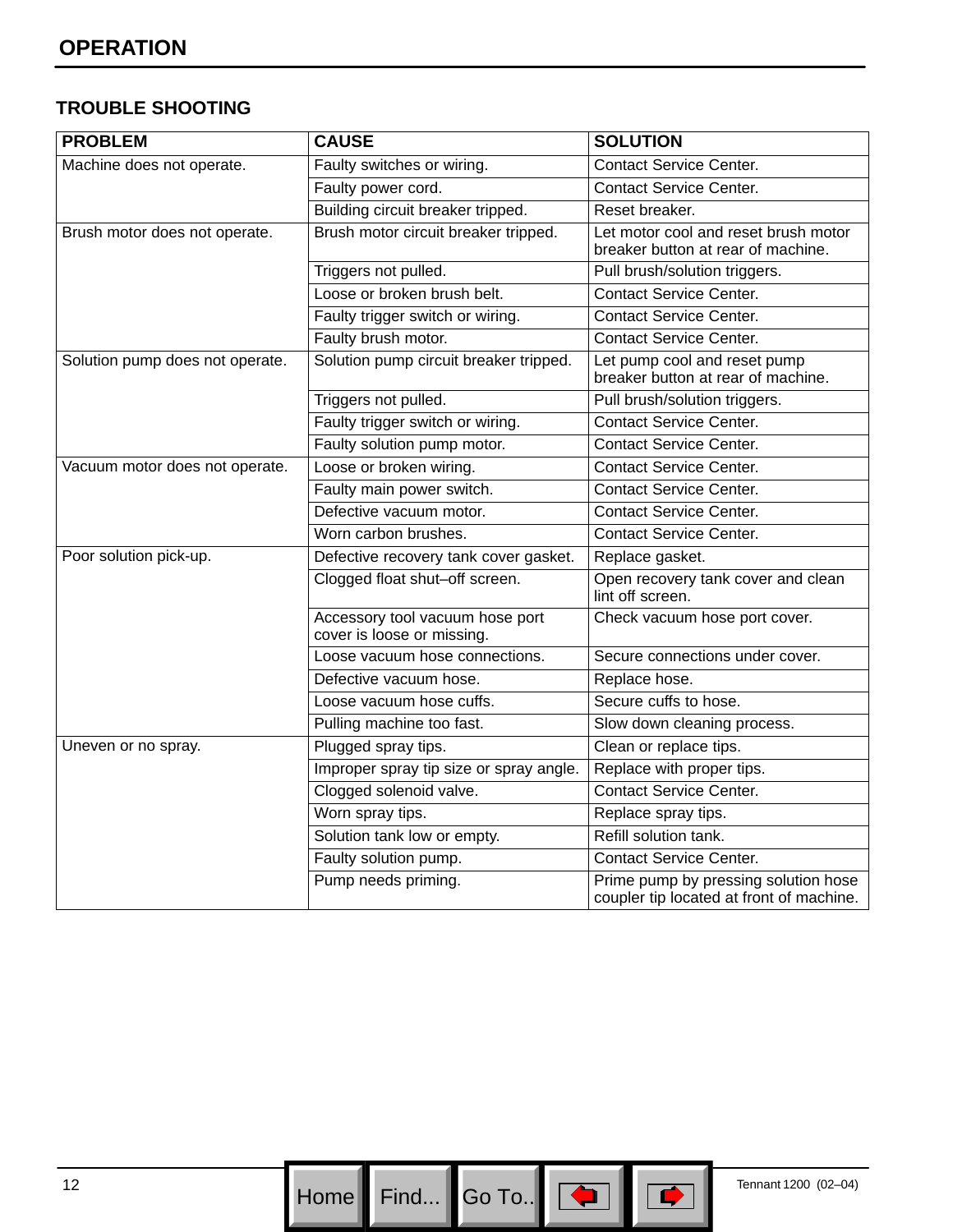### **SPECIFICATIONS**

| <b>Model</b>                                                  | <b>TENNANT 1200</b>                                                                  |
|---------------------------------------------------------------|--------------------------------------------------------------------------------------|
| <b>LENGTH</b>                                                 | 533 mm (21 in) with handle folded                                                    |
| <b>WIDTH</b>                                                  | 330 mm (13 in)                                                                       |
| <b>HEIGHT</b>                                                 | 749 mm (29.5 in) with handle folded                                                  |
| <b>WEIGHT</b>                                                 | 27 Kg (60 lb)                                                                        |
| <b>SOLUTION TANK CAPACITY</b>                                 | 15 L (4 gal)                                                                         |
| RECOVERY TANK CAPACITY                                        | 15 L (4 gal)                                                                         |
| <b>CLEANING PATH WIDTH</b>                                    | 273 mm (10.75 in)                                                                    |
| <b>MAXIMUM CLEANING RATE</b>                                  | 130 $\text{m}^2$ (1,400 sq. ft.) per hour                                            |
| <b>BRUSH MOTOR</b>                                            | 120VDC, 0.1HP, .75A, 90W, 1800 rpm - no load                                         |
|                                                               | 230VDC, 0, 1HP, .38A, 90W, 1800 rpm - no load                                        |
| <b>BRUSH SPEED</b>                                            | 1038 rpm - no load                                                                   |
| <b>SOLUTION PUMP</b>                                          | 120VAC, 4.5 bar (65 psi)<br>At Spray Tip: 2.65 LPM (0.7 GPM), 2.8 bar (41 psi), .28A |
|                                                               | 230VAC, 4.5 bar (65psi)<br>At Spray Tip: 2.27 LPM (0.6 GPM), 3.0 bar (44 psi), .35A  |
| <b>VACUUM MOTOR</b>                                           | 120VAC, 1.5 HP, 9.1A, 1092W, 2 stage, 103 cfm                                        |
|                                                               | 230VAC, 1.4 HP, 4.7A, 1046W, 2 stage, 105 cfm                                        |
|                                                               | 240VAC, 1.5 HP, 5.0A, 1138W, 2 stage, 111 cfm                                        |
| <b>SEALED WATER LIFT</b>                                      | 120V model -2324 mm (91.5 in)                                                        |
|                                                               | 230V/240V model -2514 mm (99in)                                                      |
| TOTAL POWER CONSUMPTION                                       | 120 VAC, 10.6 A, 1272 W                                                              |
|                                                               | 230VAC, 5.4A, 1207 W                                                                 |
| POWER CORD                                                    | 7.6 M (25 ft.) 16/3-120V, 3X1.5MM <sup>2</sup> X 15M (50 ft) -230V                   |
| DECIBEL RATING AT OPERATOR'S EAR,<br><b>INDOORS ON CARPET</b> | $<$ 72 dB(A)                                                                         |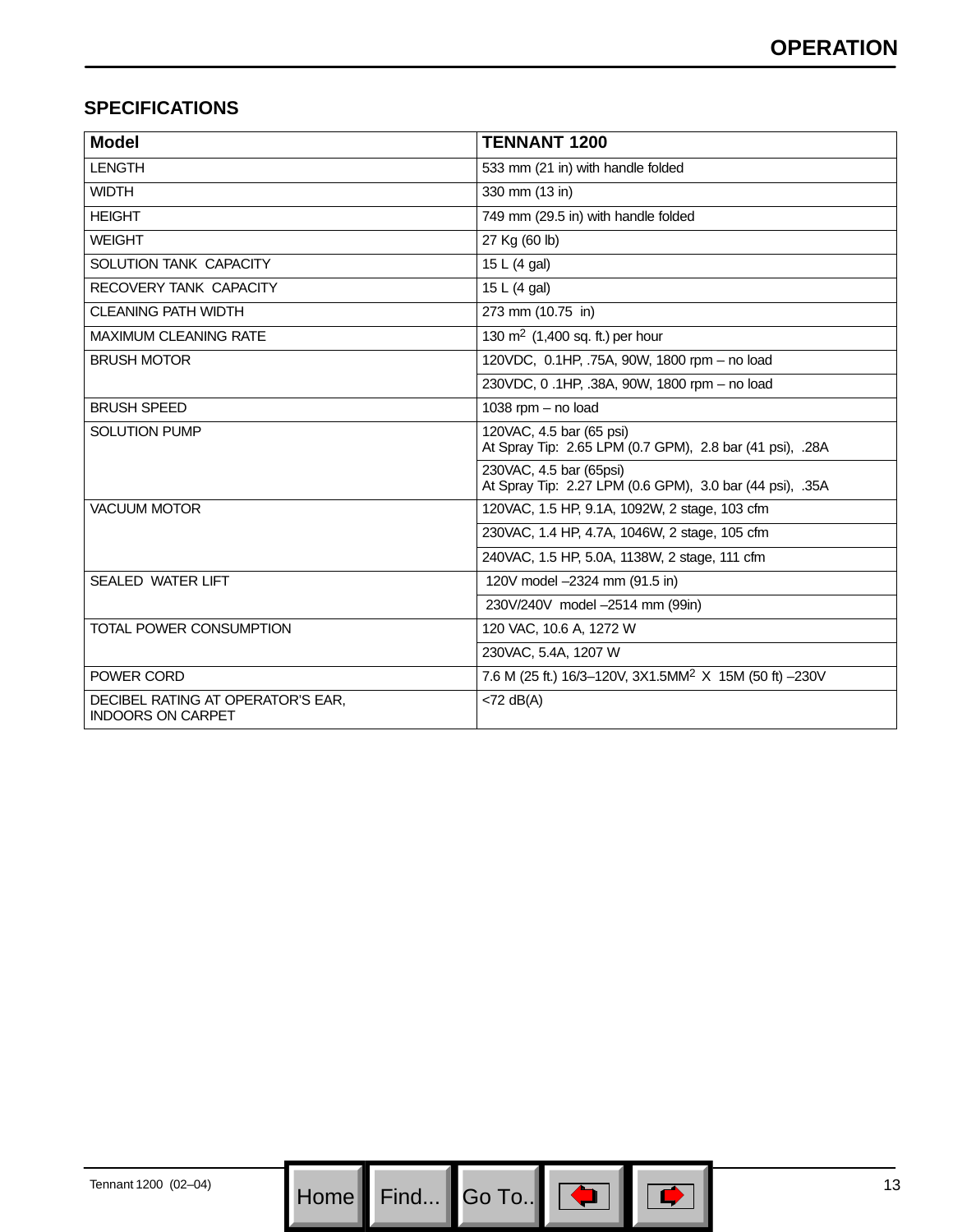### **MACHINE DIMENSIONS**





 $\mathsf{Go}$  To..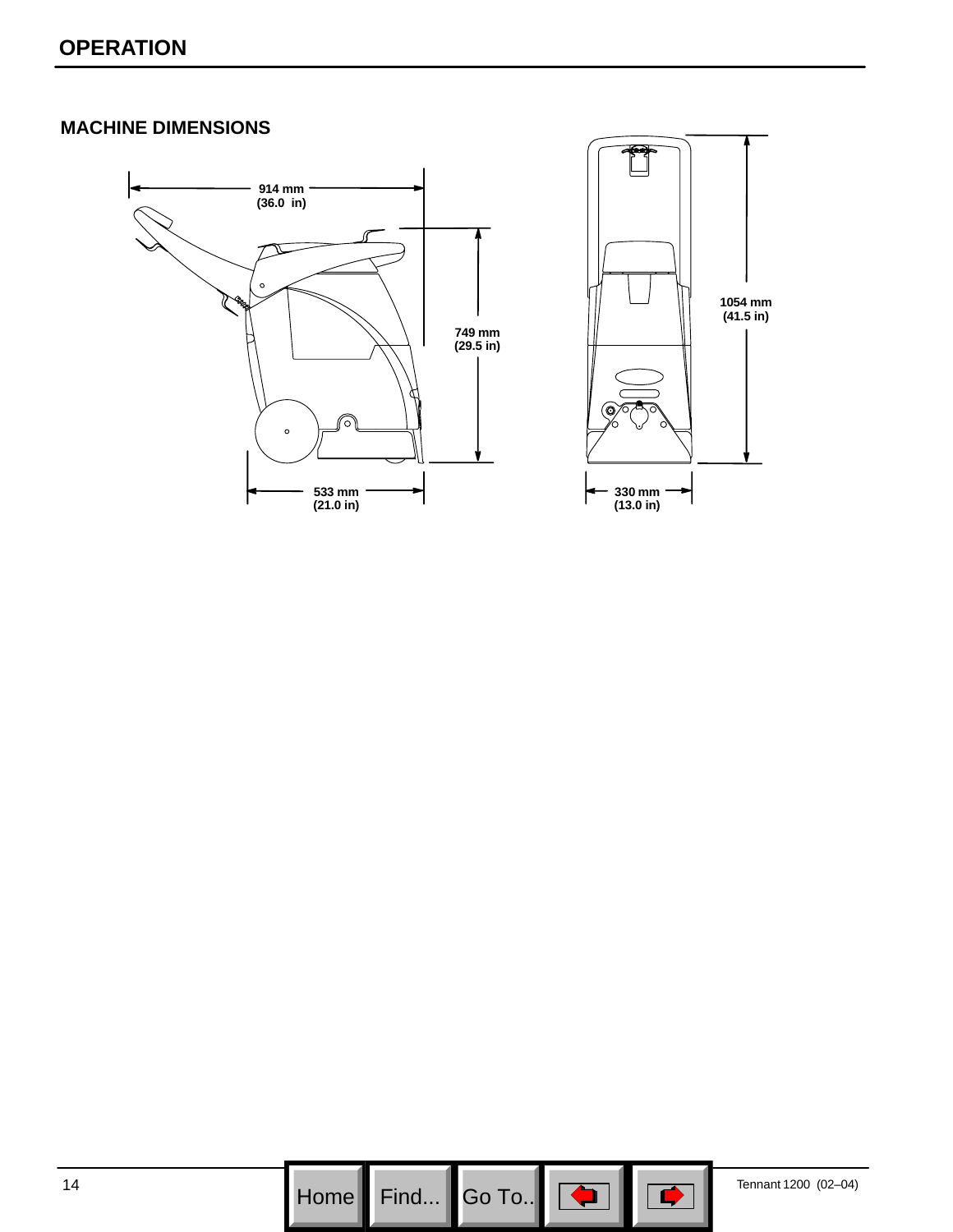Este manual se proporciona con cada nuevo modelo. Proporciona instrucciones necesarias de mantenimiento y lista ilustrada de piezas.

#### **Antes de operar o prestar servicio a la máquina, lea completamente este manual y entienda la máquina.**

Para ordenar piezas use las Listas Ilustradas de las Piezas. Asegúrese de tener listo el número de modelo y de serie de la máquina, antes de ordenar piezas o suministros. Las piezas y suministros pueden ordenarse por teléfono o por correo de cualquier centro autorizado de piezas y servicio, distribuidor o de cualquiera de las subsidiarias del fabricante.

Esta máquina proporcionará un servicio excelente. Sin embargo, los mejores resultados se obtienen a un costo mínimo si:

- La máquina se opera con un cuidado razonable.
- La máquina se mantiene con regularidad, según las instrucciones de mantenimiento provistas.
- La máquina se mantiene con las piezas provistas por el fabricante o equivalentes.

### **DATOS DE LA MÁQUINA**

Por favor complete al momento de la instalación para referencia futura.

No. de Modelo-

Fecha de instalación -

No. de Serie-

© 2000, 2001, 2004 Tennant Company Printed in U.S.A.

### **INDICE**

| MEDIDAS DE SEGURIDAD $\ldots \ldots \ldots \ldots \ldots$<br>INSTRUCCIONES DE CONEXION A TIERRA | 16<br>17 |
|-------------------------------------------------------------------------------------------------|----------|
| $ROTULOS$ DE SEGURIDAD $\ldots\ldots\ldots\ldots\ldots$                                         | 18       |
| <b>COMPONENTES DE LA MAQUINA</b>                                                                | 19       |
| <b>PREPARACION DE LA MAQUINA </b>                                                               | 19       |
| OPERACIÓN DE LA MÁQUINA                                                                         | 20       |
| PREOPERACIÓN                                                                                    | 20       |
| LIMPIEZA DE ALFOMBRAS                                                                           | 20       |
| AL OPERAR LA MÁQUINA                                                                            | 21       |
| LIMPIEZA CON HERRAMIENTAS                                                                       |          |
| ACCESORIAS                                                                                      | 21       |
| TANQUES DE DRENAJE                                                                              | 22       |
| DRENAJE DE TANQUE DE RECUPERACIÓN                                                               | 22       |
| DRENAJE DEL TANQUE DE SOLUCIÓN                                                                  | 22       |
| MANTENIMIENTO DE LA MÁQUINA                                                                     | 22       |
| MANTENIMIENTO DIARIO                                                                            | 23       |
| MANTENIMIENTO SEMANAL                                                                           | 23       |
| MANTENIMIENTO MENSUAL                                                                           | 24       |
| MANTENIMIENTO TRIMESTRAL                                                                        | 24       |

| ALMACENAJE DE LA MÁQUINA                | 24 |
|-----------------------------------------|----|
| <b>ARICULOS RECOMENDADOS A MANTENER</b> |    |
| EN EXISTENCIA                           | 24 |
| LOCALIZACIÓN DE FALLAS                  | 26 |
| ESPECIFICACIONES                        | 27 |
| DIMENSIONES DE LA MÁQUINA               | 27 |
| DIAGRAMAS ELECTRICAS                    | 28 |
| 120V DIAGRAMA DE CABLEADO               | 28 |
| 120V DIAGRAMA ESCALONADO                | 29 |
| 230V DIAGRAMA DE CABLEADO               | 30 |
| 230V DIAGRAMA ESCALONADO                | 31 |
| LISTA DE PIEZAS                         | 32 |
| GRUPO DEL TANQUE DE SOLUCIÓN            | 32 |
| GRUPO DEL TANQUE DE RECUPERACIÓN        | 34 |
| GRUPO DEL MANGO                         | 36 |
| GRUPO DEL PANEL POSTERIOR               | 38 |
| GRUPO DEL CEPILLO                       | 40 |
| GRUPO DE SOLUCIÓN                       | 42 |
| <b>OPCIONES</b>                         | 44 |
| HERRAMIENTA MANUAL                      | 44 |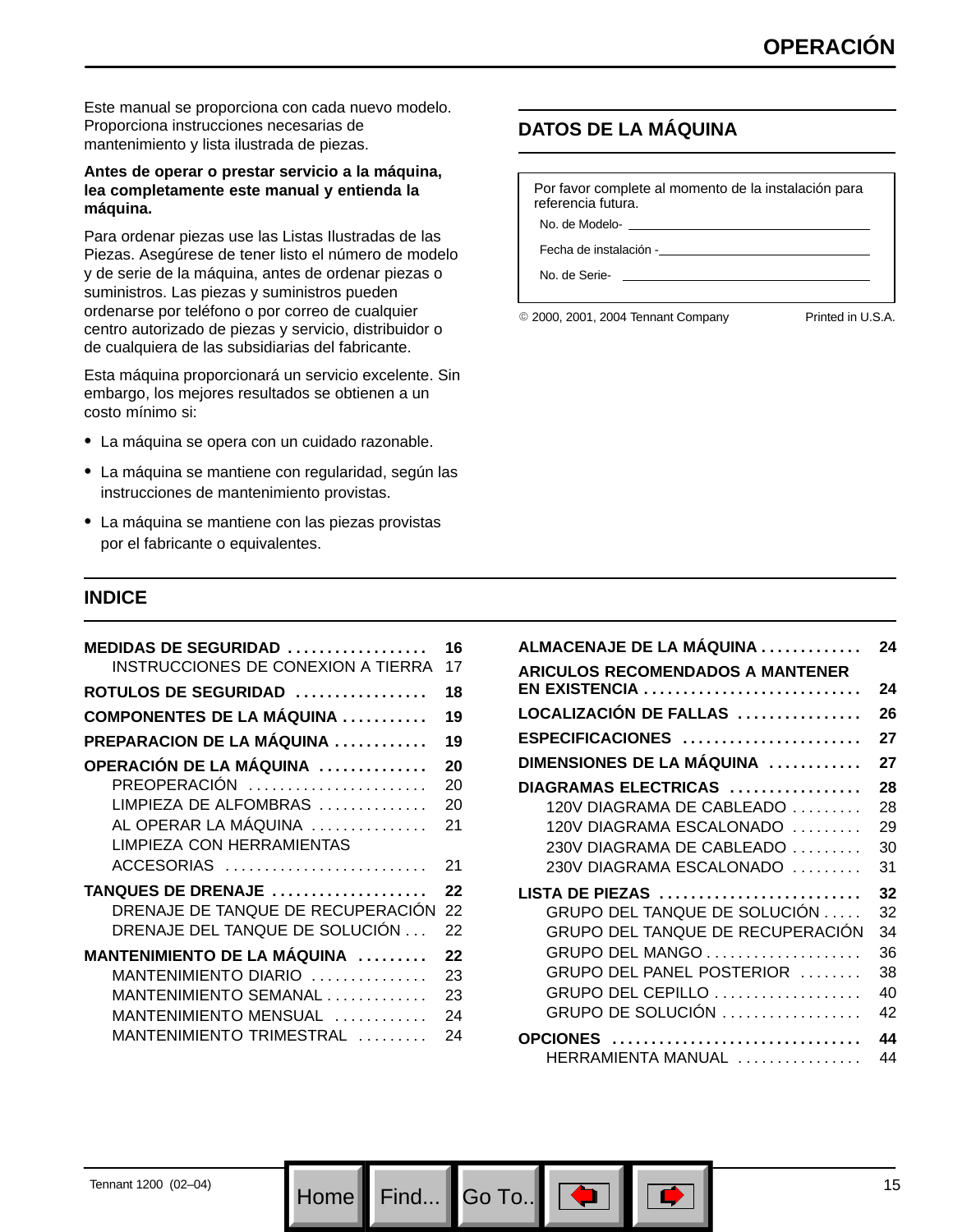### **MEDIDAS DE SEGURIDAD**

**Esta máquina está diseñada para el uso comercial. Se ha diseñado exclusivamente para limpiar alfombras y tapizados en un ambiente interior y no se fabrica para ningún otro uso. Use sólo herramientas de accesorios recomendados y limpiadores de alfombras comercialmente disponibles formulados para la aplicación de la máquina.**

**Todos los operadores deben leer, entender y practicar las precauciones siguientes de seguridad.**

El siguiente símbolo de alerta de advertencia y el encabezamiento de "PARA SEGURIDAD" se usan en este manual como se indica en su descripción:

**ADVERTENCIA: Para advertir de riesgos o prácticas inseguras que podrían resultar en lesiones personales graves o la muerte.**

**PARA SEGURIDAD: Para identificar acciones que deben seguirse para el funcionamiento seguro del equipo.**

**El no seguir estas advertencias puede resultar en: lesiones personales, electrocución, choque eléctrico, fuego o explosión.**

**ADVERTENCIA: No use líquidos inflamables ni opere la máquina en o cerca de líquidos y vapores inflamables o polvos combustibles.**

**Esta máquina no está equipada con motores a prueba de explosión. Los motores eléctricos emiten chispas al arrancar y durante el funcionamiento lo que podría causar un fuego explosivo o explosión si la máquina se usa en una área donde están presentes vapores/líquidos inflamables o polvos combustibles.**

**ADVERTENCIA: No aspire materiales inflamables o metales reactivos.**

**ADVERTENCIA: No opere con un cordón eléctrico dañado. No modifique el enchufe. Desenchufe el cordón eléctrico antes de reparar la máquina.**

**Si el cordón del suministro se daña o se rompe, debe ser reemplazado por el fabricante o su agente de servicio o una persona similarmente calificada para evitar un riesgo.**

**ADVERTENCIA: No use al aire libre o en superficies húmedas. No exponga a la lluvia. Almacén bajo techo.**

**La información siguiente señala condiciones potencialmente peligrosas para el operador o el equipo:**

#### **PARA SEGURIDAD:**

- **1. No opere la máquina:**
	- **Con líquidos inflamables o cerca de los vapores inflamables ya que puede ocurrir una explosión o fuego explosivo.**
	- **A menos que está capacitado y autorizado.**
	- **A menos que se haya leído y entendido el manual del funcionamiento.**
	- **A menos que el cordón se conecte apropiadamente a tierra.**
	- **Con un cordón o enchufe dañados.**
	- **Si no está en condición de ejecutar una operación apropiada.**
	- **En áreas al aire libre.**
	- **En agua estancada.**
	- **Sin bolsa del polvo en lugar.**
- **2. Antes de arrancar la máquina:**
	- **Asegúrese que todos los dispositivos de seguridad están en su lugar y operando apropiadamente.**
	- **Coloque señales de piso húmedo según se necesite.**
- **3. Al usar máquina:**

Go To.. $\parallel$ 

- **No pase la máquina encima del cordón.**
- **No tire de la máquina por el enchufe o el cordón.**
- **Evite pasar el cable por bordes agudos o esquinas.**
- **No desenchufe tirando del cordón.**
- **No estire el cordón.**
- **No maneje el enchufe con las manos húmedas.**
- **Mantenga el cordón lejos de las superficies calientes.**
- **Informe inmediatamente acerca de daños o un funcionamiento defectuoso.**
- **Siga las instrucciones de mezcla y manejo indicados en los recipientes químicos.**
- **Nunca permita que los niños jueguen en o alrededor de la máquina.**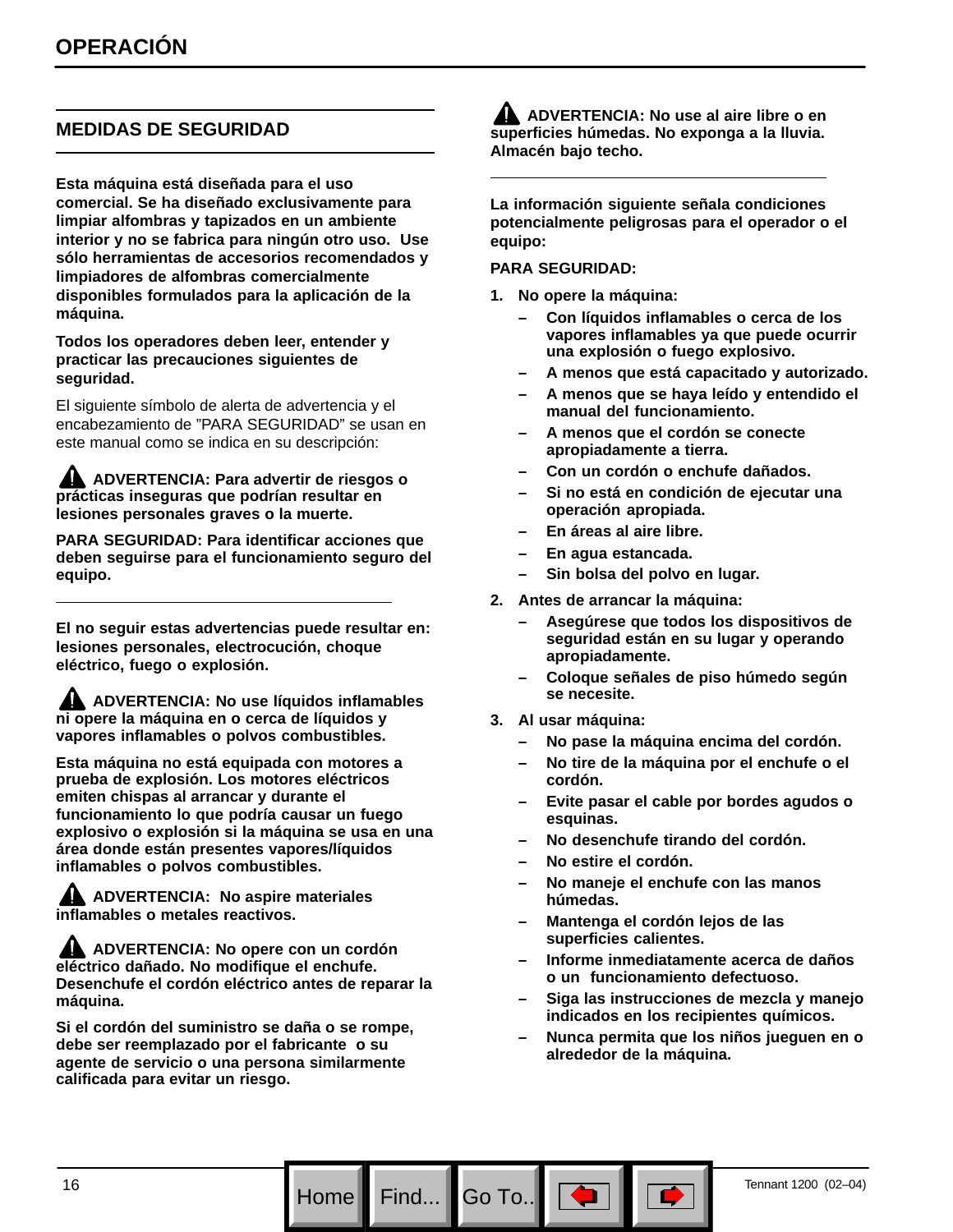- **4. Antes de salir de o reparar la máquina:**
	- **Apague la máquina.**
	- **Desenchufe cordón del tomacorriente de la pared.**
- **5. Al prestar servicio a la máquina:**
	- **Desenchufe cordón del tomacorriente de la pared.**
	- **Evite las piezas móviles. No use chaquetas, camisas, o mangas, holgadas.**
	- **Use piezas de repuesto provistas o aprobadas por el fabricante.**
	- **Todas las reparaciones deben ser realizadas por una persona de servicio calificada.**
	- **No modifique la máquina de su diseño original.**
- **6. Al transportar máquina:**
	- **Obtenga ayuda al alzar la máquina.**
	- **Desenchufe cordón del tomacorriente de la pared.**
	- **Use correas de amarre para asegurar la máquina al camión o remolque.**

#### **INSTRUCCIONES DE CONEXION A TIERRA**

**La máquina debe conectarse a tierra. En caso de mal funcionamiento o desarreglo, la conexión a tierra provee un recorrido de menor resistencia para la corriente eléctrica para reducir el riesgo de choque eléctrico. Esta máquina está equipada con un cordón con un conductor de conexión a tierra del equipo y enchufe de conexión a tierra. El enchufe debe enchufarse en un tomacorrientes apropiado correctamente instalado de acuerdo con todos los códigos y ordenanzas locales. No extraer la clavija de conexión a tierra; si falta, reemplazar el enchufe antes de usar.**



Go To.. $\,$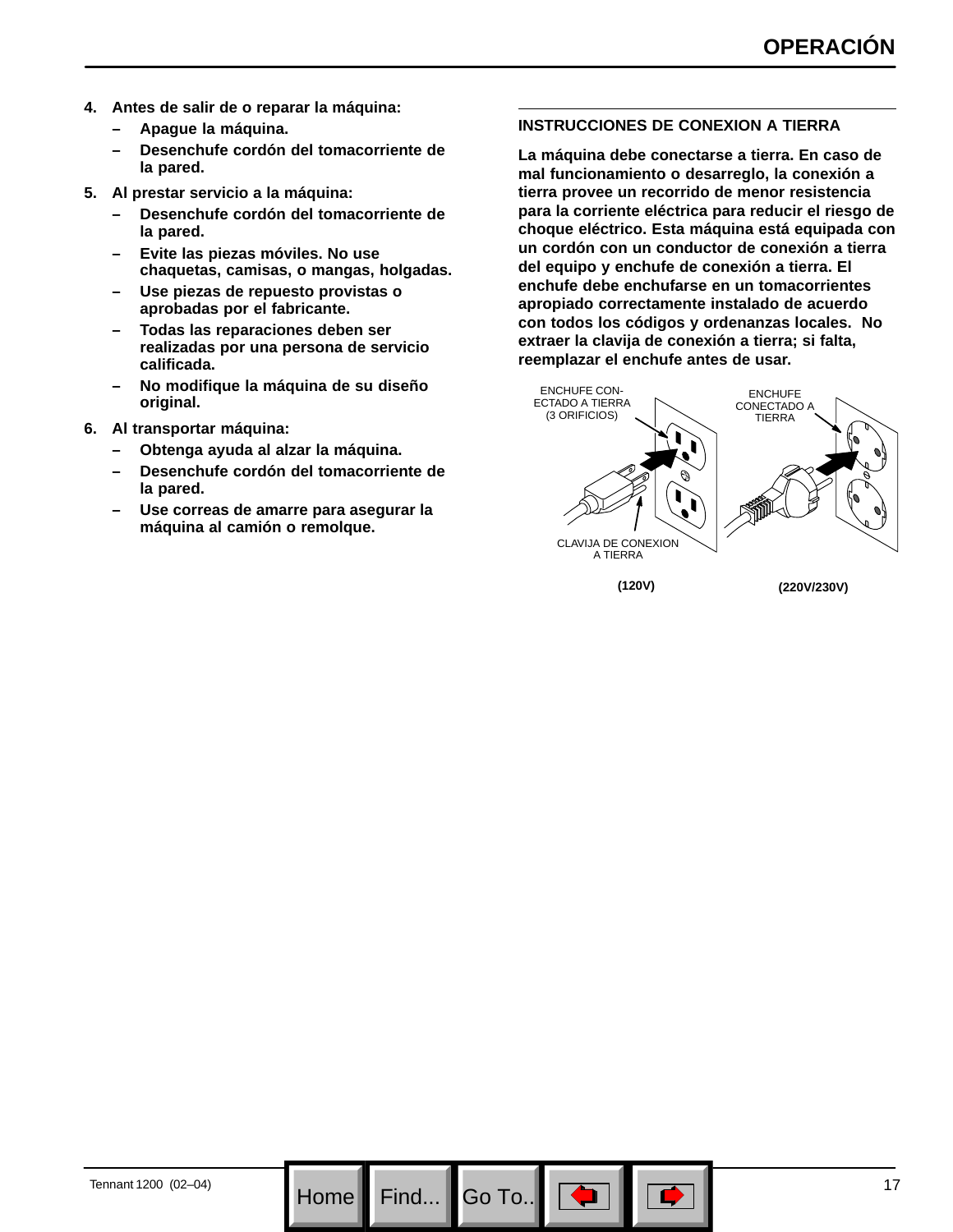### **ROTULOS DE SEGURIDAD**

Los rótulos de seguridad aprecen en la máquina en las ubicaciones indicadas. Si los rótulos se dañan o son ilegibles, reempácelos.

**ETIQUETA DE ADVERTENCIA** – Ubicada encima de la máquina.



Do not expose to rain. . Store indoors. . Disconnect power if Dia machine is left unattended. Plug into grounded outlets only.<br>Do not use an adapter or remove ground pin on plug. Do not<br>use if cord is damaged. Disconnect power before servicing. \*Electrical service must be performed by an authorized service station or electrician. .Use only non-flammable commercial chemicals intended for machine application. . Do not use where explosive vapors or dust are present in the air. .Do not allow machine to freeze.

> DO NOT REMOVE THIS LABEL 120619



Go To.. $\parallel$ 

#### **ROTULO DE MATERIALES INFLAMABLES/DERRAMES –** Ubicado cerca del orificio de llenado del tanque de solución y sobre la tapa del tanque de recuperación.

**ADVERTENCIA: No use líquidos inflamables ni opere la máquina en o cerca de líquidos y vapores inflamables o polvos combustibles. No aspire materiales inflamables o metales reactivos.**





18 **Home Find...**  $\begin{bmatrix} 60 & 70 \end{bmatrix}$   $\begin{bmatrix} 60 & 70 \end{bmatrix}$   $\begin{bmatrix} 40 & 7 \end{bmatrix}$   $\begin{bmatrix} 40 & 7 \end{bmatrix}$   $\begin{bmatrix} 70 & 7 \end{bmatrix}$   $\begin{bmatrix} 70 & 70 \end{bmatrix}$   $\begin{bmatrix} 02-04 \end{bmatrix}$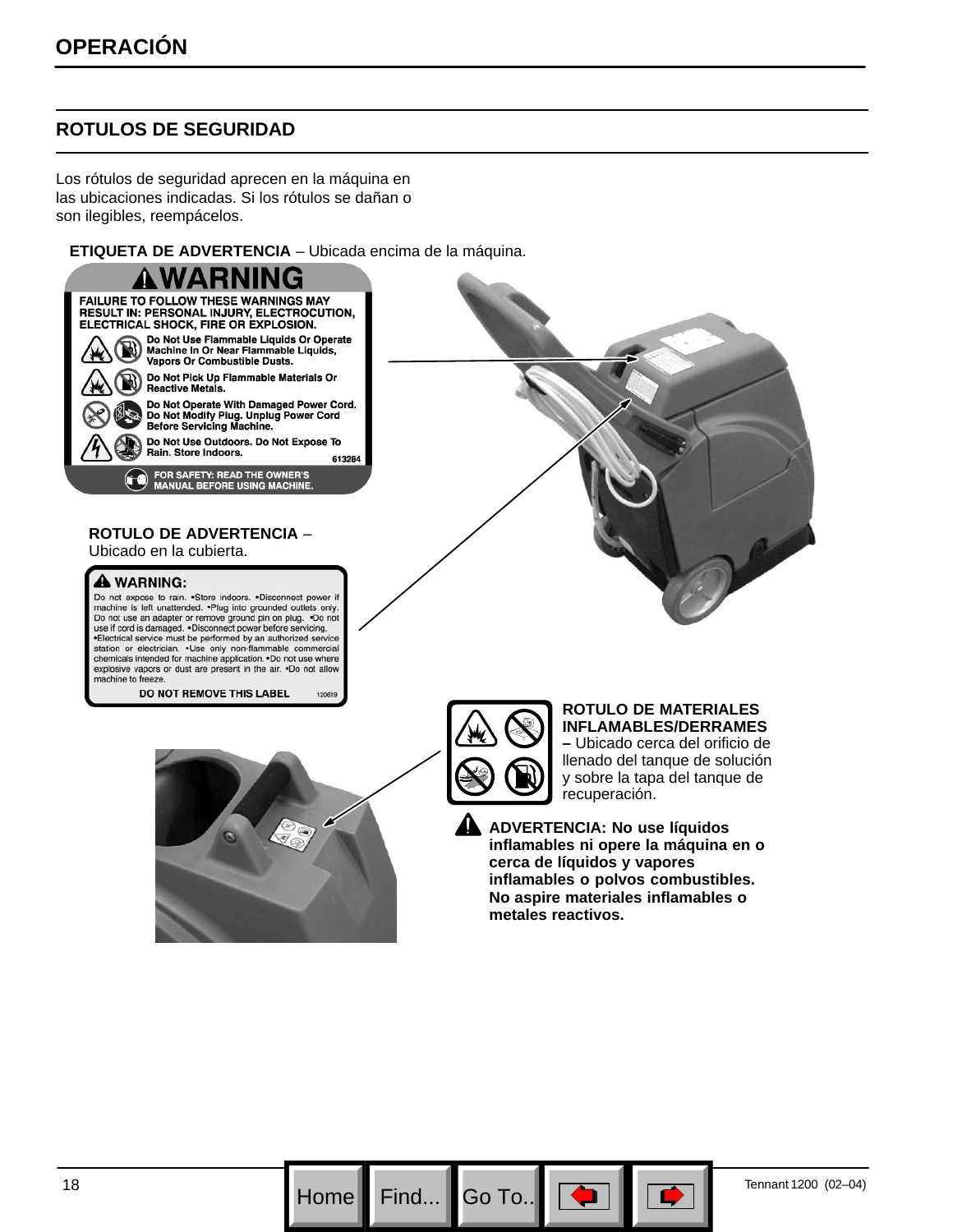### **COMPONENTES DE LA MÁQUINA**



- 1. Conmutador de apagado/encendido, principal
- 2. Gatillo de cepillo/solución
- 3. Botón de regraduación del bombeo
- 4. Botón de regraduación del cepillo
- 5. Mango para plegar
- 6. Palanca de traba del mango para plegar
- 7. Ganchos del cordón eléctrico
- 8. Manguera de drenaje del tanque de solución con marcadores del nivel de solución.
- 9. Cubierta del tanque de recuperación
- 10. Mirilla del tanque de recuperación
- 11. Tanque de recuperación
- 12. Tanque de solución
- 13. Base flotante del cepillo
- 14. Cabezal de aspiración
- 15. Acople de la manguera de solución de la herramienta accesoria
- 16. Orificio de la manguera de aspiración de la herramienta accesoria

### **PREPARACION DE LA MÁQUINA**

- 1. Inspeccione cuidadosamente la caja por señales de daños. Informe inmediatamente al transportista si hubiera daños. La máquina se envía completamente ensamblada y lista para usar.
- 2. Ajuste el mango de la posición de transporte. Para ajustar, tire de la palanca de traba del mango y levante el mango a la altura deseada de operación, vuelva a trabar la palanca (Figura 1)



**FIG. 1**

3. Abra la cubierta y extraiga el tanque de recuperación de la máquina. Antes de usar, asegúrese que el tamiz flotante de corte y el tamiz del tanque de solución estén en su lugar (Figura 2).



**FIG. 2**

4. Usando un balde limpio o una manguera, llene el tanque de solución con 15 L (4 gal.) de agua caliente, 60°C (140°F) máximo. Al llenar, observe la manguera del tanque de solución en la parte posterior de la máquina. La manguera indica la cantidad de agua en el tanque de solución (Figura 3).

**ATENCION: No use el tanque de recuperación para llenar el tanque de solución. La suciedad o desechos residuales pueden causar daños a la bomba de solución.**

**ADVERTENCIA: No use líquidos inflamables ni opere la máquina en o cerca de líquidos y vapores inflamables o polvos combustibles.**

Go To.. $\parallel$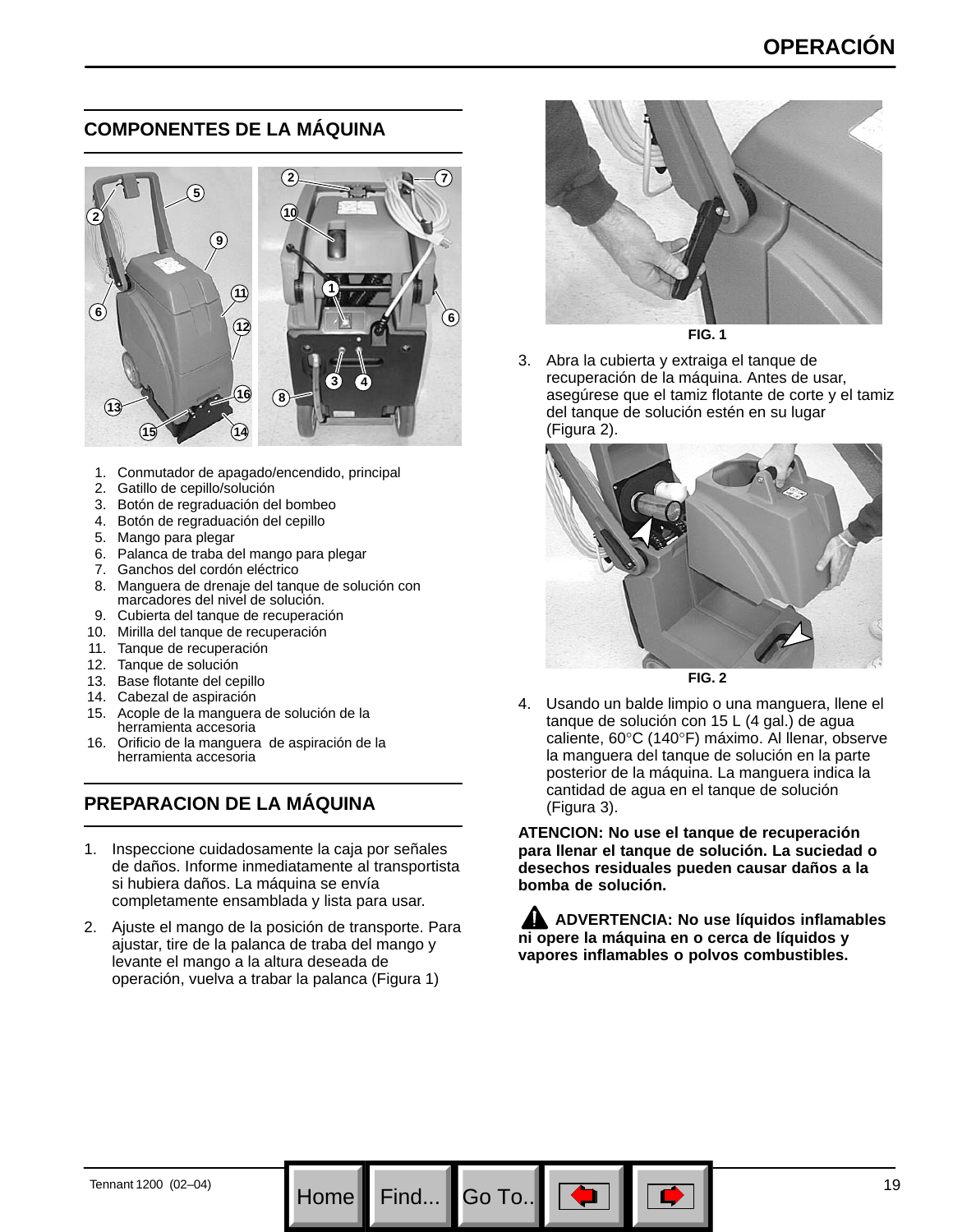

**FIG. 3**

5. Agregar el material químico de limpieza recomendado.

**PARA SEGURIDAD: Al usar la máquina, observe las instrucciones de mezcla y manejo de los recipientes químicos.**

#### **ATENCION: Si usa materiales químicos de limpieza en polvo, mezcle antes de agregar.**

*NOTA: Si se desea, el agua por sí misma logra resultados excelentes.*

- 6. Vuelva a colocar el tanque de recuperación y cierre la cubierta después de llenar
- 7. Enchufe el cordón eléctrico de la máquina en un enchufe de pared conectado a tierra (Figura 4).



**FIG. 4**

**PARA SEGURIDAD: No operar la máquina a menos que el cordón esté apropiadamente conectado a tierra .**

**PARA SEGURIDAD: No opere la máquina con el uso de un cordón de extensión.**

### **OPERACIÓN DE LA MÁQUINA**

**PARA SEGURIDAD: No opere la máquina a menos que haya leído y entendido el manual del operador.**

### **PREOPERACIÓN**

- 1. Aspire la alfombra y limpie otros desechos.
- 2. Realice los procedimientos de la preparación de la máquina.
- 3. Inspeccione el cordón eléctrico por daños.

**ADVERTENCIA: No opere con un cordón eléctrico dañado. No modifique el enchufe. Desenchufe el cordón eléctrico antes de reparar la máquina.**

**Si el cordón del suministro se daña o se rompe, debe ser reemplazado por el fabricante o su agente de servicio o una persona similarmente calificada para evitar un riesgo.**

### **LIMPIEZA DE ALFOMBRAS**

**ADVERTENCIA: No use líquidos inflamables ni opere la máquina en o cerca de líquidos y vapores inflamables o polvos combustibles.**

1. Encienda el conmutador principal (Figura 5).



**FIG. 5**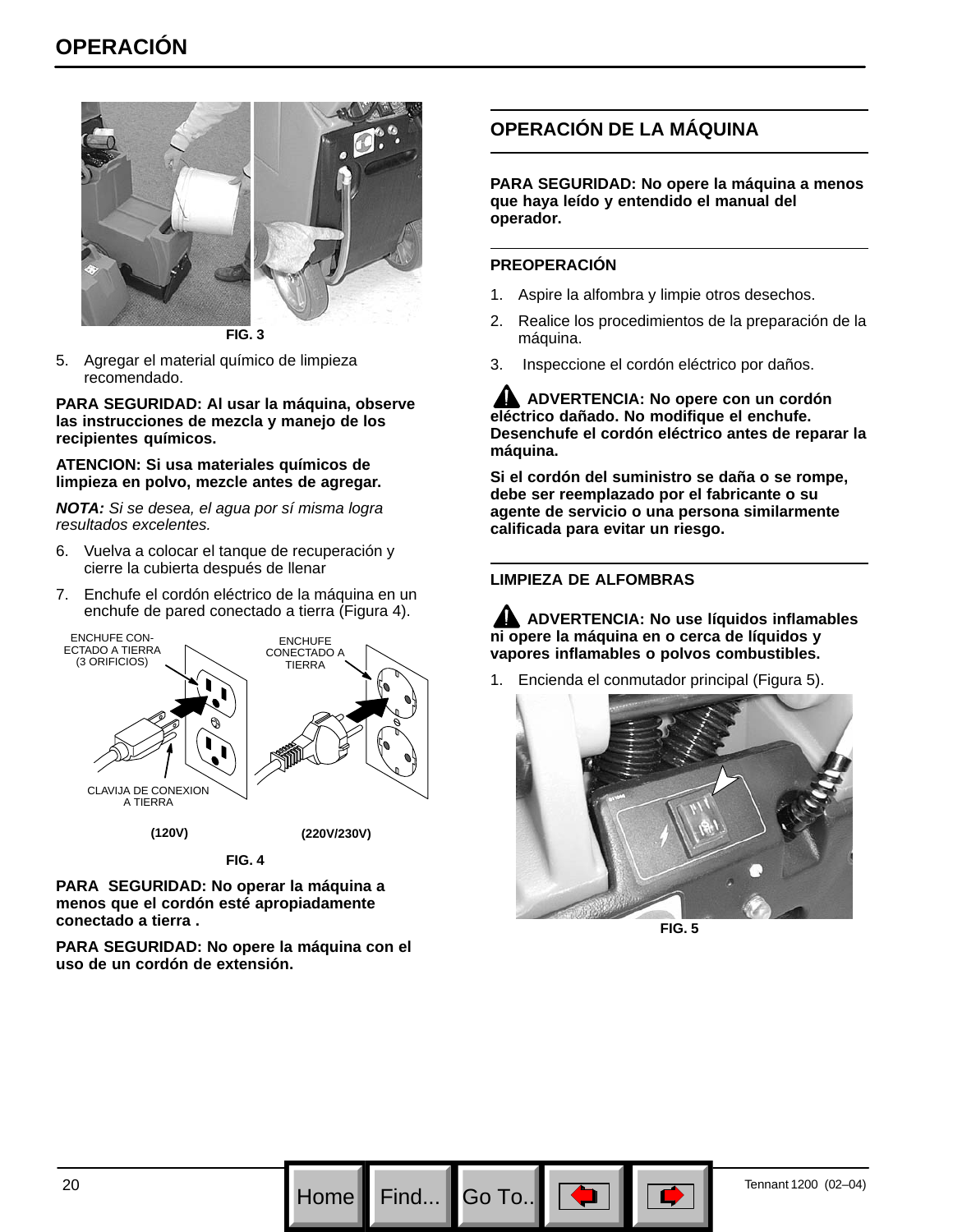2. Para empezar a limpiar las alfombras, apriete los disparadores y deslícelo lentamente hacia atrás (Figura 6).



**FIG. 6**

- 3. Suelte los gatillos al final del recorrido y continúe tirando de la máquina para levantar el exceso de solución.
- 4. Incline la máquina hacia atrás sobre las ruedas y haga avanzar la máquina para comenzar el próximo recorrido.

**PARA SEGURIDAD: Al usar máquina, no pase la máquina encima del cordón. No tire de la máquina por el enchufe o el cordón. Evite pasar el cable por bordes agudos o esquinas. No desenchufe tirando del cordón. No maneje el enchufe con las manos húmedas.**

#### **AL OPERAR LA MÁQUINA**

1. Superponga cada recorrido en 50 mm (2 pulg.)

### **ADVERTENCIA: No aspire materiales inflamables o metales reactivos.**

- 2. Trabaje alejado del enchufe de pared y del cordón eléctrico para evitar daños al cordón.
- 3. Inspeccione periódicamente por una acumulación excesiva de espuma en el tanque de recuperación. Use una solución recomendada de control de espuma para prevenir daños al motor de aspiración.

#### **ATENCIÓN: No permita que se introduzca espuma o agua en el filtro de flotador de cierre porque podría averiarse el motor de aspiración; la garantía no cubre este tipo de averías. La espuma no activará el filtro del flotador de cierre.**

4. Si el cepillo se para, puede haberse activado el interruptor de circuito. Desenchufe el cordón eléctrico, inspeccione el cepillo por obstrucciones. Para arrancar oprima el botón de regraduar (Figura 7).



5. Repita el recorrido de limpieza desde una dirección diferente, para limpiar áreas muy sucias.

6. Observe la mirilla del sitio de recuperación y drene el tanque de recuperación cuando parezca que la recuperación se ha interrumpido (Vea TANQUES DE DRENAJE).

#### **LIMPIEZA CON HERRAMIENTAS ACCESORIAS**

1. Conecte las mangueras de las herramientas accesorias al acople de la manguera de solución y al orificio de la manguera de aspiración ubicados al frente de la máquina (Figura 8).



**FIG. 8**

2. Encienda el conmutador principal (Figura 9).





Go To.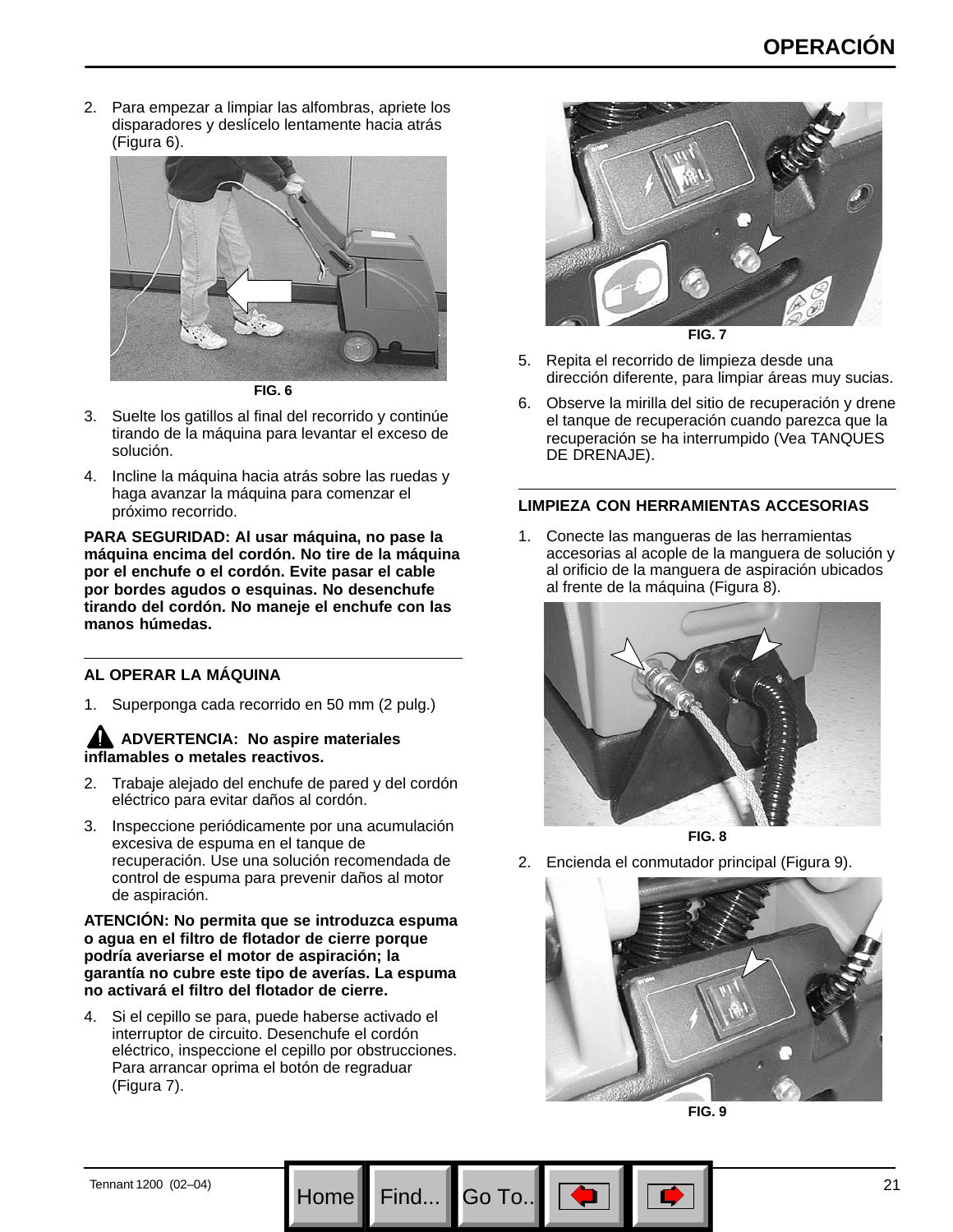3. Opere las herramientas accesorias de la manera normal (Figura 10).

*NOTA: Lea siempre las instrucciones de limpieza cosidas por el fabricante en los muebles, al limpiar tapicería.*



**FIG. 10**

### **ADVERTENCIA: No aspire materiales inflamables o metales reactivos.**

4. Después de limpiar y antes de desconectar, corte la presión del agua de la herramienta. Oprima el gatillo por cinco segundos después de apagar los conmutador.

### **TANQUES DE DRENAJE**

**PARA SEGURIDAD: Apague la máquina y desenchufe el cordón del tomacorrientes de la pared, antes de dejar o prestar servicio a la máquina.**

#### **DRENAJE DE TANQUE DE RECUPERACIÓN**

- 1. Apague la máquina y desenchufe el cordón eléctrico.
- 2. Abra la cubierta, levante el tanque de recuperación y vacíe (Figura 11).





*NOTA: Asegúrese de enjuagar el tanque de recuperación antes de llenar el tanque de solución.*

#### **DRENAJE DEL TANQUE DE SOLUCIÓN**

1. Extraiga la manguera de drenaje del tanque de solución, del adaptador de manguera, en la parte posterior de la máquina y vacíe la solución restante (Figura 12).



**FIG. 12**

2. Vuelva a colocar la manguera de drenaje.

### **MANTENIMIENTO DE LA MÁQUINA**

Para mantener la máquina en buenas condiciones de trabajo, simplemente siga los procedimientos diarios, semanales y mensuales, de mantenimiento.

**PARA SEGURIDAD: Apague la máquina y desenchufe el cordón del tomacorrientes de la pared, antes de dejar o prestar servicio a la máquina.**

**ATENCIÓN: Póngase en contacto con un Centro de Servicio autorizado para reparar las máquinas. Las reparaciones de máquinas realizadas por personas no autorizas invalidarán la garantía.**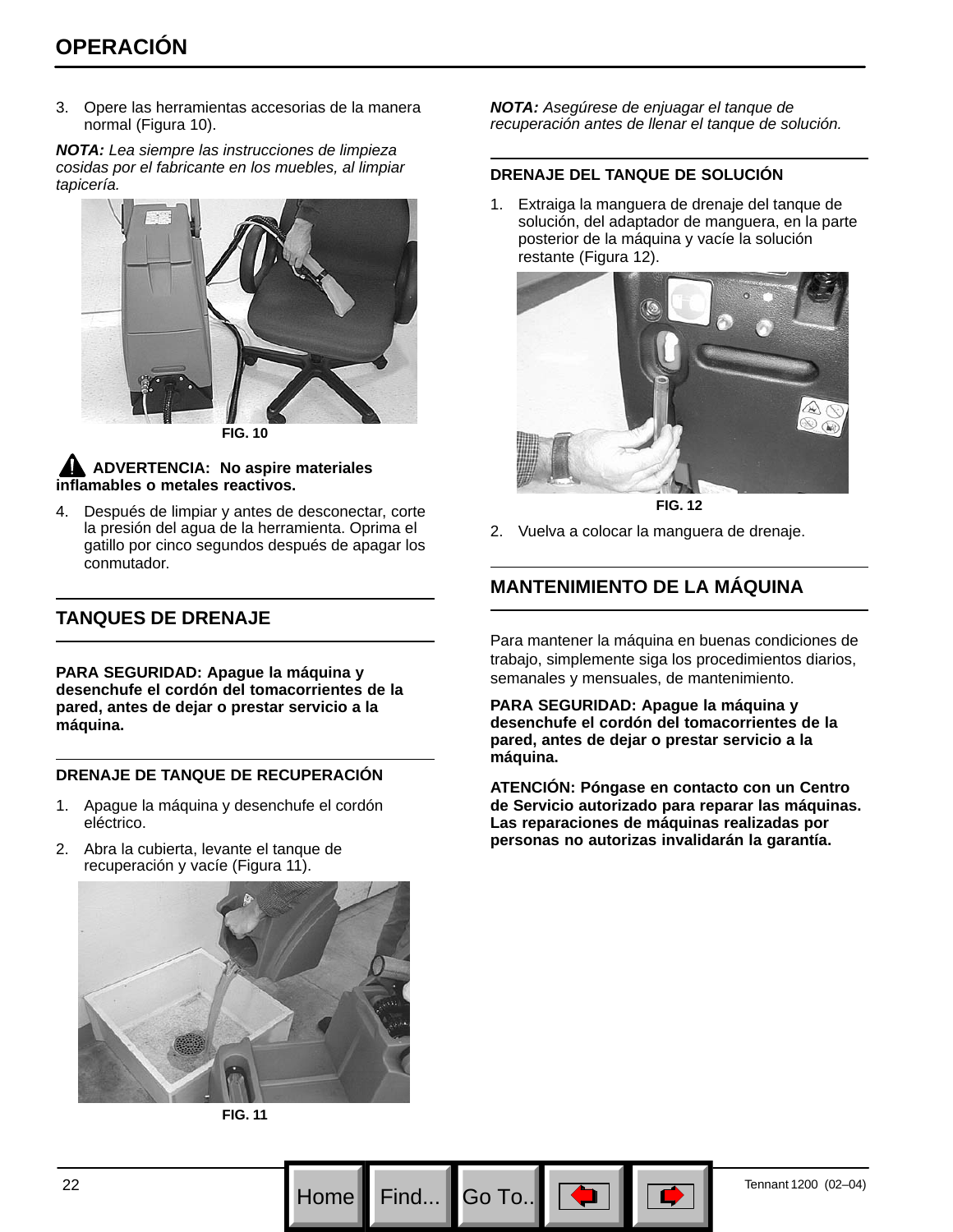#### **MANTENIMIENTO DIARIO (Cada 4 horas de uso)**

1. Vacíe y enjuague bien el tanque de recuperación (Figura 13).



**FIG. 13**

2. Extraiga el tamiz flotante de corte de la cubierta del tanque de recuperación y limpie (Figura 14).



**FIG. 14**

3. Drene el agua restante del tanque de solución (Figura 15).



**FIG. 15**

4. Limpie el tamiz del orificio de llenado del tanque de solución.

5. Extraiga las fibras enredadas de la alfombra y desechos, del cepillo (Figura 16).



6. Extraiga los desechos atrapados en el cabezal de aspiración (Figura 17).



- 7. Limpie frotando el cordón eléctrico e inspeccione por daños, reemplace si fuera necesario. Enrolle prolijamente el cordón después de usar.
- 8. Limpie la máquina con un limpiador universal y un trapo húmedo (Figura 18).



**FIG. 18**

Go To.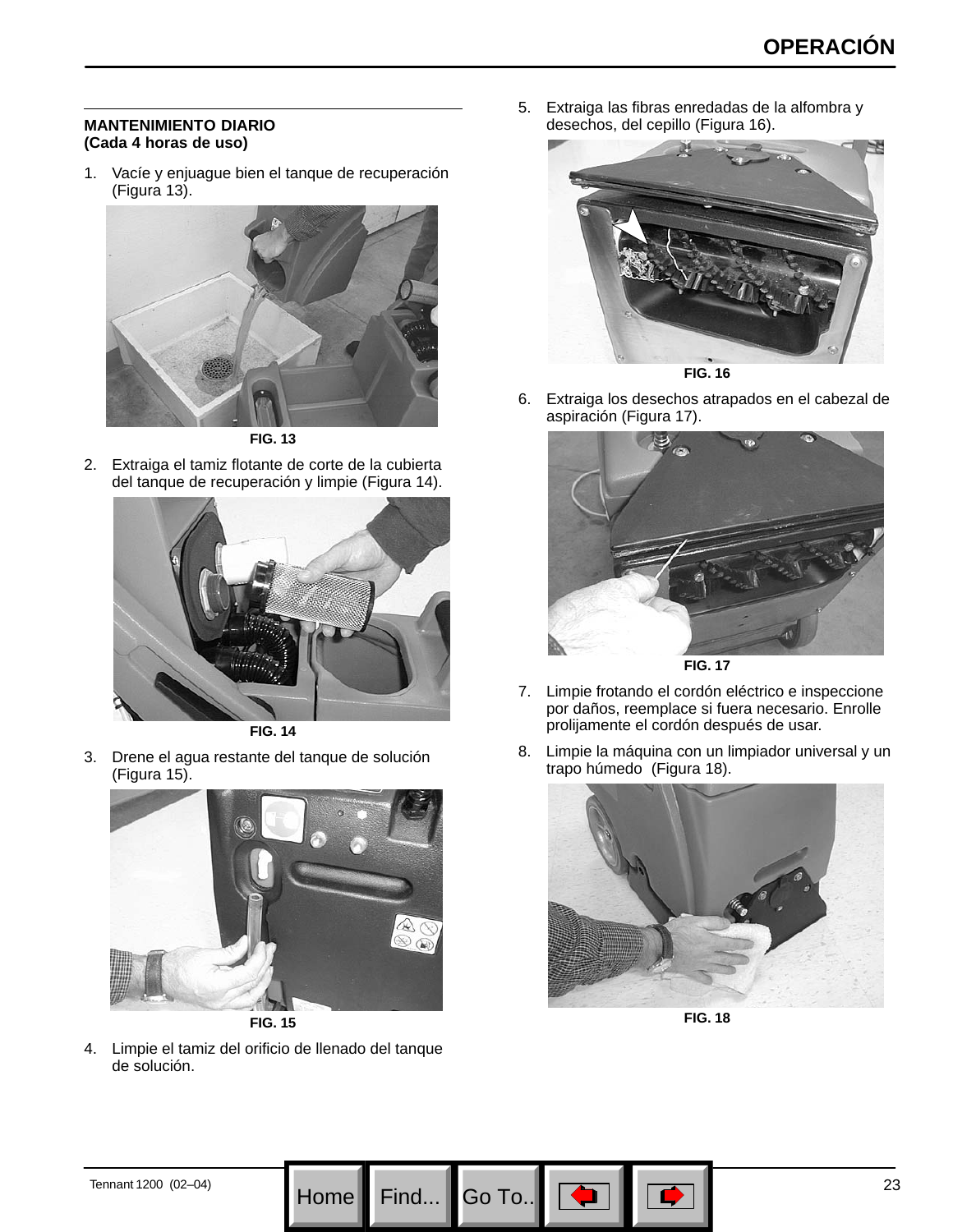#### **MANTENIMIENTO SEMANAL (Cada 20 horas de uso)**

- 1. Inspeccione las mangueras de aspiración por perforaciones y cubiertas flojas.
- 2. Inspeccione el patrón de rociado por taponado. Si taponado, extraiga las boquillas de rociado y lávelas en una liquido neutralizador recomendado por hasta 6 horas. No use objetos aguzados para destapar las boquillas ya que se dañan (Figura 19).



**FIG. 19**

#### **PARA SEGURIDAD: Al usar la máquina, observe las instrucciones de mezcla y manejo en los recipientes químicos.**

3. Inspeccione el cordón y la empuñadura del cordón por daños. Si está dañado reemplace inmediatamente.

**ADVERTENCIA: No opere con un cordón eléctrico dañado. No modifique el enchufe. Desenchufe el cordón eléctrico antes de reparar la máquina.**

**Si el cordón del suministro se daña o se rompe, debe ser reemplazado por el fabricante o su agente de servicio o una persona similarmente calificada para evitar un riesgo.**

#### **MANTENIMIENTO MENSUAL (Cada 80 horas de uso)**

- 1. Lave el sistema de la solución con solución de ácido acético para disolver la acumulación alcalina normal.
	- a. Agregue 7.5L (2 gal.) de agua caliente 60°C (140°F) al tanque de solución. Agregue un líquido neutralizador según instrucciones de mezclar en la botella.

*NOTA: Habla con su surtidor químico para un líquido neutralizador recomendado.*

#### **PARA SEGURIDAD: Al usar la máquina, observe las instrucciones de mezcla y manejo en los recipientes químicos.**

- b. Coloque el cepillo sobre el desagüe y operar la máquina por un minuto.
- c. Entonces, conecte la manquera de solución del accessorio de mano a la máquina y también sobre el desagüe, opere el accessono por un minuto.
- d. Apague la máquina y permita que la solución restante disuelva la acumulación alcalina durante la noche.
- e. El día siguiente, rocíe la solución restante y lave el sistema con 11L (3 gal.) de agua limpia.
- 2. Lubrique las ruedas con un aceite resistente al agua.
- 3. Inspeccione la máquina por pérdidas de agua y ferretería floja.

#### **MANTENIMIENTO TRIMESTRAL (Cada 250 horas de uso)**

Inspeccione el motor(es) por desgaste de las escobillas de carbón, reemplace todas las escobillas si se han desgastado a un largo de 10mm (3/8 pulg.) o menos.

Para la inspección de las escobillas de carbón consulte con su Centro Autorizado de Servicio.

**PARA SEGURIDAD: Al prestar servicio a la máquina, todas las reparaciones deben realizarse por una persona calificada de servicio.**

Go To.. $\overline{\phantom{a}}$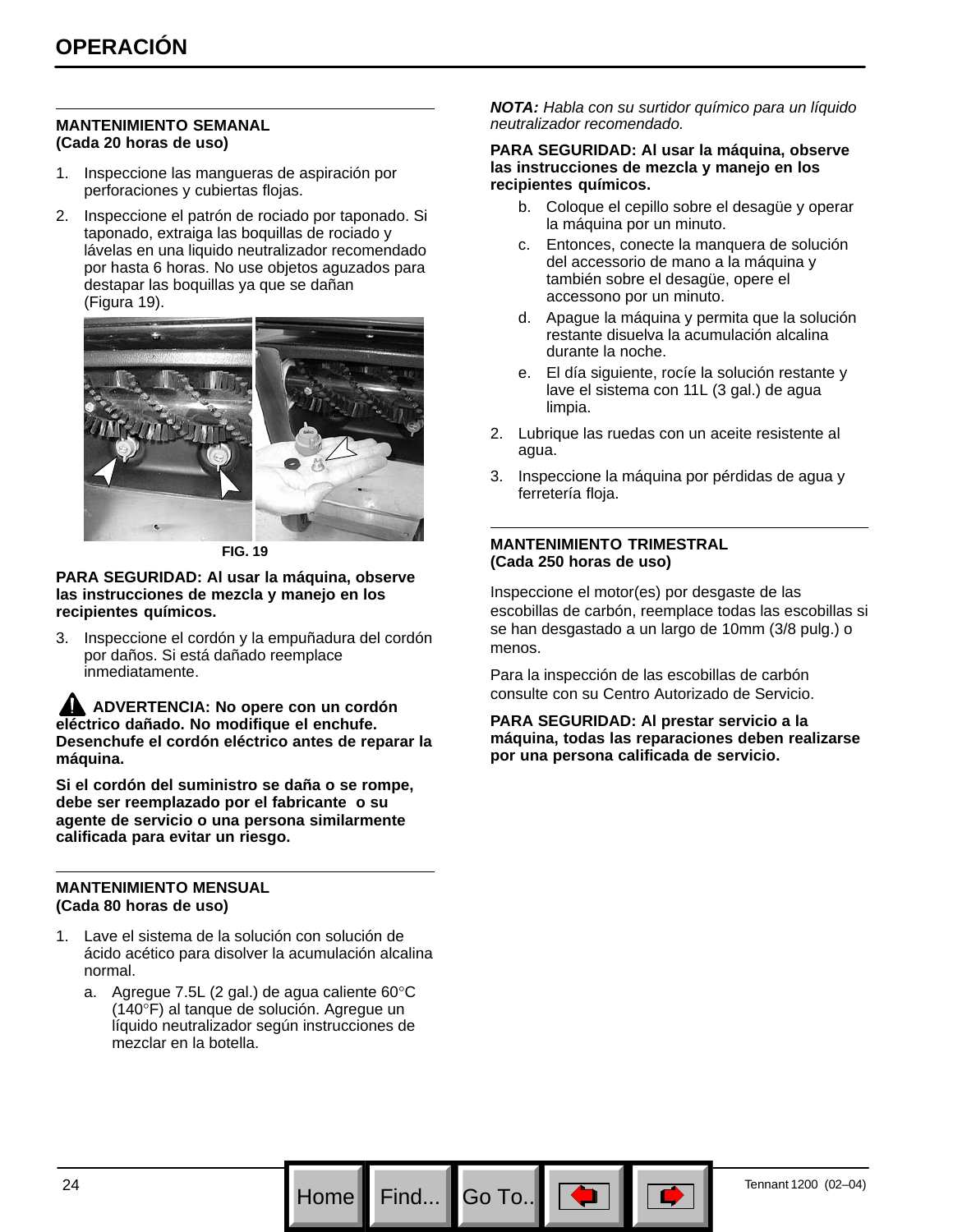### **ALMACENAJE DE LA MÁQUINA**

- 1. Asegúrese de drenar y enjuagar el tanque de todo el agua, antes de almacenar la máquina.
- 2. Almacene la máquina en un área seca en posición vertical.
- 3. Abra la cubierta del tanque de recuperación para facilitar la circulación del aire.

**ADVERTENCIA: No use al aire libre o en superficies húmedas. No exponga a la lluvia. Almacén bajo techo.**

**ATENCION: Asegúrese que la máquina y el sistema de solución estén completamente drenados y secos, si almacena la máquina a temperaturas de congelación.**

### **ARICULOS RECOMENDADOS A MANTENER EN EXISTENCIA**

Para los artículos recomendados a mantener en existencia, refiérase a la sección de Lista de Piezas. Los artículos para mantener en existencia están claramente identificados con una bala que precede a la descripción de las piezas. Vea el ejemplo de abajo:

| Ref. | Part No. | Description            | Qty. |
|------|----------|------------------------|------|
|      | 701103   | ASMSTANDPIPE           |      |
|      | 180613   | <b>OFLOAT, SHUTOFF</b> |      |
|      | 230187   | NIPPLE                 |      |
|      | 101714   | <b>CASKET</b>          |      |
|      | 210240   | NUT, FLANGED           |      |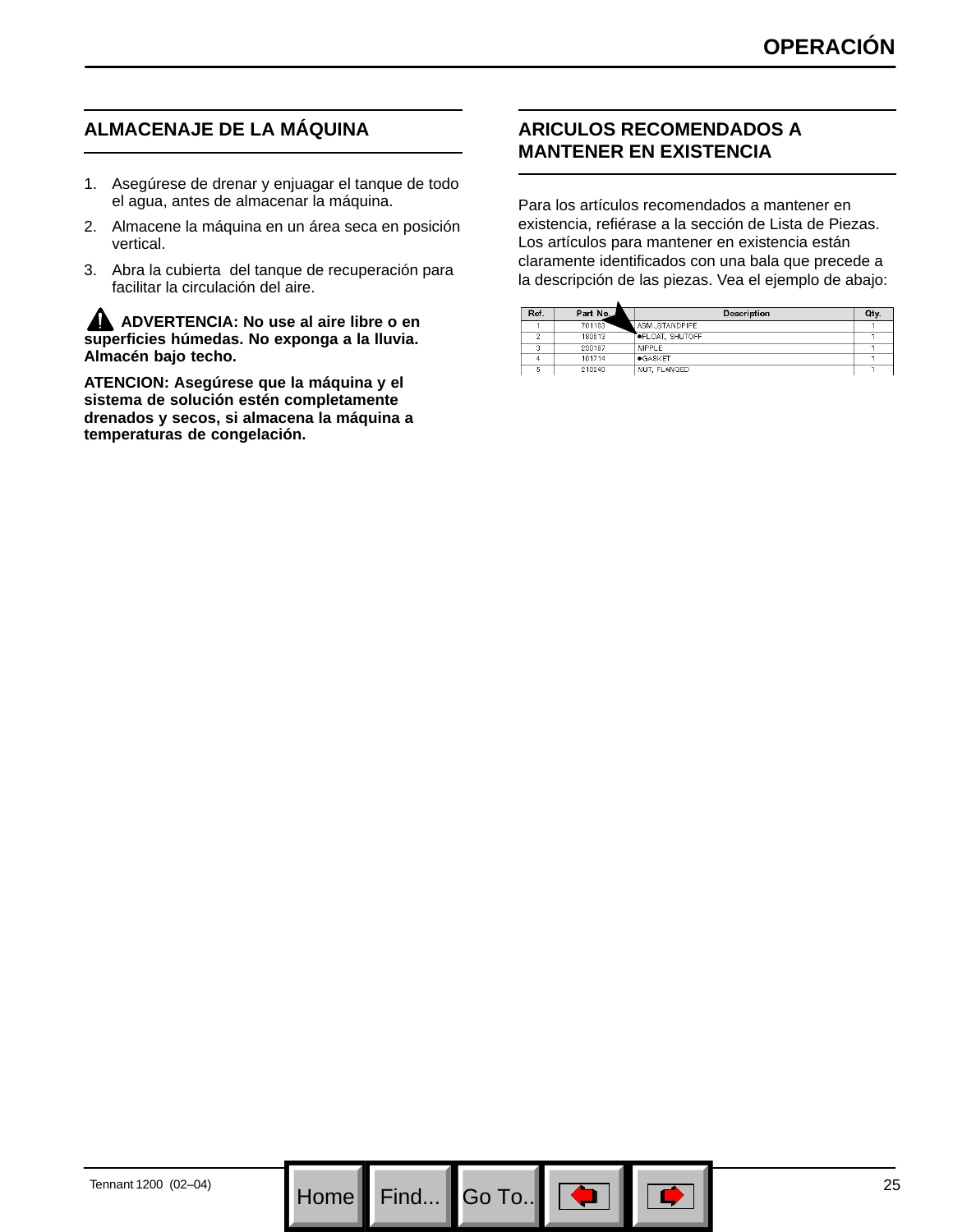### **LOCALIZACION DE FALLAS**

| <b>PROBLEMA</b>                      | <b>CAUSA</b>                                                                 | <b>SOLUCIÓN</b>                                                                                                     |
|--------------------------------------|------------------------------------------------------------------------------|---------------------------------------------------------------------------------------------------------------------|
| La máquina no funciona.              | Conmutadores o cableado defectuosos.                                         | Consulte con el Centro de Servicio.                                                                                 |
|                                      | Cordón eléctrico defectuoso.                                                 | Consulte con el Centro de Servicio.                                                                                 |
|                                      | Activado el interruptor de circuitos del<br>edificio.                        | Regradúe el interruptor.                                                                                            |
| El motor de cepillo no<br>funciona.  | El interruptor de circuito del motor de<br>cepillo disparó.                  | Permita que la bomba se refresque y<br>reajustar el interruptor.                                                    |
|                                      | Gatillos no oprimidos.                                                       | Oprima los gatillos de cepillo y los de<br>solución.                                                                |
|                                      | Correa del cepillo floja o rota.                                             | Consulte con el Centro de Servicio.                                                                                 |
|                                      | Conmutador del gatillo o cableado<br>defectuosos.                            | Consulte con el Centro de Servicio.                                                                                 |
|                                      | El motor de cepillo está defectuoso.                                         | Consulte con el Centro de Servicio.                                                                                 |
| La bomba de solución no<br>funciona. | El interruptor de circuito del bombeo de<br>solución disparó.                | Permita que la bomba se refresque y<br>reajustar la bomba.                                                          |
|                                      | Gatillos no oprimidos.                                                       | Oprima los gatillos de cepillo y los de<br>solución.                                                                |
|                                      | Conmutador del gatillo o cableado<br>defectuosos.                            | Consulte con el Centro de Servicio.                                                                                 |
|                                      | El motor de la bomba de solución está<br>defectuosa.                         | Consulte con el Centro de Servicio.                                                                                 |
| El motor de aspiración no            | Cableado flojo o roto.                                                       | Consulte con el Centro de Servicio.                                                                                 |
| funciona.                            | Conmutador de aspiración defectuoso.                                         | Consulte con el Centro de Servicio.                                                                                 |
|                                      | Motor de aspiración defectuoso.                                              | Consulte con el Centro de Servicio.                                                                                 |
|                                      | Escobillas de carbón gastadas.                                               | Consulte con el Centro de Servicio.                                                                                 |
| Mala aspiración de la<br>solución.   | Junta de la cubierta del tanque de<br>recuperación, defectuosa.              | Reemplace la junta.                                                                                                 |
|                                      | Tamiz flotante de corte, taponado.                                           | Abra la cubierta del tanque de reparación<br>y limpie la pelusa del tamiz.                                          |
|                                      | El orificio de aspiración de la herramienta<br>accesoria está floja o falta. | Inspeccione la cubierta del orificio de la<br>manguera de aspiración.                                               |
|                                      | Conexiones de la manguera de aspiración,<br>flojas.                          | Asegure las conexiones debajo de la<br>cubierta.                                                                    |
|                                      | Manguera de aspiración, defectuosa.                                          | Reemplazar la manguera.                                                                                             |
|                                      | Cubiertas de las manguera de aspiración,<br>flojas.                          | Asegure las cubiertas a la manguera.                                                                                |
|                                      | Impulsa la máquina demasiado rápido.                                         | Haga más lento el proceso de limpieza.                                                                              |
| Rociado irregular o                  | Boquillas de rociado taponadas.                                              | Limpie o reemplace las boquillas.                                                                                   |
| faltante.                            | Tamaño de las boquillas de rociado o<br>ángulo de rociado, incorrectos.      | Reemplace con boquillas apropiadas.                                                                                 |
|                                      | Válvula solenoide taponada.                                                  | Consulte con el Centro de Servicio.                                                                                 |
|                                      | Boquillas de rociado gastadas.                                               | Reemplace las boquillas de rociado.                                                                                 |
|                                      | Contenido bajo del tanque de solución o<br>está vacío.                       | Llene el tanque de solución.                                                                                        |
|                                      | Bomba de solución defectuosa.                                                | Consulte con el Centro de Servicio.                                                                                 |
|                                      | La bomba requiere cebado.                                                    | Cebe la bomba apretando la boquilla de<br>acople de la manguera de la solución,<br>ubicada al frente de la máquina. |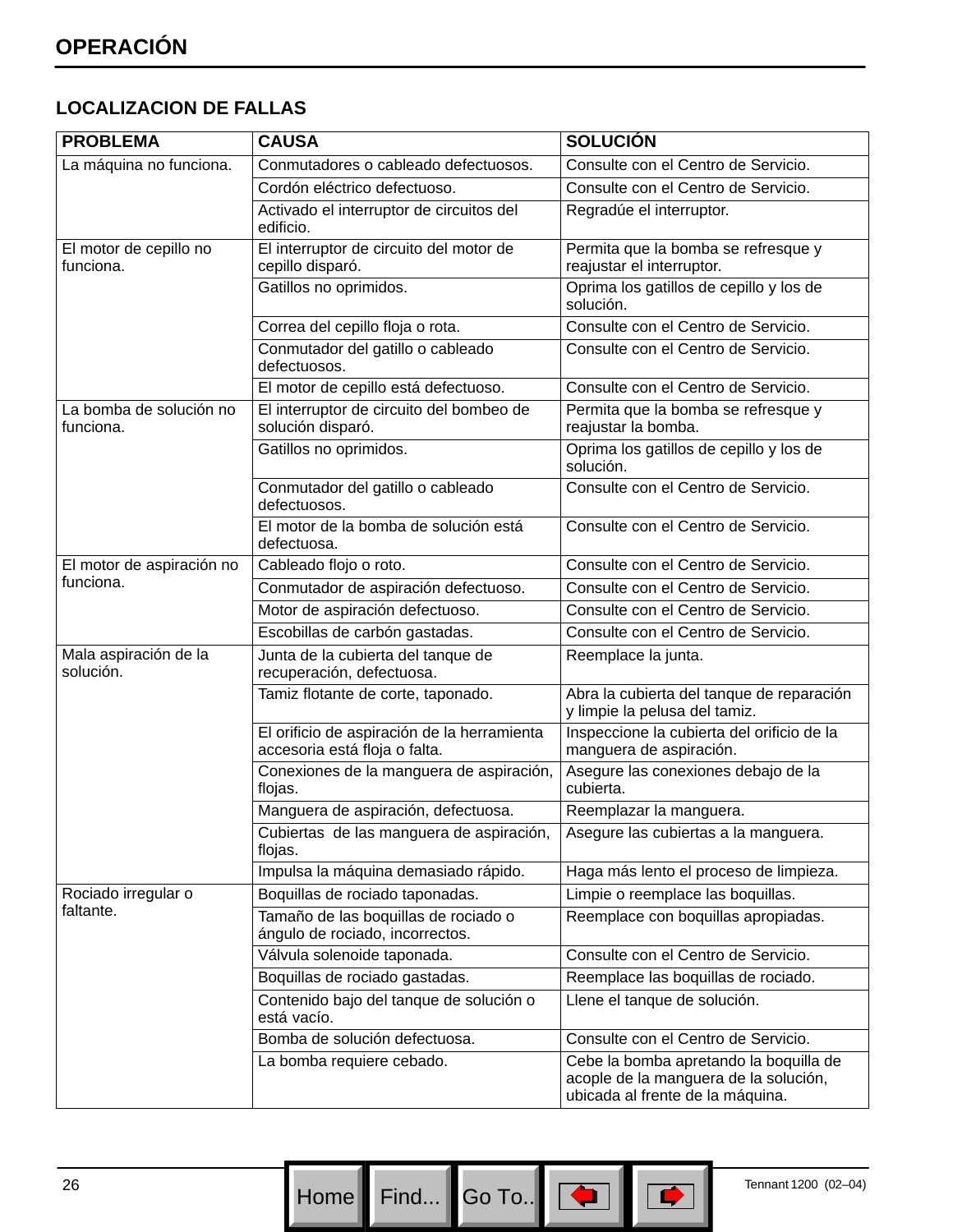### **ESPECIFICACIONES DE LA MÁQUINA**

| <b>Modelo</b>                                                                | <b>TENNANT 1200</b>                                                                     |
|------------------------------------------------------------------------------|-----------------------------------------------------------------------------------------|
| LARGO                                                                        | 533 mm (21 pul.) con el mango plegado.                                                  |
| <b>ANCHO</b>                                                                 | 330 mm (13 pul.)                                                                        |
| <b>ALTO</b>                                                                  | 749 mm (29.5 pul.) con el mango plegado.                                                |
| <b>PESO</b>                                                                  | 27 kg. (60 lb.)                                                                         |
| CAPACIDAD DEL TANQUE DE SOLUCIÓN                                             | 15 L (4 gal.)                                                                           |
| CAPACIDAD DEL TANQUE DE RECUPERACIÓN                                         | 15 L $(4$ gal.)                                                                         |
| ANCHO DE COBERTURA DE LIMPIEZA                                               | 273 mm (10.75 pul.)                                                                     |
| <b>VELOCIDAD MAXIMA DE LIMPIEZA</b>                                          | 130 $m2$ (1400 pies. cuadr.) por hora                                                   |
| <b>MOTOR DEL CEPILLO</b>                                                     | 120VDC, 0.1HP, .75A, 90VAT., 1880 RPM - sin carga                                       |
|                                                                              | 230VDC, 0.1HP, .38A, 90VAT., 1880 RPM - sin carga                                       |
| <b>VELOCIDAD DEL CEPILLO</b>                                                 | 1038 rpm $-$ sin carga                                                                  |
| BOMBA DE SOLUCIÓN                                                            | 120VAC, 4.1 barias (65psi)<br>en el inyector: .28A, 2.65 LPM (0.7 GPM) 2.8 bar (41 psi) |
|                                                                              | 230VAC, 4.5 barias (65psi)<br>en el inyector: .35A, 2.27 LPM (0.6 GPM) 3.0 bar (44 psi) |
| <b>MOTOR DE ASPIRACION</b>                                                   | 120V, 1.5 HP, 9.1A, 1092VAT., 2 etapas, 103 cfm                                         |
|                                                                              | 230V, 1.4 HP, 4.7A, 1046VAT., 2 etapas, 105 cfm                                         |
|                                                                              | 240V, 1.5 HP, 5.0A, 1138VAT., 2 etapas, 111 cfm                                         |
| ELEVADOR SELLADO DE AGUA                                                     | 120V Modelo - 2324 mm (91.5 pul.),<br>230V/240V Modelo - 2514 mm (99 pul.)              |
| CONSUMO TOTAL DE ENERGIA                                                     | 120V Modelo, 10.6A, 1272 VAT.<br>230V Modelo, 5.3A, 1207 VAT.                           |
| <b>CORDON ELECTRICO</b>                                                      | 7.6 M (25 pies) 16/3 - 120V, 3X1.5MM <sup>2</sup> X 15M - 230V                          |
| CANTIDAD DE DECIBELES EN EL OIDO DEL OPERADOR,<br>INTERIOR SOBRE LA ALFOMBRA | $<$ 72db (A)                                                                            |

### **DIMENSIONES DE LA MÁQUINA**

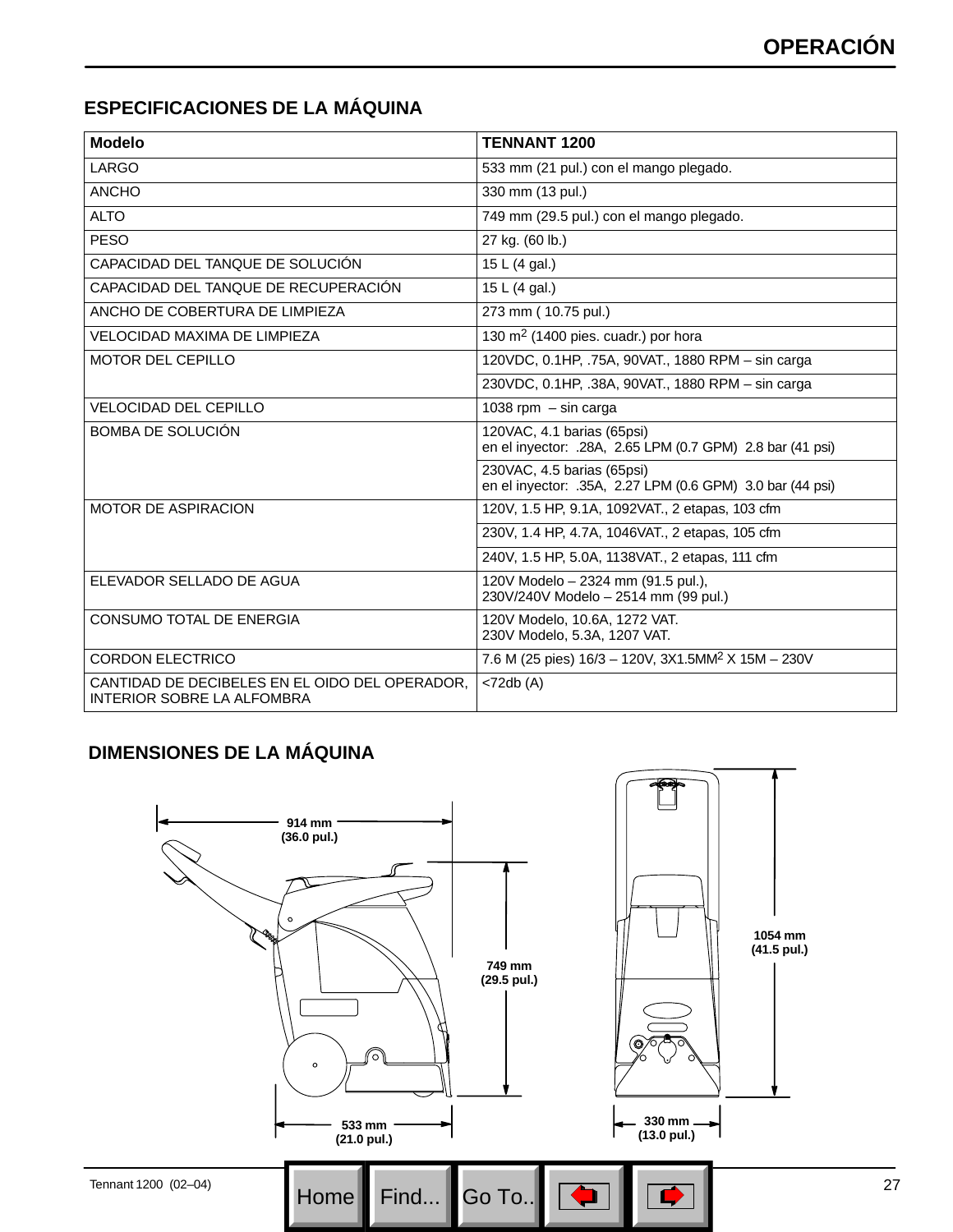### **ELECTRICAL DIAGRAMS DIAGRAMAS ELECTRICAS**

#### **120V WIRING DIAGRAM DIAGRAMA DE CABLEADO**



28 **Home Find...** Go To... Go To... Fig. 1 Tennant 1200 (02–04) Go To..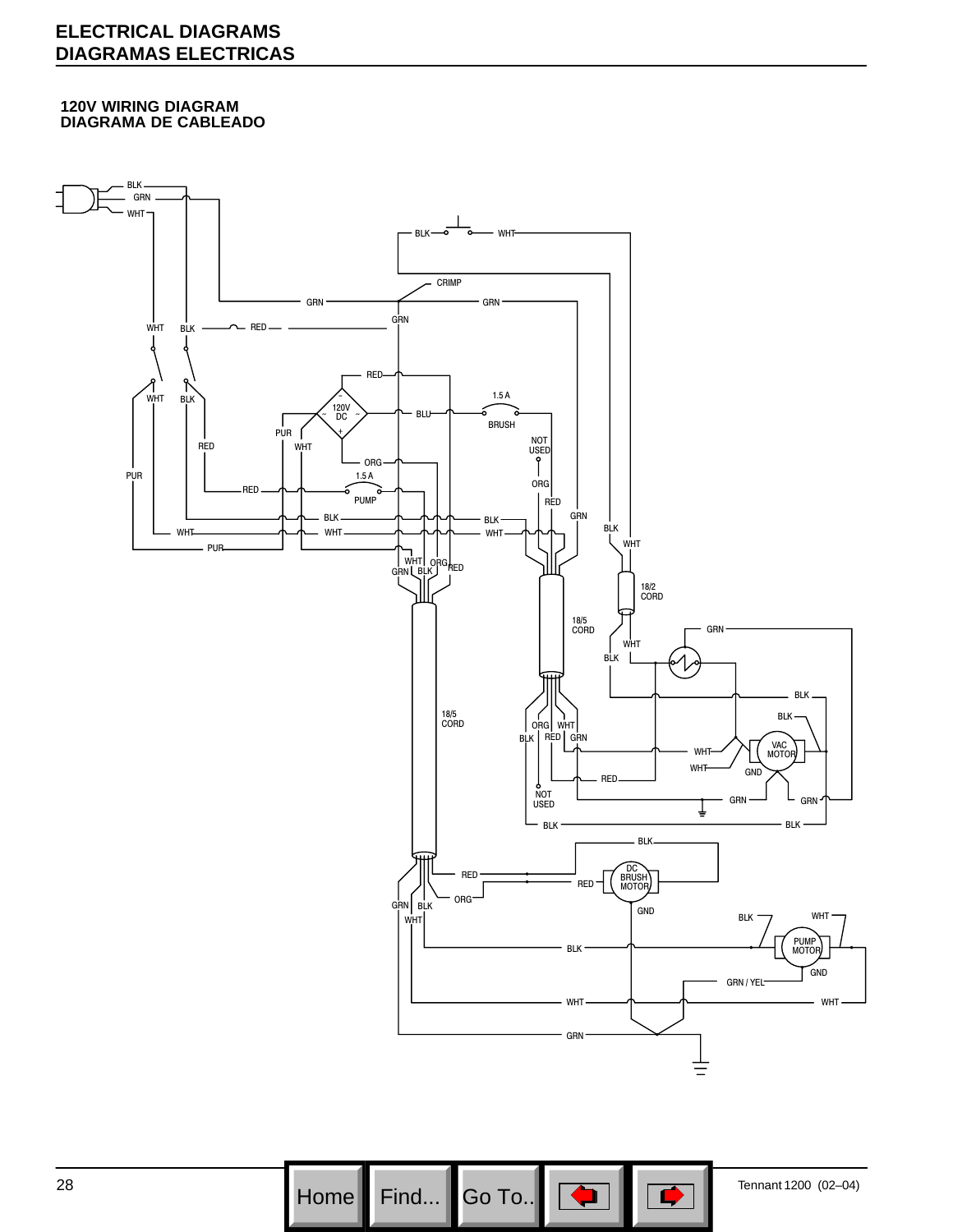#### **120V LADDER DIAGRAM DIAGRAMA ESCALONADO**

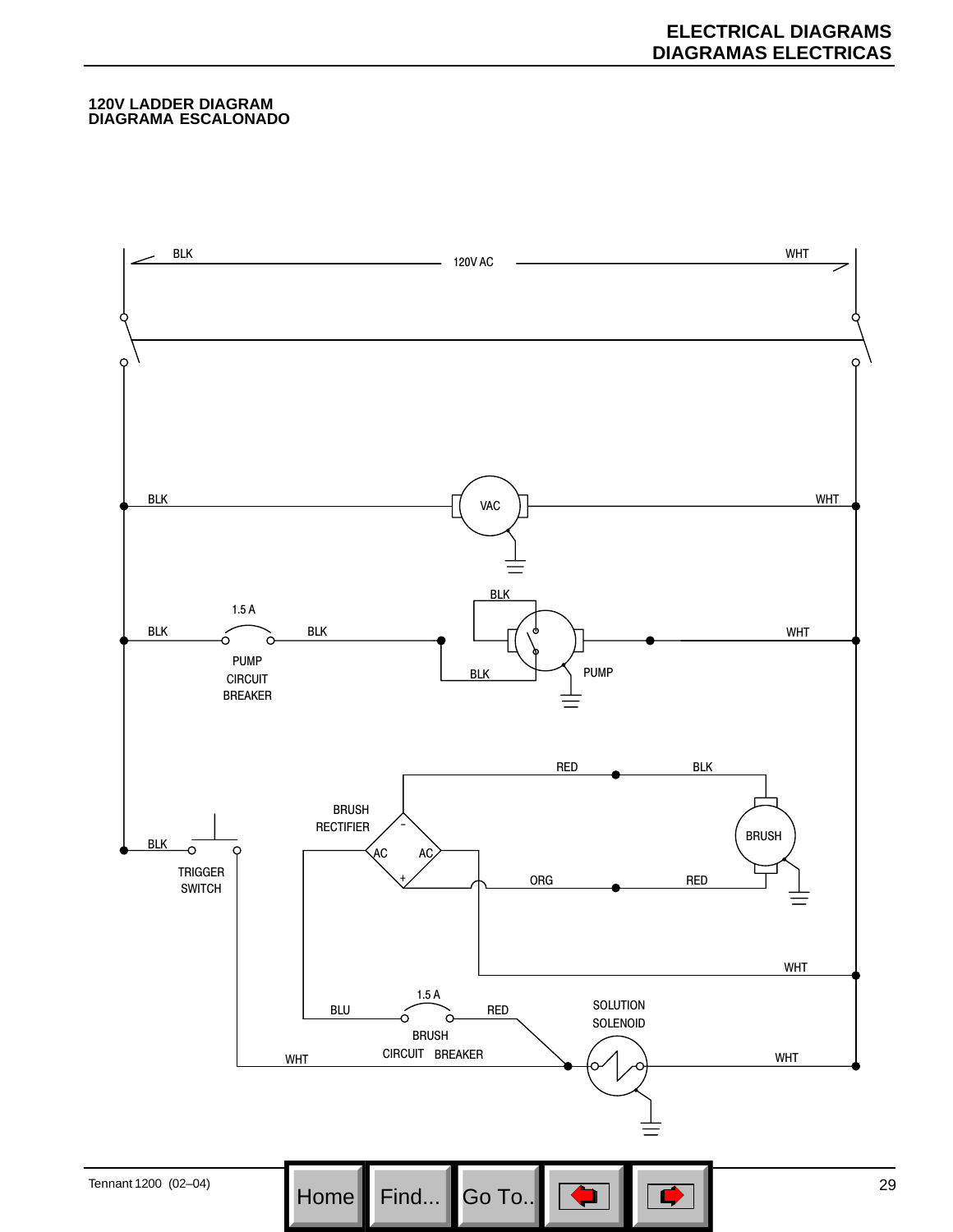### **ELECTRICAL DIAGRAMS DIAGRAMAS ELECTRICAS**

#### **220V/230V WIRING DIAGRAM DIAGRAMA DE CABLEADO**





 $30$  Home Find... Go To...  $\boxed{\bigoplus}$   $\boxed{\bigoplus}$   $\boxed{\bigoplus}$  Tennant 1200 (02–04) Go To..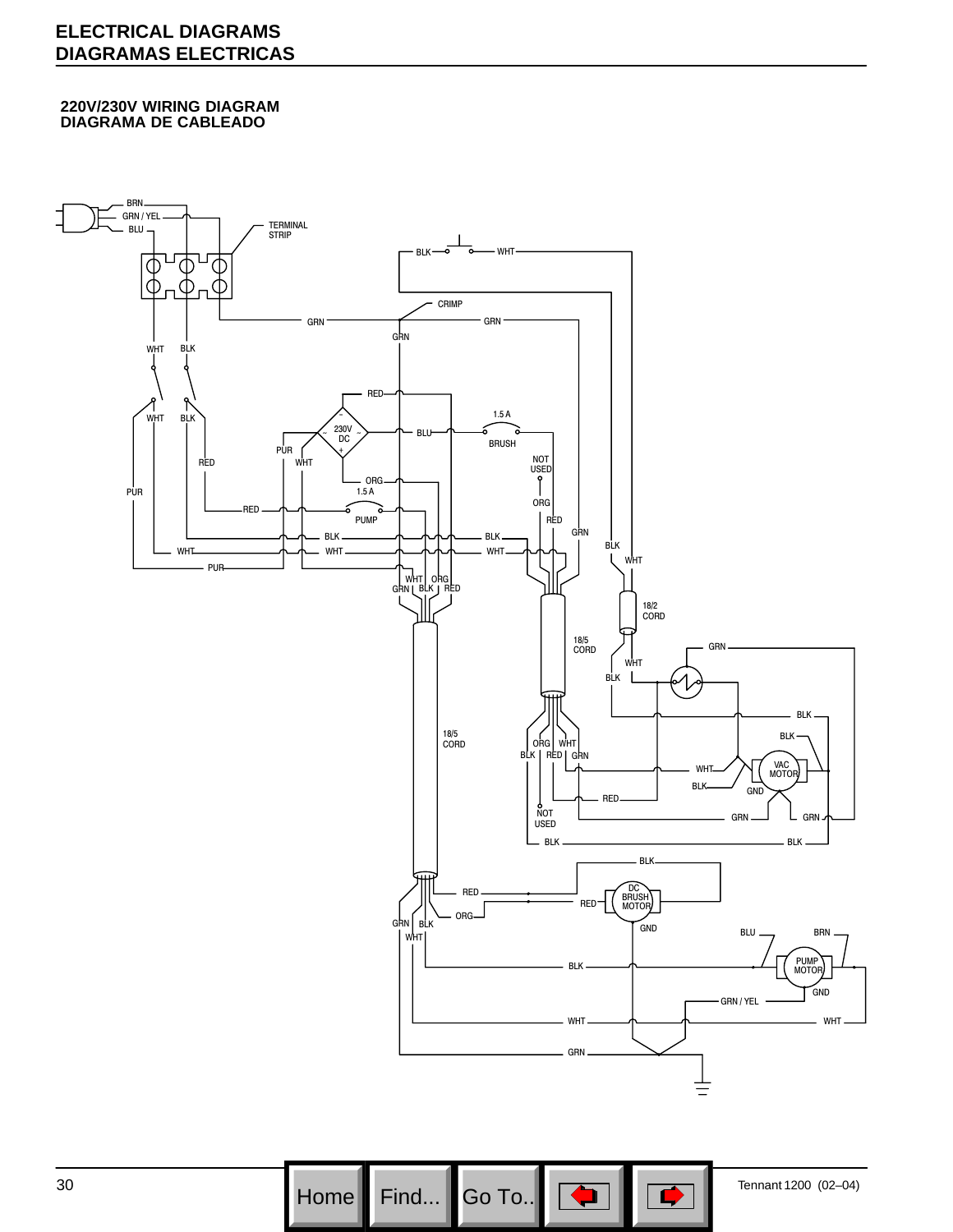#### **220V/230V LADDER DIAGRAM DIAGRAMA ESCALONADO**

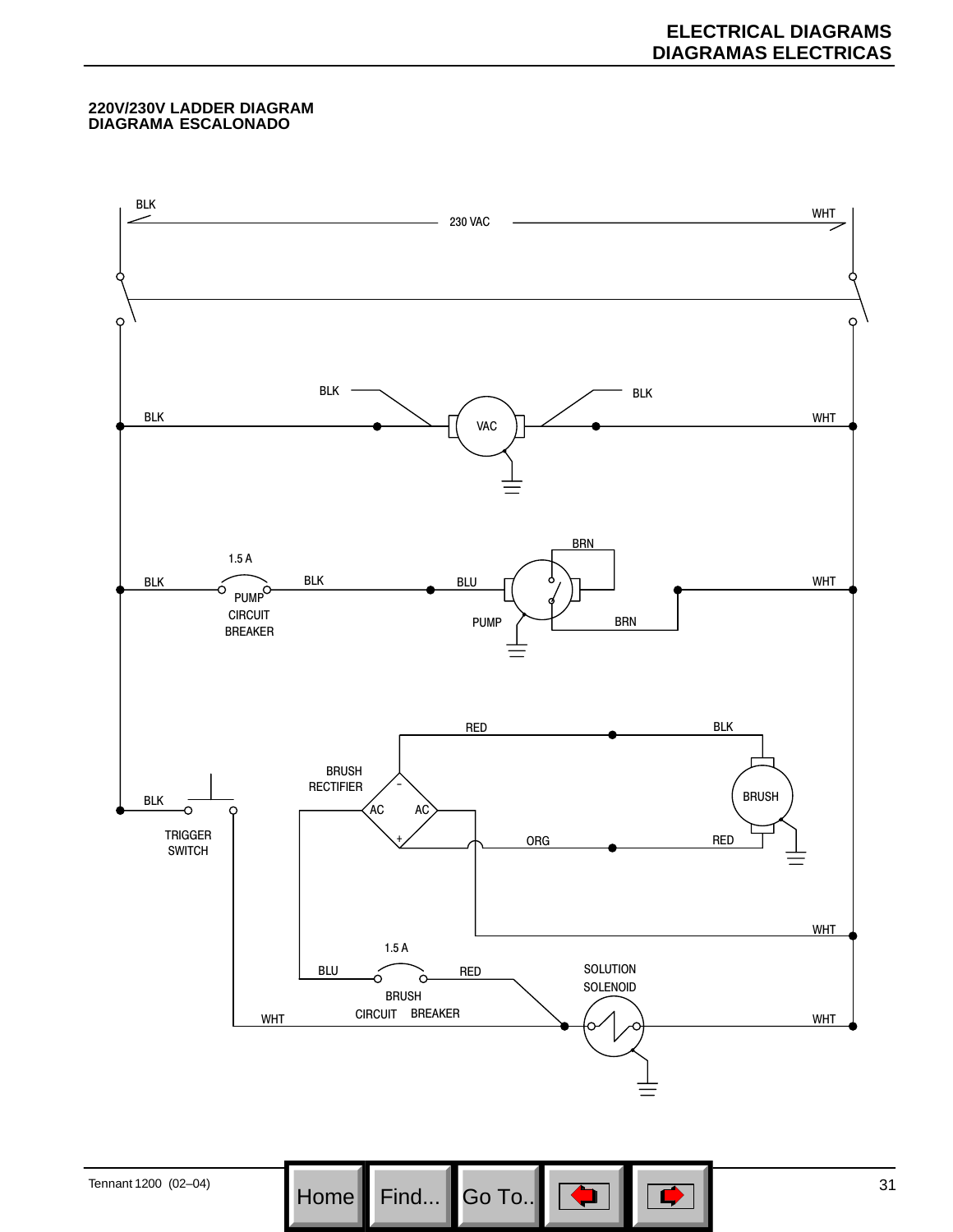



 Tennant 1200 (02–04)<br>
Home Find... Go To...  $\boxed{\bigoplus}$   $\boxed{\bigoplus}$  Tennant 1200 (02–04) Go To.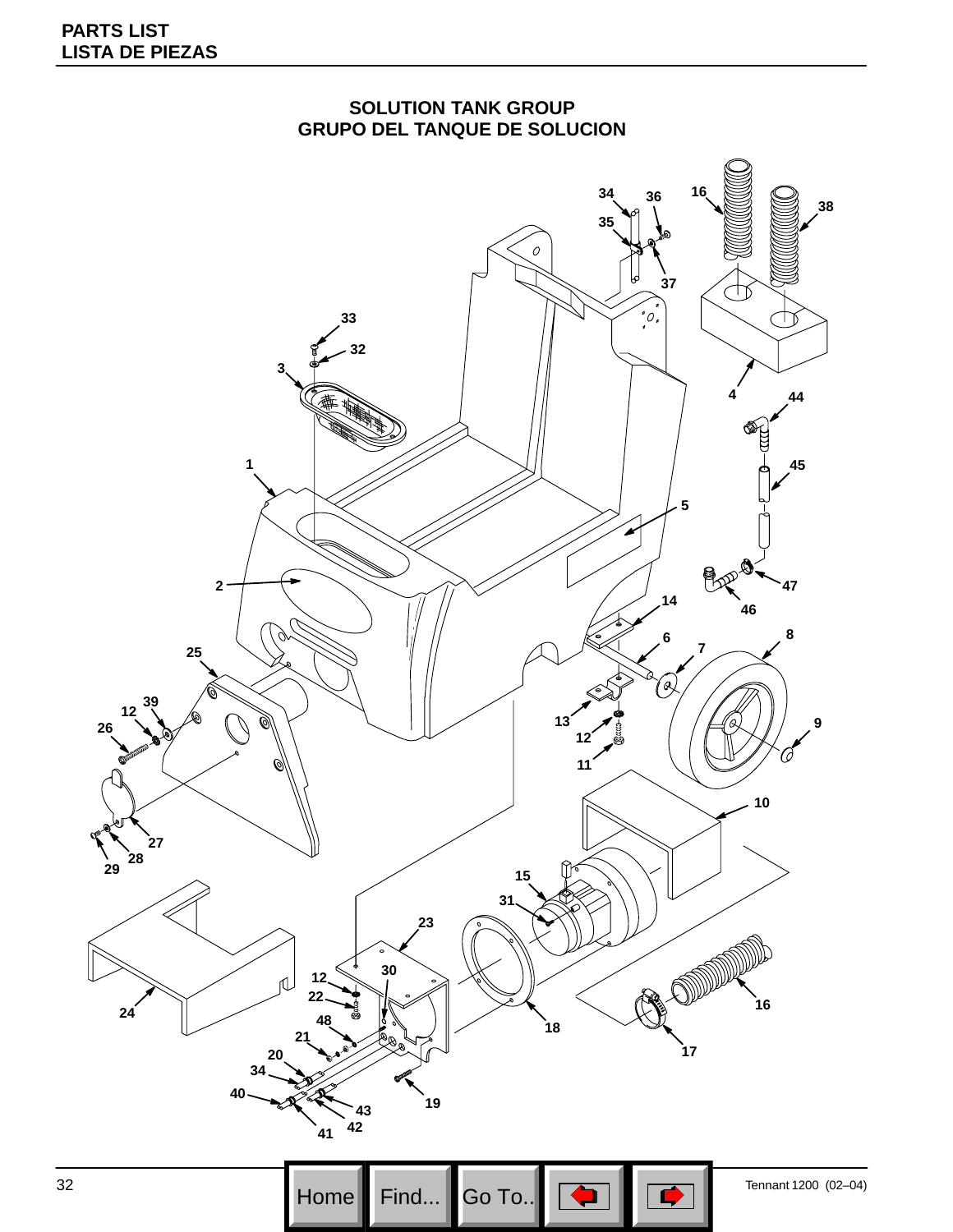### **SOLUTION TANK GROUP GRUPO DEL TANQUE DE SOLUCION**

| <b>REF</b>     | PART#  | <b>DESCRIPTION</b>              | QTY.           |
|----------------|--------|---------------------------------|----------------|
| 1              | 608429 | <b>TANK, SOLUTION TEAL</b>      | 1              |
| $\overline{2}$ | 120192 | LABEL, LOGO "TENNANT" 7.062     | 1              |
| 3              | 611823 | ●SCREEN, STRAINER               | 1              |
| 4              | 609063 | FOAM, SOUND 2 X 3-1/4 X 7-3/4   | 1              |
| 5              | 609071 | DECAL, "1200" SIDE              | $\overline{2}$ |
| 6              | 230739 | AXLE, WHEEL 1/2DIAX13-1/8       | 1              |
| $\overline{7}$ | 140045 | WASHER, .51B 1.25D .06 FLT      | 2              |
| 8              | 607277 | ●WHEEL, 8.0D 1.75W GRAY         | $\overline{2}$ |
| 9              | 103019 | CAP, HUB WHEEL .51D             | 2              |
| 10             | 607181 | FOAM, SOUND 1/2 X 5 X 22        | 1              |
| 11             | 600385 | SCREW, PAN M6 X 1.0 X 20 PHL    | 4              |
| 12             | 140052 | WASHER, 1/4 EXT                 | 12             |
| 13             | 230746 | <b>BRACKET, AXLE OFFSET</b>     | 2              |
| 14             | 609111 | PLATE, 1/4 X 2-1/2 X 1-1/4 SHIM | 2              |
| $\nabla$<br>15 | 607179 | .VAC, MOTOR 5.7 2S 120V         | 1              |
| ▲              | 190155 | ●BRUSH, CARBON 2/PK             | 2              |
| $\nabla$<br>15 | 607281 | .VAC, MOTOR 5.7 2S 220/230V     | 1              |
| ▲              | 190159 | ●BRUSH, CARBON 2/PK             | 2              |
| 16             | 607276 | HOSE, VAC 1-1/2IDX19"           | 1              |
| 17             | 614157 | ●CLAMP, HOSE 27MM TO 51MM       | 1              |
| 18             | 100143 | ●GASKET, VAC MOTOR              | 1              |
| 19             | 140340 | SCREW, #10X5/8                  | 4              |
| 20             | 14865  | <b>BUSHING</b>                  | 1              |
| 21             | 140297 | NUT, M5X.8 HEX                  | $\overline{2}$ |
| 22             | 608322 | SCREW, TRS M6 X 1.0 X 16 PHL    | 4              |
| 23             | 610997 | PLATE, VAC MOTOR MTG            | 1              |

| <b>REF</b>             | PART#  | <b>DESCRIPTION</b>               | QTY. |
|------------------------|--------|----------------------------------|------|
| 24                     | 609064 | FOAM, SOUND 1/2 X 10 X 19        | 1    |
| 25<br>$\nabla$         | 607170 | ●TOOL, PICK-UP 13" ASSEMBLY      | 1    |
| 26<br>▲                | 608324 | SCREW, TRS M6 X 1.0 X 40 PHL     | 4    |
| 27                     | 607183 | SEAL, CAP                        | 1    |
| 28                     | 140011 | WASHER, 3/16 FLAT                | 1    |
| 29<br>$\blacktriangle$ | 140801 | SCREW, TRS 8-32 X 0.38 PHL       | 1    |
| 30                     | 578859 | DECAL, GROUND                    | 1    |
| 31                     | 140897 | SCREW, HEX 10-32 X 1/4 SLOT      | 1    |
| 32                     | 140032 | WASHER, #6 FLAT                  | 2    |
| 33                     | 140826 | SCREW, PAN #6X3/4 PHL SHTMTL     | 2    |
| 34                     | 611305 | CORD, 18/2X66" BLK (TRIGGER)     | 1    |
| 35                     | 140324 | CLAMP, CABLE 5/16ID              | 1    |
| 36                     | 140340 | SCREW, PAN #10X5/8 PHL           | 1    |
| 37                     | 140011 | WASHER, 3/16 FLAT                | 1    |
| 38                     | 607275 | HOSE, VAC 1-1/2IDX33"            | 1    |
| 39                     | 140027 | WASHER, FLAT 0.31                | 4    |
| 40                     | 611040 | CORD, 18/5X41" BLK (VAC/SOL)     | 1    |
| 41                     | 605395 | <b>BUSHING</b>                   | 1    |
| 42                     | 611041 | CORD, 18/5 X 54" BLK SJT (BASE)  | 1    |
| 43                     | 130698 | <b>BUSHING, SNAP .50ID BLACK</b> | 1    |
| 44                     | 609112 | FITTING. 1/4MX3/8H 90 NY         | 1    |
| 45                     | 608334 | ●HOSE, SIGHT-GAGE/DRAIN 3/8ID    | 1    |
| 46                     | 150415 | FITTING, PLSTC E90 PM04/BM06     | 1    |
| 47                     | 140301 | ●CLAMP, HOSE 5/8ID EAR           | 1    |
| 48                     | 140018 | WASHER, LOCK INT #10             | 2    |

 $\nabla$  assembly / conjunto

NCLUDED IN ASSEMBLY / INCLUIDO EN EL CONJUNTO

· RECOMMENDED STOCK ITEMS / ARTICULOS RECOMENDADOS PARA MANTENER EN EXISTENCIA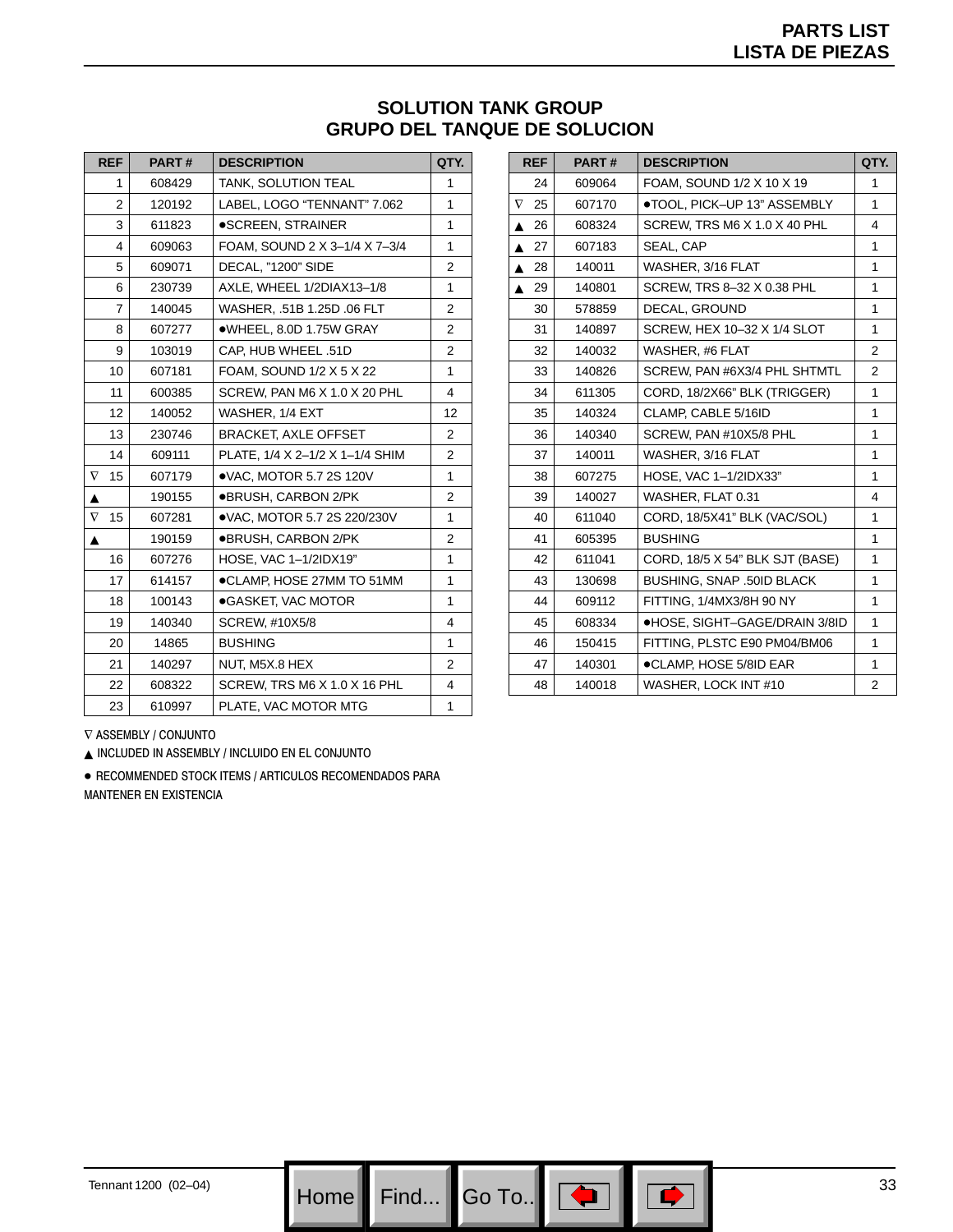

### **RECOVERY TANK GROUP GRUPO DEL TANQUE DE RECUPERACION**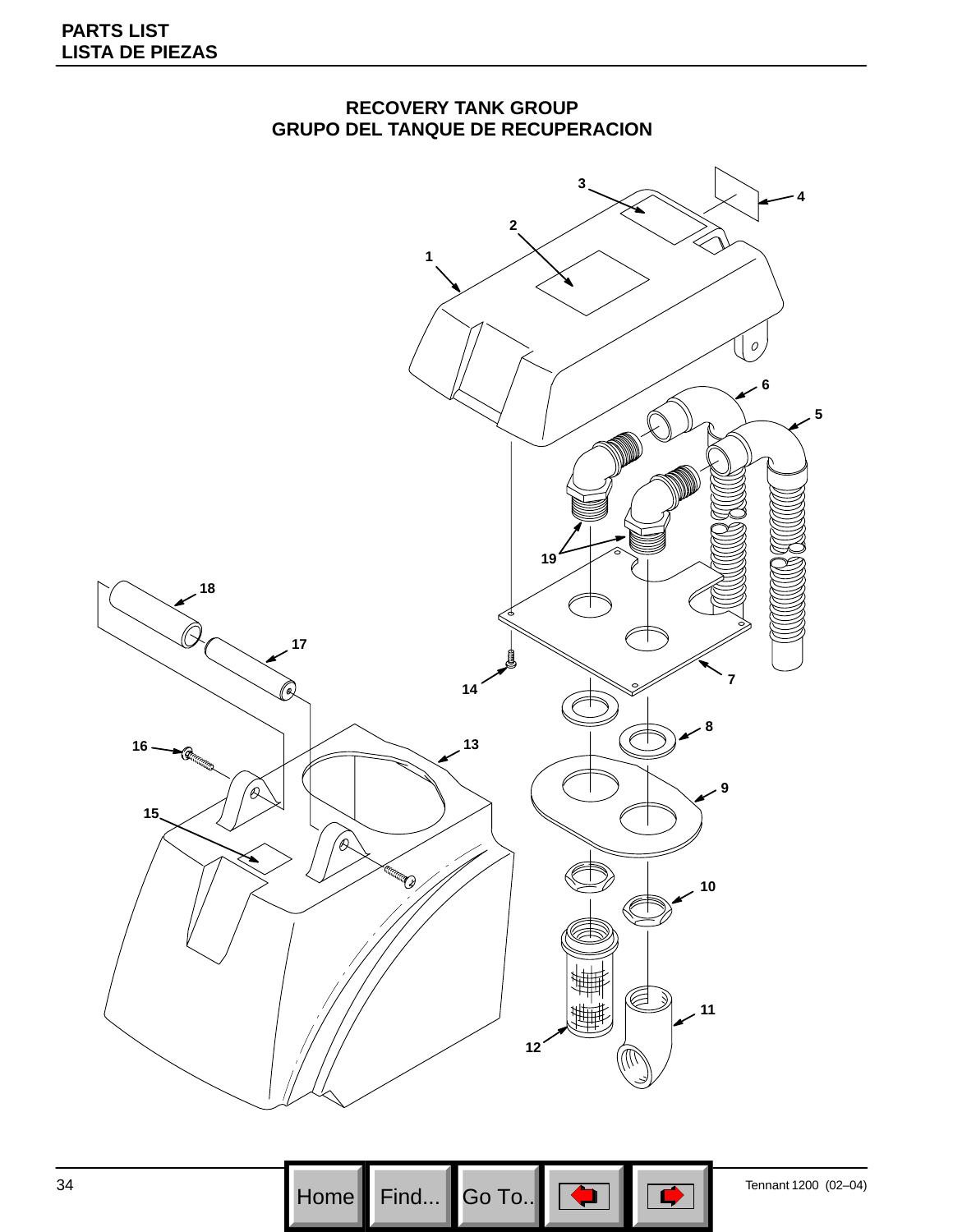#### 608329 "Instructions " Label

### **RECOVERY TANK GROUP GRUPO DEL TANQUE DE RECUPERACION**

|          | <b>REF</b> | PART#  | <b>DESCRIPTION</b>              | QTY. |
|----------|------------|--------|---------------------------------|------|
| $\nabla$ | 1          | 614225 | ASM., COVER, W/LABELS TEAL      |      |
|          | 3          | 613284 | LABEL, WARNING 4 X 3            | 1    |
|          | 4          | 120619 | DECAL, WARNING-EXTRACTORS       | 1    |
|          | 5          | 607275 | ●HOSE, VAC 1-1/2IDX33"          | 1    |
|          | 6          | 607276 | $\bullet$ HOSE, VAC 1-1/2IDX19" | 1    |
|          | 7          | 607172 | <b>COVER. PLATE BLK</b>         | 1    |
|          | 8          | 210234 | ●GASKET, 0.18 1.18ID 2.50OD     | 2    |
|          | 9          | 607290 | ●GASKET. COVER PLATE            | 1    |
|          | 10         | 210240 | NUT. FLANGE 1-1/2 FPT           | 2    |

| <b>REF</b> | PART#  | <b>DESCRIPTION</b>                 | QTY. |
|------------|--------|------------------------------------|------|
| 11         | 609065 | FITTING, 1-1/2F 90PVC              |      |
| 12         | 609531 | ●FLOAT, SHUT-OFF (1)BALL           | 1    |
| 13         | 608434 | TANK, RECOVERY TEAL                | 1    |
| 14         | 607006 | SCREW, TRS M4 X .7 X 12 PHL        | 4    |
| 15         | 630420 | LABEL, HZRD FLAMMABLE MATL         | 1    |
| 16         | 608324 | SCREW, TRS M6 X 1.0 X 40 PHL       | 2    |
| 17         | 607294 | BAR, 1" DIA X 4-1/2"               | 1    |
| 18         | 102569 | $\bullet$ GRIP, FOAM 3/4ID X 4-1/4 | 1    |
| 19         | 607297 | FITTING, 1-1/2MX1-1/2H90           | 2    |

 $\nabla$  assembly / conjunto

NCLUDED IN ASSEMBLY / INCLUIDO EN EL CONJUNTO

· RECOMMENDED STOCK ITEMS / ARTICULOS RECOMENDADOS PARA

MANTENER EN EXISTENCIA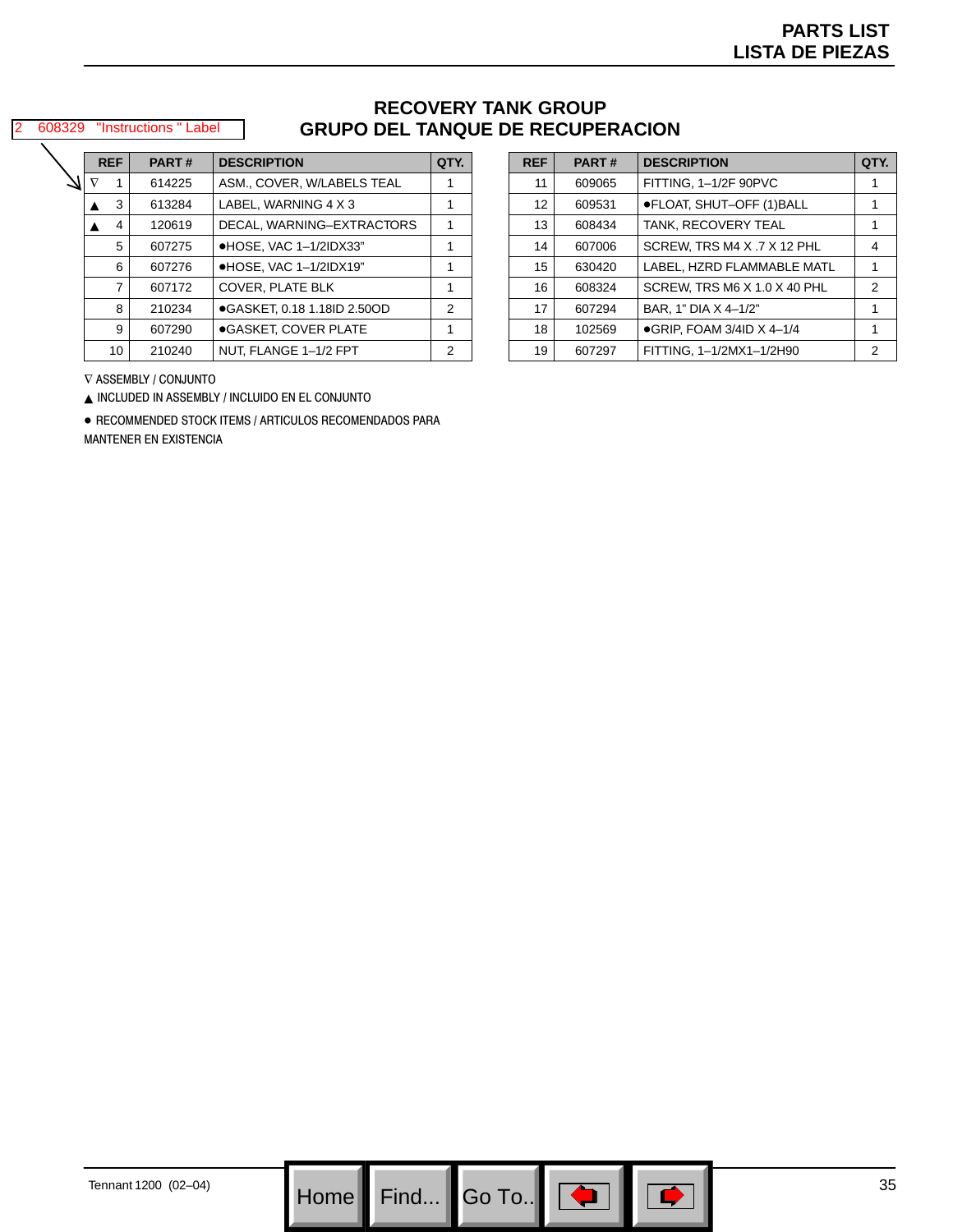

 Tennant 1200 (02–04) Go To..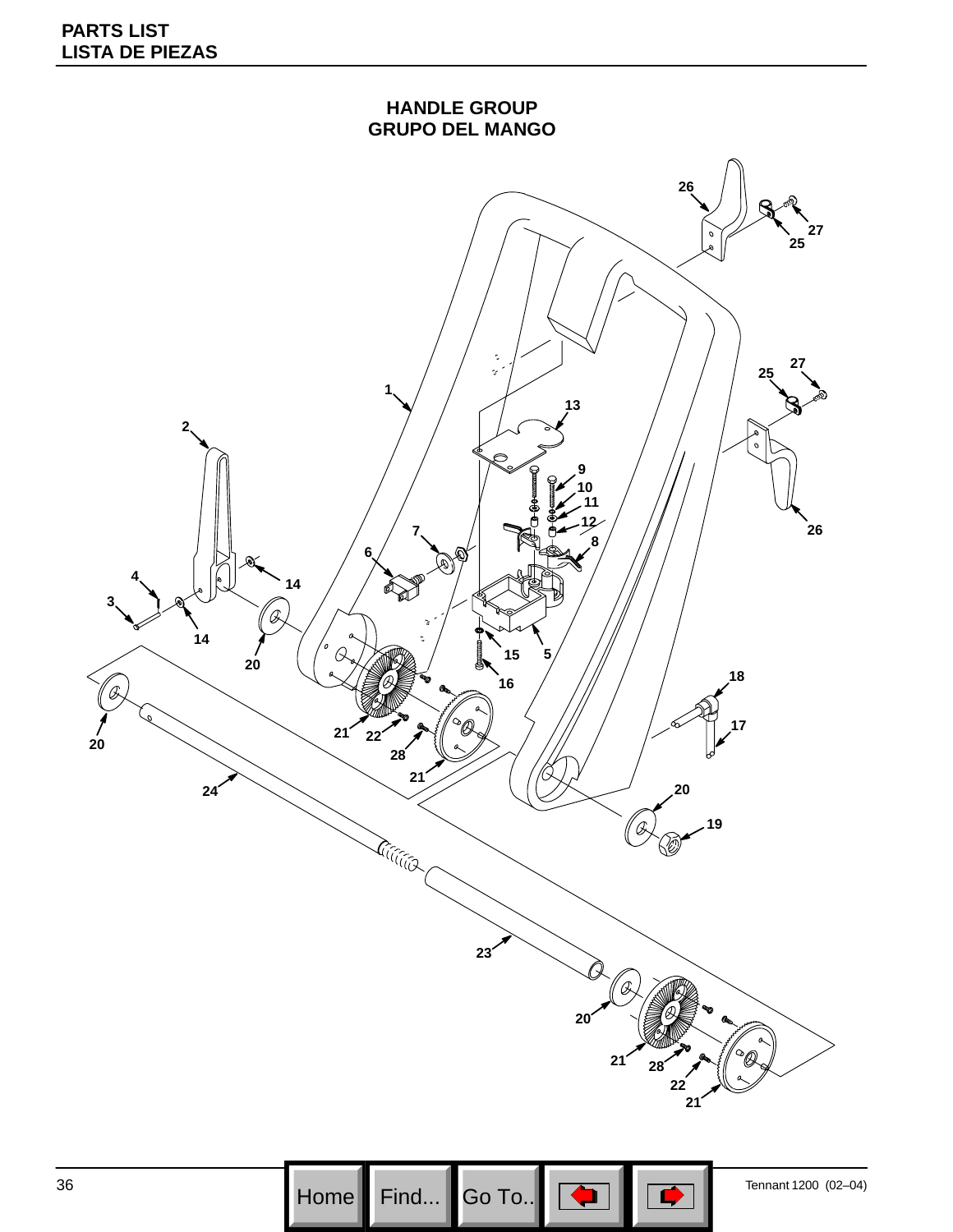### **HANDLE GROUP GRUPO DEL MANGO**

| <b>REF</b> | PART#     | <b>DESCRIPTION</b>             | QTY. |
|------------|-----------|--------------------------------|------|
| 1          | 608444    | HANDLE, TEAL                   | 1    |
| 2          | 607315    | ●LEVER, CAMLOCK                | 1    |
| 3          | 607278    | PIN. CLEVIS                    | 1    |
| 4          | 39005     | PIN, COTTER .094 X 0.75        | 1    |
| $\nabla$   | 611469    | ASSEMBLY, CONSOLE, TRIGGER     | 1    |
| 5          | 601429    | CONSOLE, TRIGGER               | 1    |
| 6          | 130712    | SWITCH, MOMENTARY PULSE        | 1    |
| 7          | 578430    | WASHER, 1/2" SPRING–DISC       | 1    |
| 8          | 578002000 | ARM, TRIGGER CONTROL BOX       | 2    |
| 9          | 069764190 | SCREW, HEX M3X.5X16            | 2    |
| 10         | 200662012 | WASHER, M3 INT                 | 2    |
| 11         | 578186000 | WASHER, M4.3X12X1.0 FLAT       | 2    |
| 12         | 578082000 | SPACER, .14 X .31 X .44 NY     | 2    |
| 13         | 606349    | <b>GASKET, TRIGGER CONSOLE</b> | 1    |
| 14         | 140011    | WASHER, 3/16 FLAT              | 2    |

| <b>REF</b> | PART#     | <b>DESCRIPTION</b>           | QTY. |
|------------|-----------|------------------------------|------|
| 15         | 140023    | WASHER, #8 INT               | 3    |
| 16         | 200070354 | SCREW, PAN M4X.7X30 PHL      | 3    |
| 17         | 611305    | CORD, 18/2X66" BLACK         | 1    |
| 18         | 608323    | BUSHING, STRAIN-RELIEF       | 1    |
| 19         | 08711     | NUT, HEX LOCK M12 X 1.75 NL  | 1    |
| 20         | 140045    | WASHER, 0.51B 1.25D .06 FLT  | 4    |
| 21         | 607175    | ●SERRATED PAD, PIVOT HANDLE  | 4    |
| 22         | 609062    | SCREW, TRS M5X.8X12 PHL      | 4    |
| 23         | 608419    | TUBE, 1/2ID X 5/8OD X 7-3/8  | 1    |
| 24         | 607177    | SHAFT. 1/2DIA X 13-1/8 PIVOT | 1    |
| 25         | 140324    | CLAMP, CORD 5/16ID BLACK     | 2    |
| 26         | 230920.BK | <b>HOOK, CORD BLACK</b>      | 2    |
| 27         | 607006    | SCREW, TRS M4X.7X12 PHL      | 4    |
| 28         | 608322    | SCREW, TRS M6X1.0X16 PHL     | 4    |

 $\nabla$  assembly / conjunto

NCLUDED IN ASSEMBLY / INCLUIDO EN EL CONJUNTO

· RECOMMENDED STOCK ITEMS / ARTICULOS RECOMENDADOS PARA MANTENER EN EXISTENCIA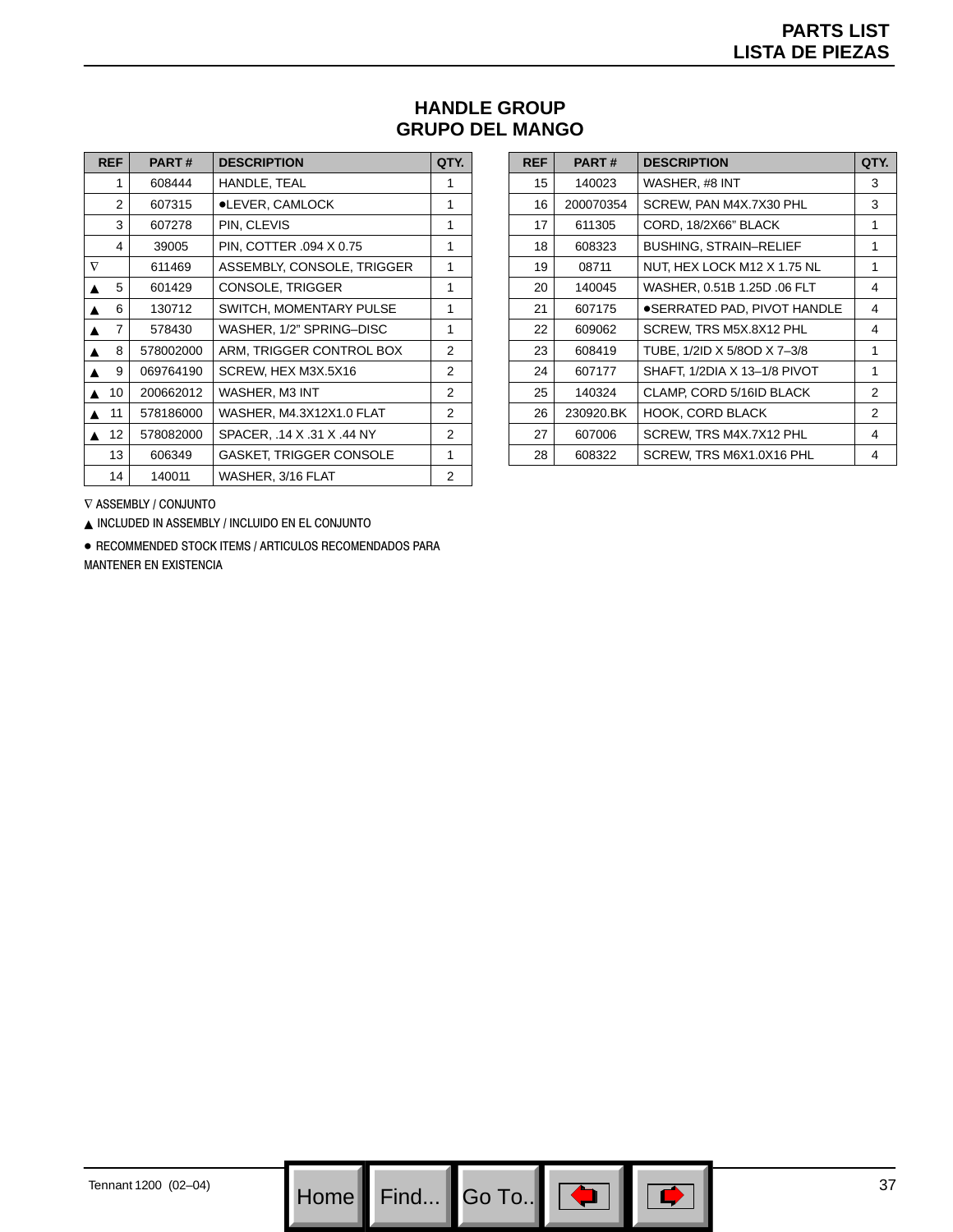

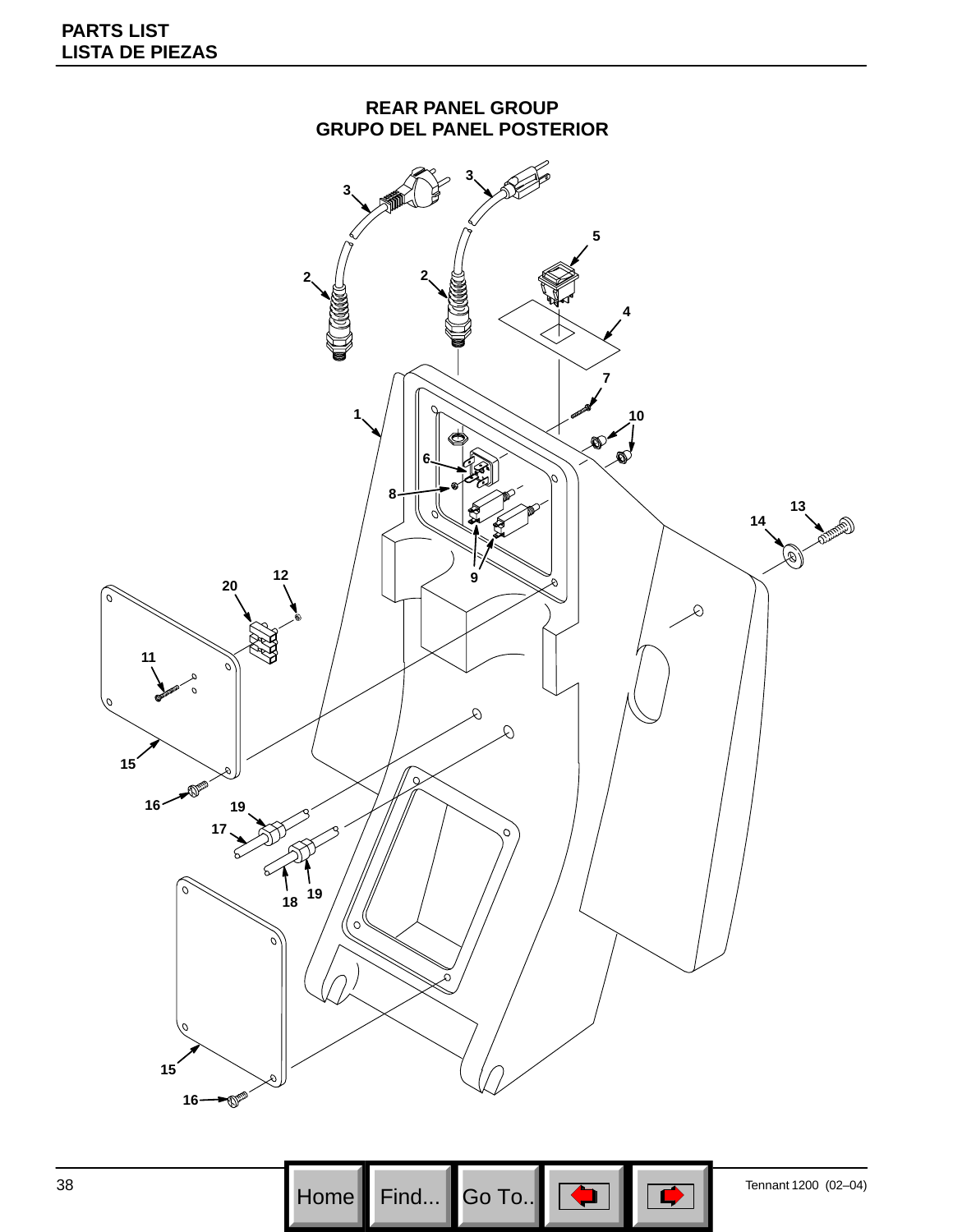### **REAR PANEL GROUP GRUPO DEL PANEL POSTERIOR**

| <b>REF</b> | <b>PART#</b> | <b>DESCRIPTION</b>               | QTY. |
|------------|--------------|----------------------------------|------|
| 1          | 608446       | PANEL, REAR RM-BLACK             |      |
| 2          | 130166       | ●GRIP, STRAIN-RELIEF W/NUT       | 1    |
| 3          | 130222       | ●CORD, 16/3X25' YELLOW 120V      | 1    |
|            | 600324       | ●CORD, 3X1.5MM 2X15M BLK<br>230V |      |
| 4          | 611044       | DECAL, "SWITCH"                  | 1    |
| 5          | 602670       | ●SWITCH. ROCKER DPST CVR         | 1    |
| 6          | 130304       | ●RECTIFIER. BRIDGE 600V 15AMP    | 1    |
| 7          | 140335       | SCREW, RND 10-24X1 SLOT          | 1    |
| 8          | 140336       | NUT. HEX 10-24 NY                | 1    |
| 9          | 578337000    | ●BREAKER, CIRCUIT 1.5A           | 2    |
| 10         | 578734       | ●SEAL, SPLASH CRCT BREAKER       | 2    |

· RECOMMENDED STOCK ITEMS / ARTICULOS RECOMENDADOS PARA MANTENER EN EXISTENCIA

| <b>REF</b> | <b>PART#</b> | <b>DESCRIPTION</b>                         | QTY. |
|------------|--------------|--------------------------------------------|------|
| 11         | 140879       | SCREW, 6-32X3/4 (230V MODEL)               | 2    |
| 12         | 140534       | NUT, 3-32 (230V MODEL)                     | 2    |
| 13         | 600385       | SCREW. PAN M6X1.0X20 PHL                   | 2    |
| 14         | 140027       | <b>WASHER, FLAT, 31</b>                    | 2    |
| 15         | 608420       | COVER, PLATE                               | 2    |
| 16         | 607006       | SCREW. TRS M4X.7X12 PHL                    | 8    |
| 17         | 611040       | CORD, 18/5X41" BLK (VAC/SOL)               | 1    |
| 18         | 611041       | CORD, PWR18/5X54" BLK (BASE)               | 1    |
| 19         | 605395       | <b>BUSHING, STRAIN-RELIEF</b>              | 2    |
| 20         | 130005       | TERMINAL, 3POS STRIP 25AMP<br>(230V MODEL) | 1    |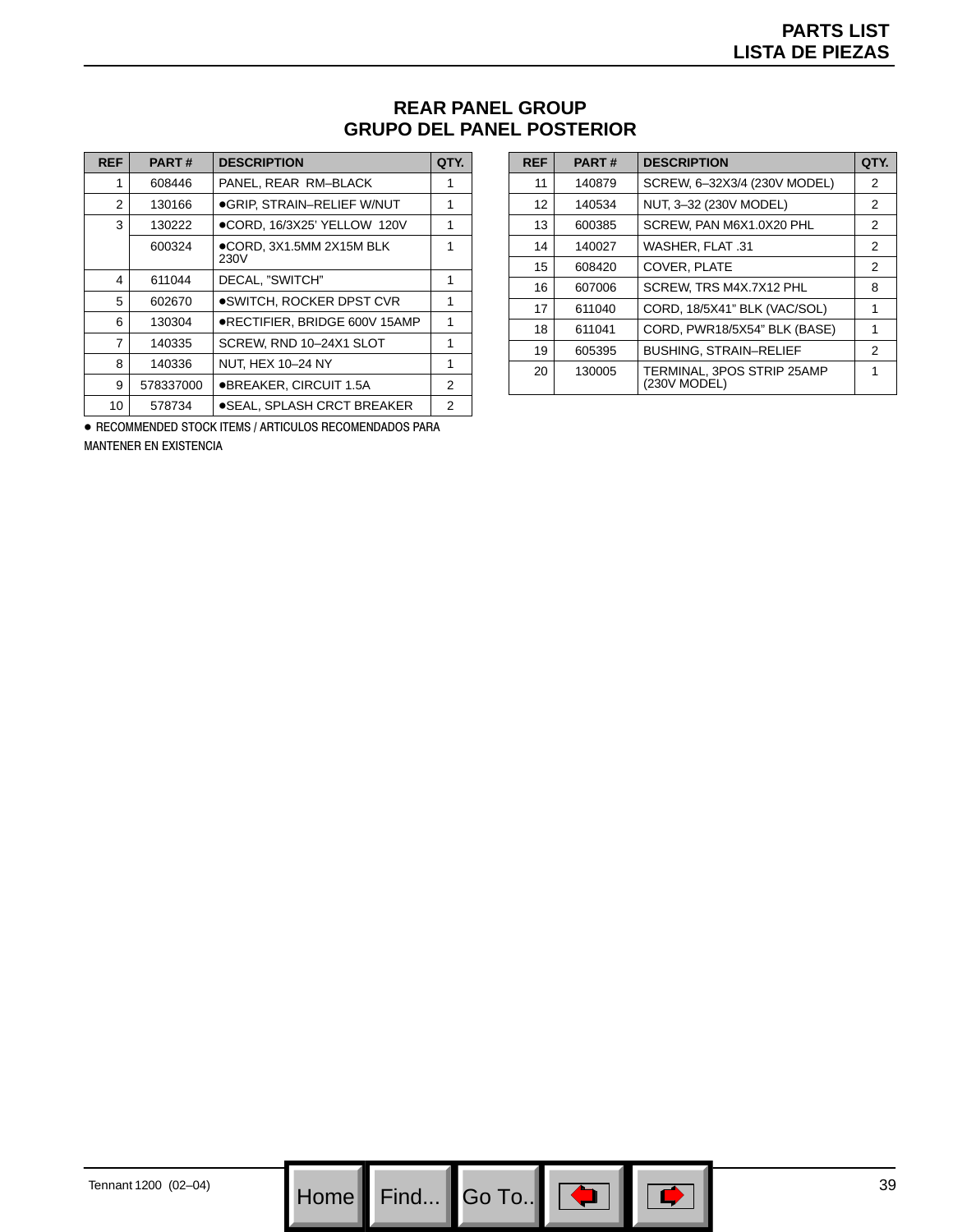

**Home Find...** Go To... Go To... Finant 1200 (02–04) Go To..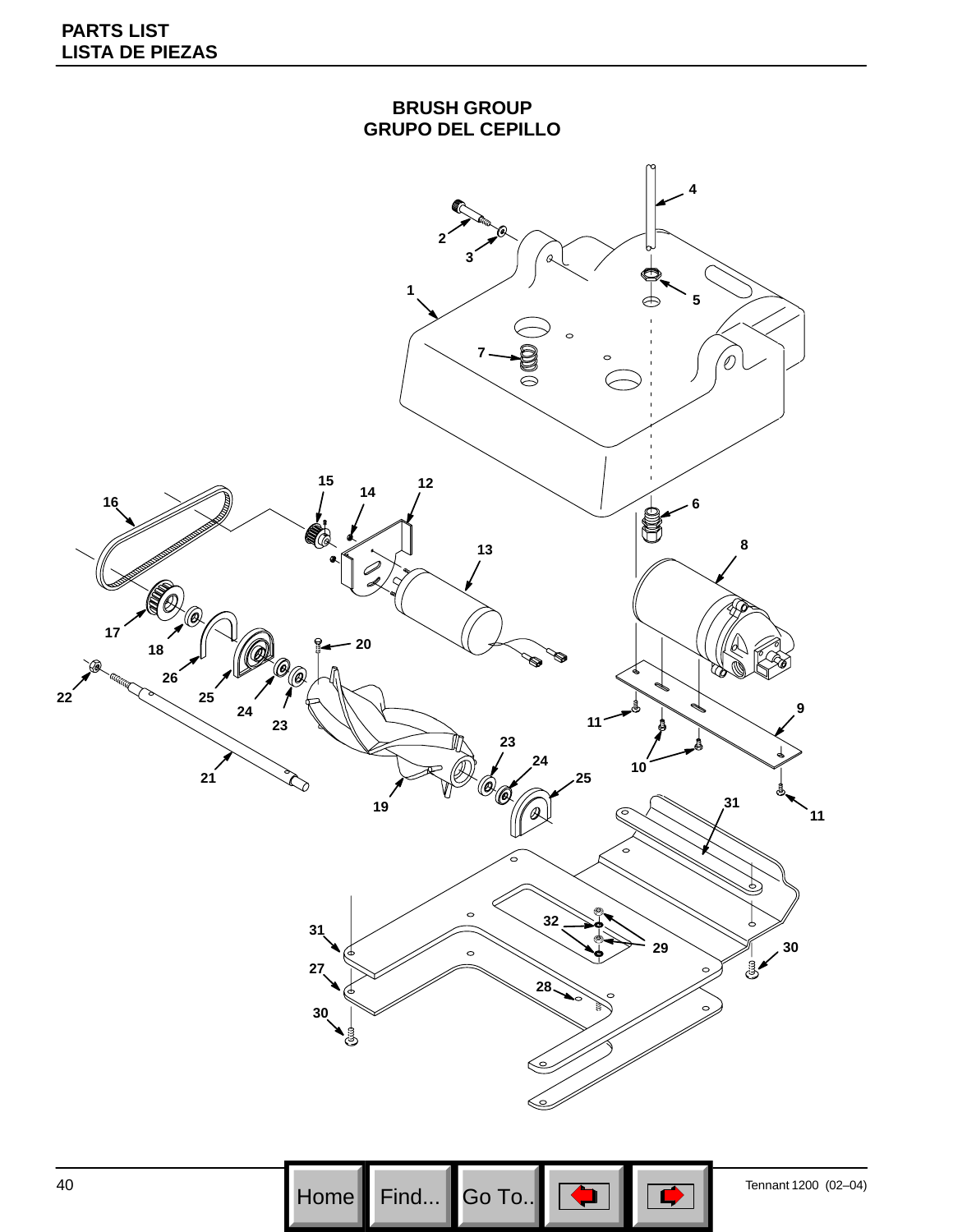| <b>BRUSH GROUP</b>       |  |
|--------------------------|--|
| <b>GRUPO DEL CEPILLO</b> |  |

| <b>REF</b>     | <b>PART#</b> | <b>DESCRIPTION</b>              | QTY. |
|----------------|--------------|---------------------------------|------|
| 1              | 610995       | <b>BASE, BRUSH 13" BLACK</b>    | 1    |
| $\mathfrak{p}$ | 200017494    | SCREW, M8X30                    | 2    |
| 3              | 140027       | WASHER, 5/16 FLT                | 2    |
| 4              | 611041       | CORD, 18/5X54" BLACK            | 1    |
| 5              | 140638       | NUT, CONDUIT 1/2 NPT BLACK      | 1    |
| 6              | 130181       | <b>BUSHING, STRAIN-RELIEF</b>   | 1    |
| $\overline{7}$ | 611039       | SPRING, COMPRESSION             | 1    |
| 8              | 606778       | . PUMP, SOLUTION 65PSI 120V     | 1    |
|                | 611975       | ●PUMP, SOLUTION 65PSI 230V      | 1    |
| 9              | 610958       | PLATE, PUMP MTG                 | 1    |
| 10             | 140751       | SCREW, 10-32 X 1/2 HXHDCP       | 2    |
| 11             | 607006       | SCREW, TRS M4 X .7 X 12 PHL     | 2    |
| 12             | 230366       | PLATE, BRUSH MOTOR MOUNT        | 1    |
| 13             | 130471       | ●BRUSH MOTOR, 120VDC            | 1    |
|                | 130472       | ●BRUSH MOTOR, 230VDC            | 1    |
| 14             | 140518       | NUT, HEX 10-32 KEP SS           | 2    |
| 15             | 230506       | ●PULLEY, DRIVE 1/5P 5/16BORE    | 1    |
| 16             | 230507       | ●BELT, DRIVE SYNC 0.38 1/5P 18L | 1    |
|                |              |                                 |      |

| <b>REF</b> | <b>PART#</b> | <b>DESCRIPTION</b>           | QTY. |
|------------|--------------|------------------------------|------|
| $\nabla$   | 613989       | ●KIT, REPLACEMENT BRUSH      | 1    |
| 17<br>▲    | 230505       | ●PULLEY, DRIVE 1/5P 5/16BORE | 1    |
| 18<br>▲    | 230363       | SPACER, .62 X .33 X .16      | 1    |
| 19<br>▲    | 1006441      | ●BRUSH, 13" 4 ROW CHEVRON    | 1    |
| 20<br>▲    | 24672        | SCREW, HEX .25-20X0.75       | 4    |
| 21<br>▲    | 230275       | SHAFT, BRUSH 13"             | 1    |
| 22<br>▲    | 140548       | NUT, 5/16 FINJAM             | 1    |
| 23<br>▴    | 100049       | ●SEAL, BRUSH BEARING         | 2    |
| 24         | 140125       | ●BEARING, BRUSH              | 2    |
| 25<br>▲    | 230261       | ●BLOCK, BRUSH BEARING        | 2    |
| 26<br>▲    | 100005       | ●GASKET, BEARING BLOCK       | 1    |
| 27         | 610986       | PLATE, BRUSH BASE            | 1    |
| 28         | 578859       | DECAL, GROUND                | 1    |
| 29         | 140297       | NUT, HEX M5X.8               | 2    |
| 30         | 609062       | SCREW, M5X.8X12              | 8    |
| 31         | 610987       | GASKET, BRUSH BASE           | 1    |
| 32         | 140018       | WASHER, LOCK INT #10         | 2    |

**1019015**

 $\nabla$  assembly / conjunto

NCLUDED IN ASSEMBLY / INCLUIDO EN EL CONJUNTO

· RECOMMENDED STOCK ITEMS / ARTICULOS RECOMENDADOS PARA **MANTENER EN EXISTENCIA**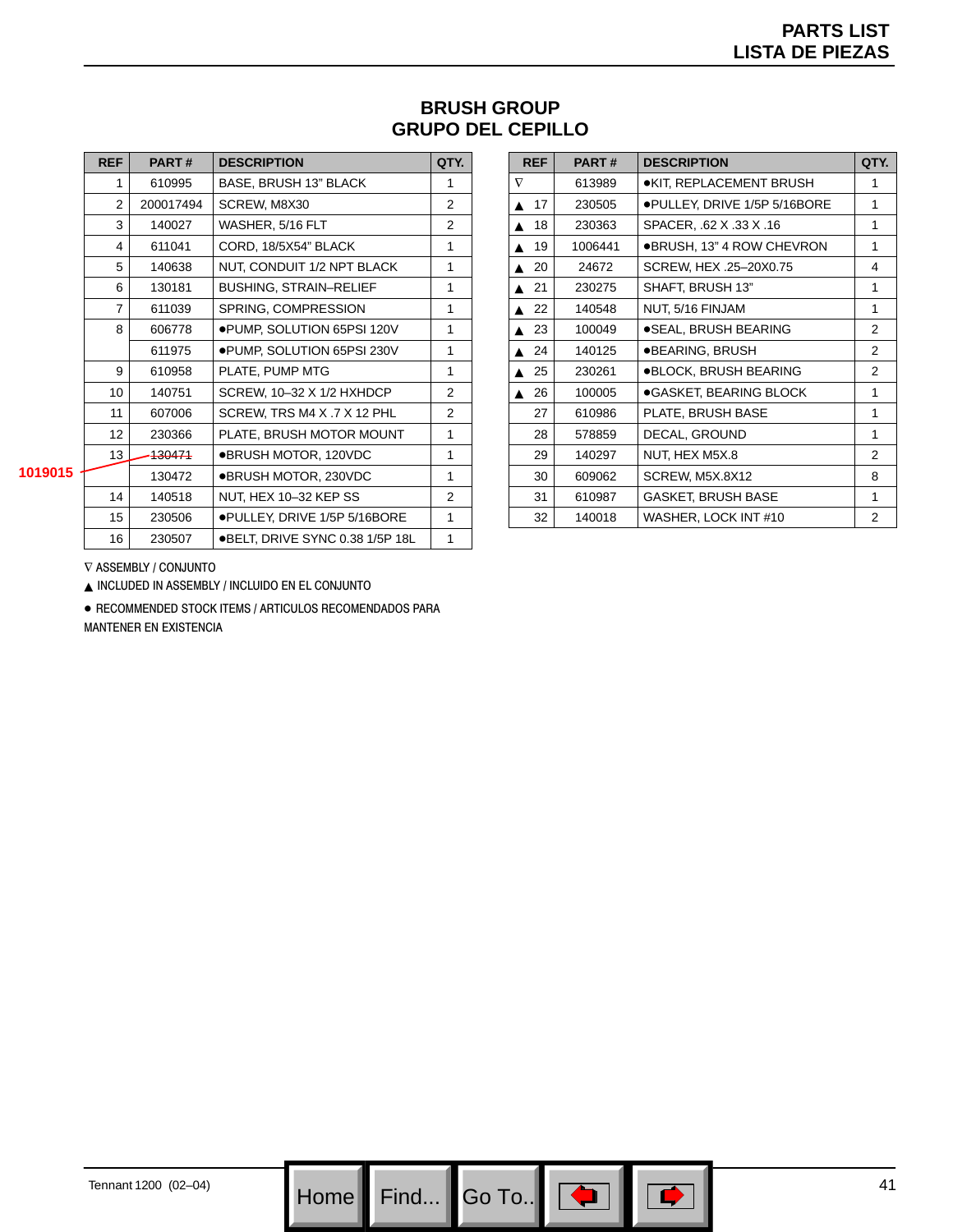

Go To..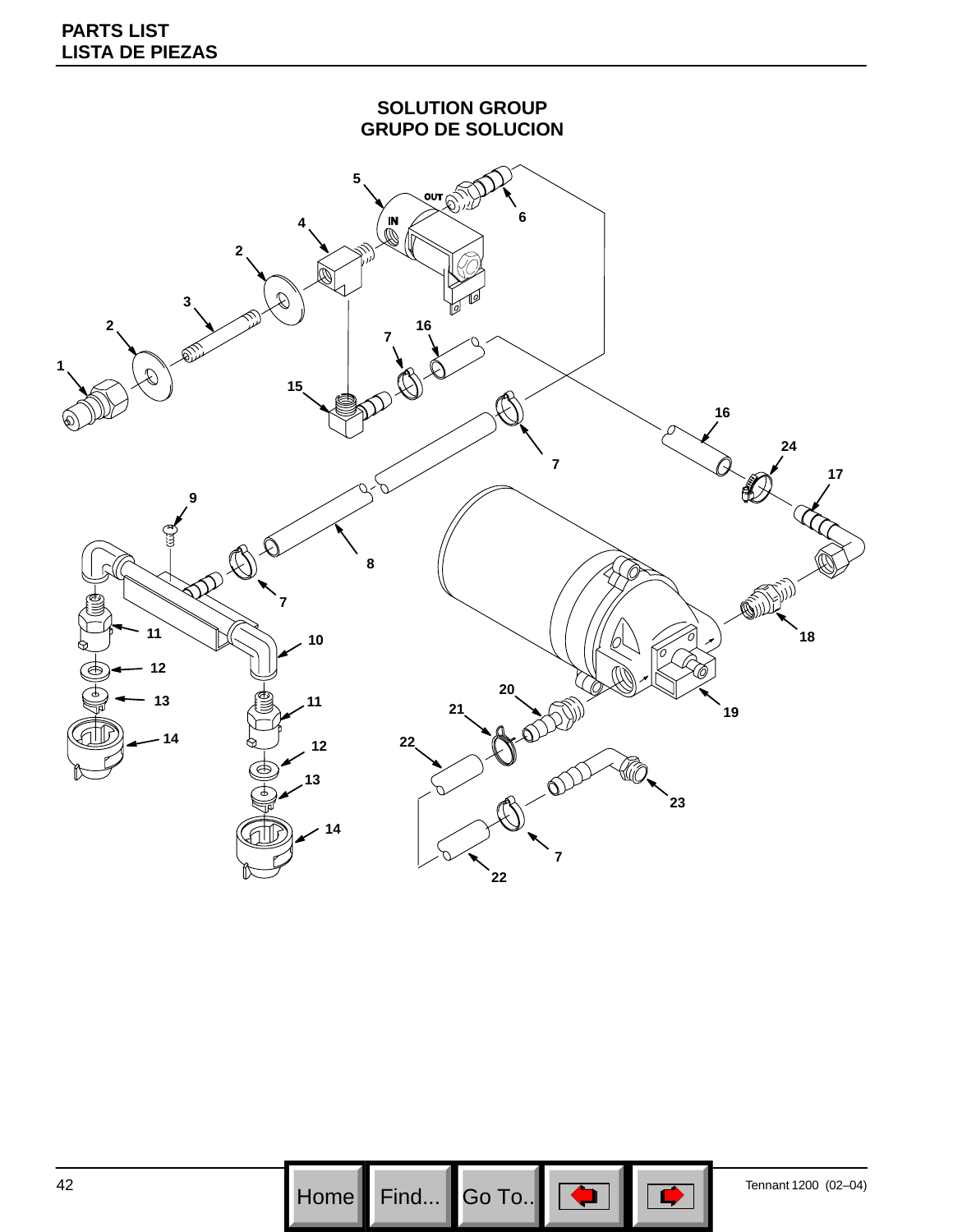| <b>SOLUTION GROUP</b>    |
|--------------------------|
| <b>GRUPO DE SOLUCION</b> |

| <b>REF</b> | <b>PART#</b> | <b>DESCRIPTION</b>              | QTY. |
|------------|--------------|---------------------------------|------|
| 1          | 150933       | FITTING, BRS QDC/04PM SER 60    | 1    |
| 2          | 140008       | WASHER, FLT .570 X 1.28 X 0.75  | 2    |
| 3          | 150618       | FITTING, 1/4MX3" NIPPLE BRS     | 1    |
| 4          | 150709       | FITTING, BRS TEE 04PF/04PF/04PF | 1    |
| 5          | 210033       | ●VALVE, SOLENOID 120V 60 HZ     | 1    |
|            | 210036       | ●VALVE, SOLENOID 220V 50 HZ     | 1    |
| 6          | 150516       | FITTING, BRS STR 04PM/06BM      | 1    |
| 7          | 140301       | ●CLAMP, HOSE                    | 5    |
| 8          | 609434       | HOSE, 3/8IDX5/8ODX10.5"         | 1    |
| 9          | 609062       | SCREW, TRS M5X.8X12             | 2    |
| 10         | 608421       | TUBE, NOZZLE                    | 1    |
| 11         | 575281000    | ●BODY, QUICK-JET                | 2    |
| 12         | 575276000    | ●GASKET, QUICK-JET              | 2    |

| <b>REF</b> | <b>PART#</b> | <b>DESCRIPTION</b>             | QTY. |
|------------|--------------|--------------------------------|------|
| 13         | 200964       | ●FITTING, TIP 11003            | 2    |
| 14         | 575282000    | ●CAP, QUICK-JET                | 2    |
| 15         | 150419       | FITTING, 1/4MX3/8H ELB 90 BRS  | 1    |
| 16         | 606163       | HOSE, 3/8IDX5/8ODX19"          | 1    |
| 17         | 611010       | FITTING, 1/2FX3/8H BARB SWIVEL | 1    |
| 18         | 611009       | FITTING, 3/8MX1/2M REDUCER     | 1    |
| 19         | 606778       | ●PUMP, SOLUTION 65PSI 120VAC   | 1    |
|            | 611975       | ●PUMP, SOLUTION 65PSI 230VAC   | 1    |
| 20         | 150538       | FITTING, 3/8MX3/8H             | 1    |
| 21         | 607775       | CLAMP, HOSE 0.63X0.66 2 WIRE   | 1    |
| 22         | 606163       | HOSE, 3/8IDX5/8ODX18"          | 1    |
| 23         | 150415       | FITTING, 1/4MX3/8H             | 1    |
| 24         | 54333        | CLAMP. HOSE WORM 0.31-0.88     |      |

· RECOMMENDED STOCK ITEMS / ARTICULOS RECOMENDADOS PARA MANTENER EN EXISTENCIA